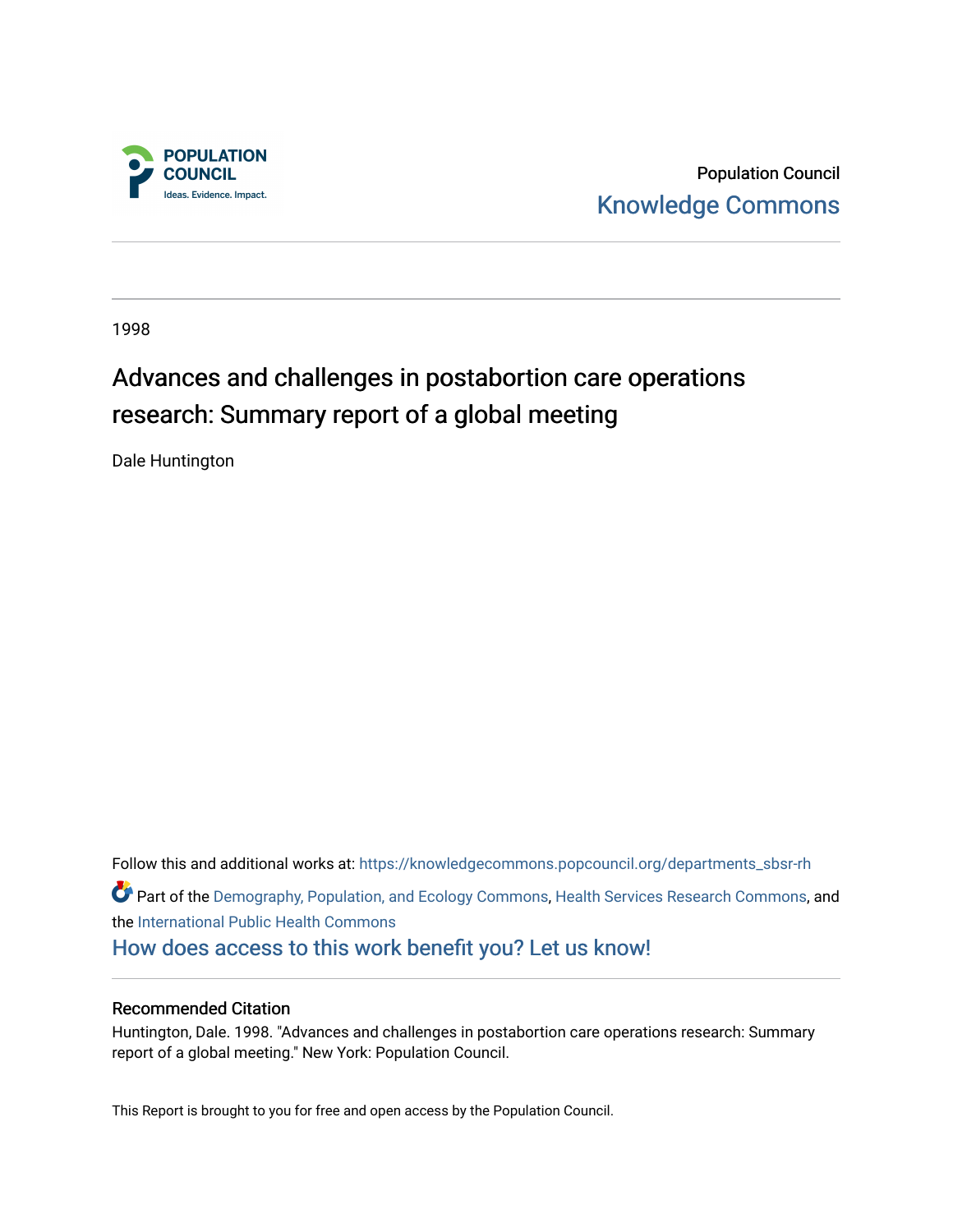# Advances and **Challenges** in **Postabortion Care Operations Research**

Summary Report of a Global Meeting



Population Council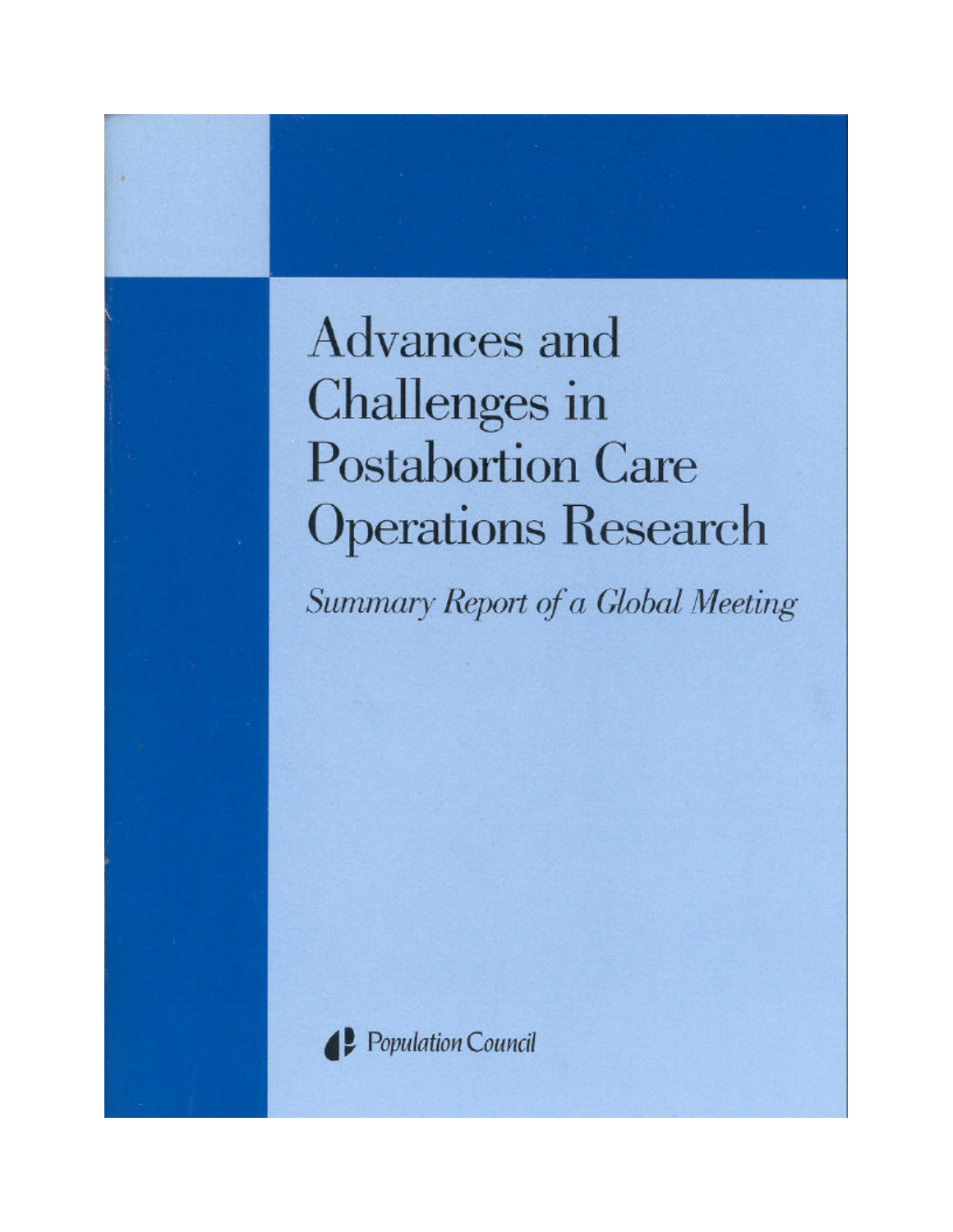# Advances and Challenges in Postabortion Care Operations Research *Summary Report of a Global Meeting*

*19-21 January 1998 New York*

**Prepared by**

Dale Huntington

### **Coordinating Committee Members**

*Meeting Coordinator* Dale Huntington  *Africa OR/TA Project* Ian Askew  *INOPAL Project* James Foreit  *Ipas* Janie Benson  *Ebert Program* Karen Stein

*ANE OR/TA Project* M. E. Khan, John Townsend

\_\_\_\_\_\_\_\_\_\_\_\_\_\_\_\_\_\_\_\_\_\_\_\_\_\_\_\_\_\_\_\_\_\_\_\_\_\_\_\_\_\_\_\_\_\_\_\_\_\_\_\_\_\_\_\_\_\_\_\_\_\_\_\_\_\_\_\_\_\_\_\_\_\_\_\_\_\_\_\_\_\_\_\_\_\_\_\_\_\_\_\_\_\_\_\_\_\_\_\_\_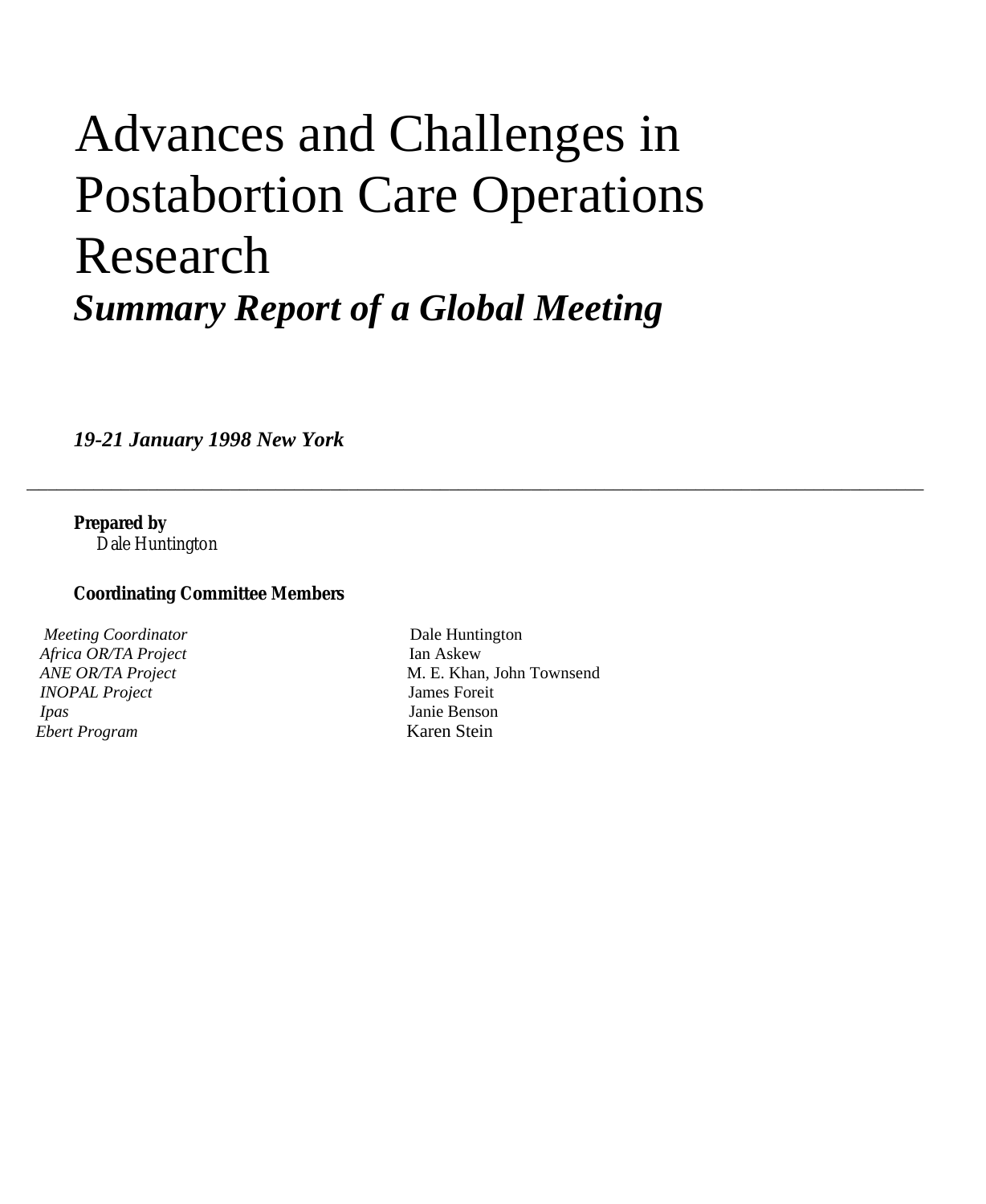Population Council One Dag Hammarskjold Plaza New York, New York 10017 tel 212-339-0500 fax 212-7556052 email pubinfo@popcouncil.org www.popcouncil.org

The Population Council is an international, nonprofit, nongovernmental institution that seeks to improve the wellbeing and reproductive health of current and future generations around the world and to help achieve a humane, equitable, and sustainable balance between people and resources. The Council conducts biomedical, social science, and public health research and helps build research capacities in developing countries. Established in 1952, the Council is governed by an international board of trustees. Its New York headquarters supports a global network of regional and country offices.

The Africa OR/TA, Asia and Near East OR/TA, and INOPAL projects are funded by the Office of Population of the US Agency for International Development under contracts No. DPE-3030-C-00-3008, DPE-C-00-90002-10, and CCP-C-00-95-00007-00 (respectively).

Copyright © 1998 by The Population Council, Inc.

Any part of this report may be copied or adapted to meet local needs without permission from the Population Council, provided that the parts copied are distributed free or at cost (not for profit) and that the source is identified.

Any commercial reproduction requires prior permission from the Population Council. The Population Council would appreciate receiving a copy of any materials in which the text or figures are used.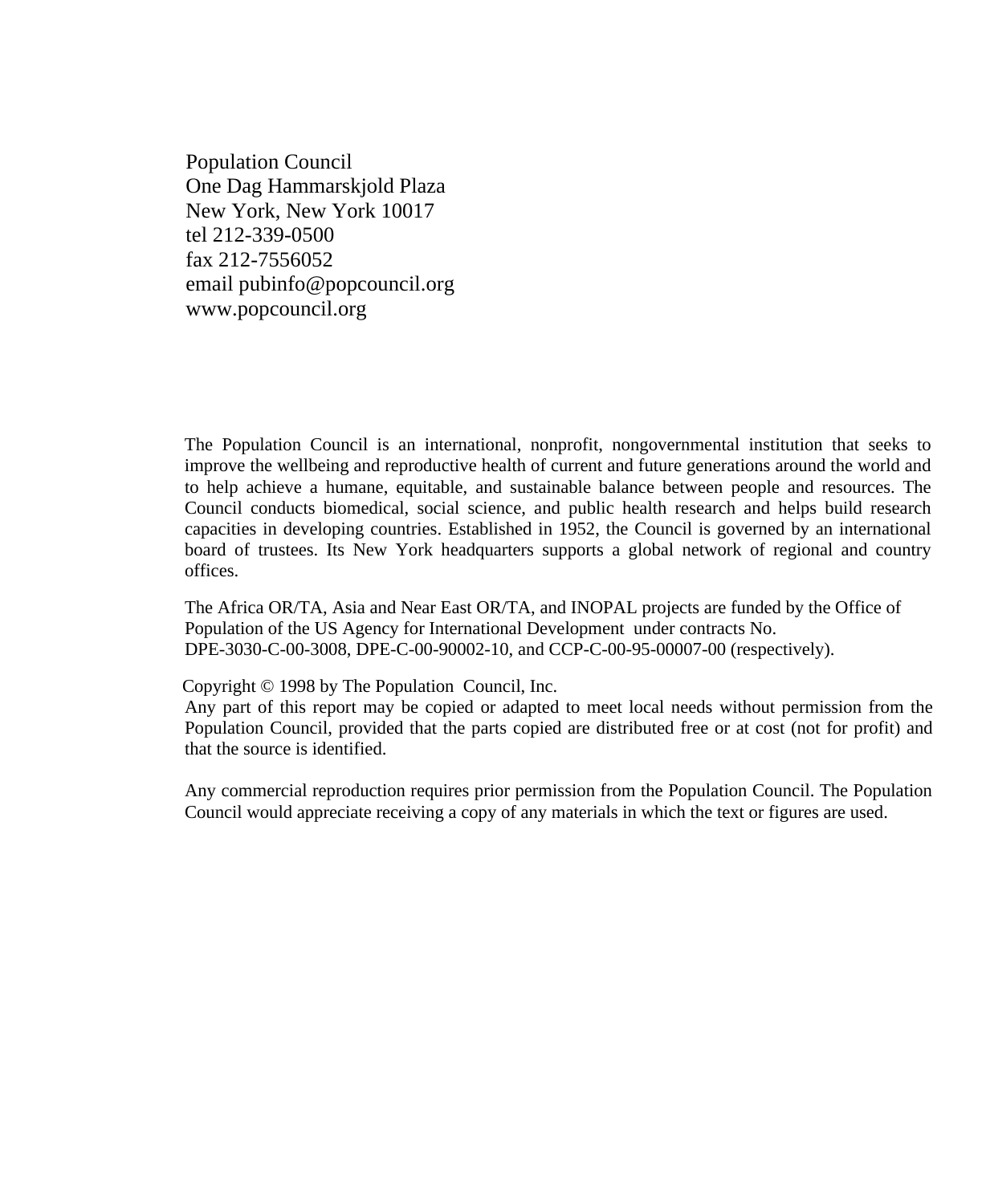## List of Figures

| Figure 1 | <b>Postabortion Care Chronology</b>                           | 3  |
|----------|---------------------------------------------------------------|----|
| Figure 2 | Framework for Quality of Postabortion Care                    | 4  |
| Figure 3 | OB/GYN Department Admissions During 30-Day Study in           |    |
|          | Public-Sector Hospitals, Egypt                                | 5  |
| Figure 4 | Effectiveness of Service Delivery Models: Percentage of Women |    |
|          | Receiving Family Planning Counseling and Methods, Kenya       | 7  |
| Figure 5 | Percentage of Women Accepting Modern Contraception, Bolivia   | 10 |
| Figure 6 | Postabortion Family Planning Counseling and                   |    |
|          | Services Provided, Peru                                       | 12 |
| Figure 7 | Women's Experience of Pain During Postabortion Care,          |    |
|          | Mexico City                                                   | 13 |
| Figure 8 | Framework for Introducing Program Improvements in             |    |
|          | <b>Postabortion Care</b>                                      | 26 |
|          |                                                               |    |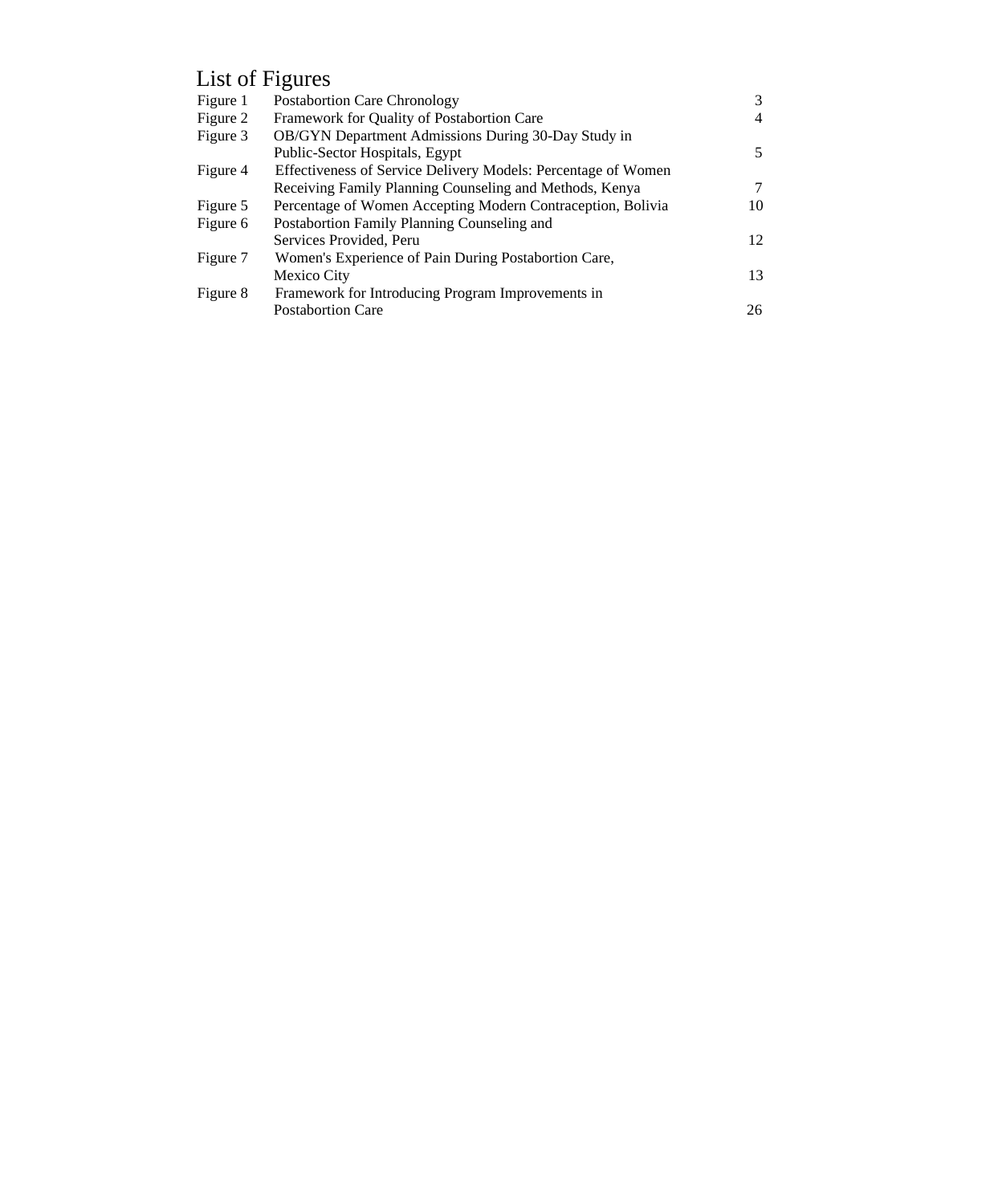## **Acknowledgments**

The organization of the Global Meeting on Postabortion Care Operations Research drew upon the creative and administrative talents of many individuals working in this field of women's reproductive health care. Members of an organizing committee included Ian Askew, Janie Benson, James Foreit, Dale Huntington, M. E. Khan, Donna Nager, and Karen Stein. This group was responsible for shepherding the development of the idea for the meeting from its earliest stages to fruition. The support and constructive advice provided by Sarah Harbison, Marge Horn, and Karin Ringheim were timely contributions that helped maintain a focus to our thoughts. A great number of individuals assisted in the logistical arrangements for the meeting-far too many to name here. The following colleagues deserve special mention, particularly as the site of the meeting was changed from Egypt to New York: in New York, Beth Levine and Donna Nager; in Nairobi, Julie Solo; and in Cairo, Sahar Hegazi and Sharon Omar. The publication of this Summary Report was achieved in collaboration with Robert Heidel and Christina Tse in the Population Council's New York office. The manuscript was reviewed by Janie Benson, Ronnie Johnson, Tim King, and Karen Stein, whose comments contributed greatly to the final product. Beyond the intellectual and creative contribution made by these individuals and the authors of the meeting's papers, there is a shared ideology among many of us about the importance of advancing improvements in this neglected area of women's health care. It is hoped that this report not only conveys this sense of purpose but also encourages others to pursue improvements in the quality of postabortion care services.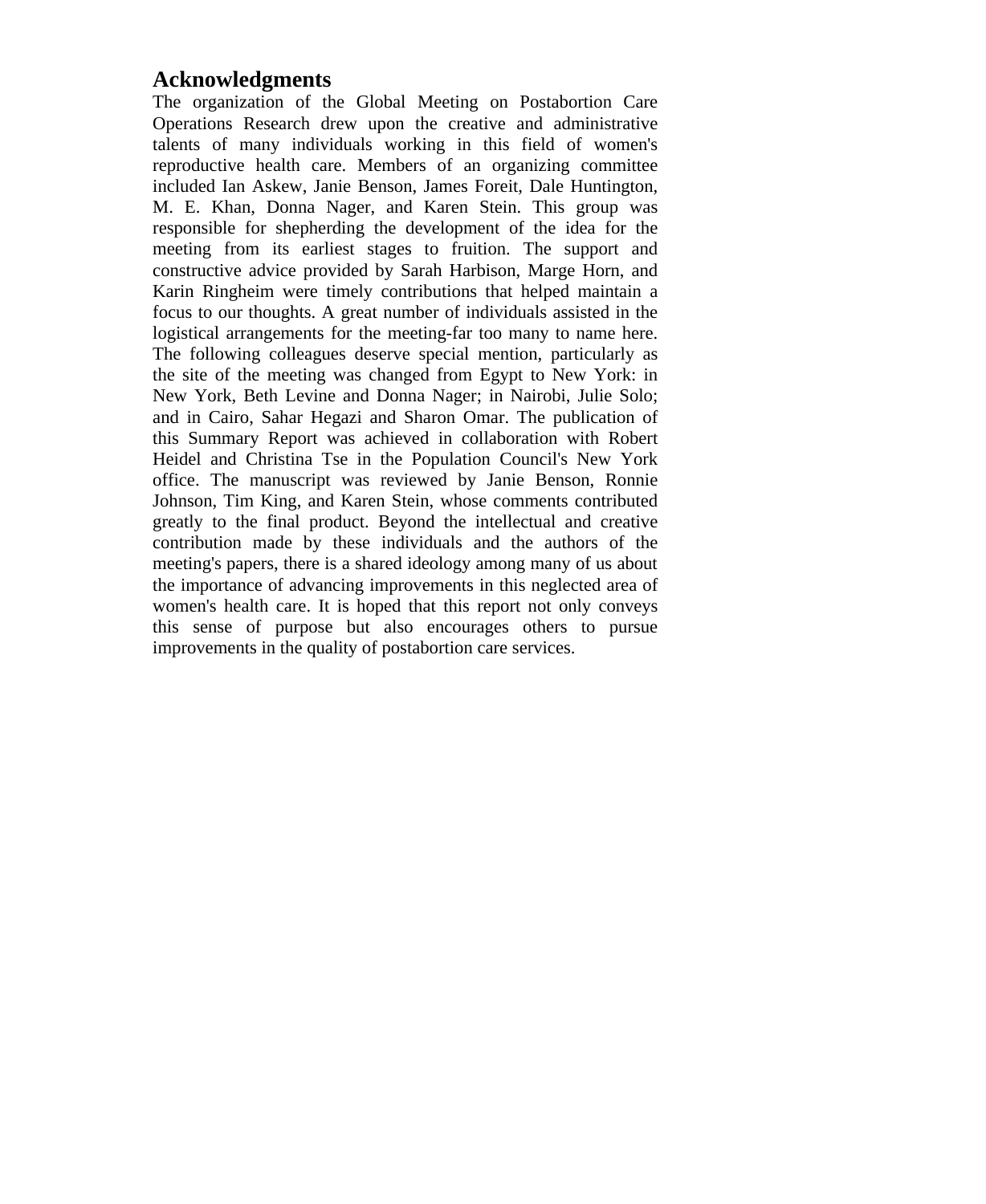#### Introduction

Women who have experienced complications from incomplete abortion are among the most neglected of reproductive health care patients. The medical care that is provided to them most commonly involves the use of an antiquated dilation and curettage (D&C) technique, often under general anesthesia. Manual vacuum aspiration (MVA) is not widely available in many developing countries, even though MVA use during the first trimester (with local anesthesia) has been demonstrated to reduce the health risks of the patient, lower the hospital's costs, and lead to quicker recovery. Too often, scant attention is paid to other health conditions with which the patient presents — for example, reproductive tract infections, sexually transmitted diseases, and repeated miscarriages. In addition to the generally poor quality of medical care, interpersonal communication during the postabortion treatment is also substandard in most settings. Counseling about the medical procedure required and the course of postoperative recuperation is usually not provided. Linkages to family planning services — either by service provision during the postabortion hospital visit or by referral to nearby family planning clinics — are not a customary element of discharge procedures for most postabortion patients.

The change in the United States Government administration in 1992, followed by the recommendations of the 1994 International Conference on Population and Development (ICPD), lessened constraints on research surrounding issues of induced abortion and the improvement of postabortion medical services. The Population Council's Africa, Asia and Near East (ANE), and Latin America and the Caribbean (INOPAL) Operations Research and Technical Assistance (OR/TA) projects responded quickly to this new field of research. The Africa and INOPAL OR/TA projects initiated subcontractual arrangements with Ipas to carry out operations research studies on postabortion care in their regions. In Francophone Africa collaborative work with JHPIEGO has been undertaken. The ANE OR/TA project worked with the Population Council's Ebert Program, AVSC International, and Ipas on studies in Egypt and Turkey, while Council staff in India conducted comprehensive reviews of postabortion service availability and quality

using existing data sources. In addition to these studies, postabortion operations research has been conducted by other USAID collaborating agencies and multilateral organizations (such as UNFPA and the European Union) and private foundations.

A Global Meeting on Postabortion Care: Advances and Challenges in Operations Research was held at the Population Council's New York office on 19–21 January 1998 to review progress made by the three

Postabortion care is defined as a service delivery strategy built around three elements:

- Emergency health services (treatment of complications of spontaneous or unsafely induced abortion)
- Postabortion family planning counseling, referral, and services
- Linkages to other reproductive health care services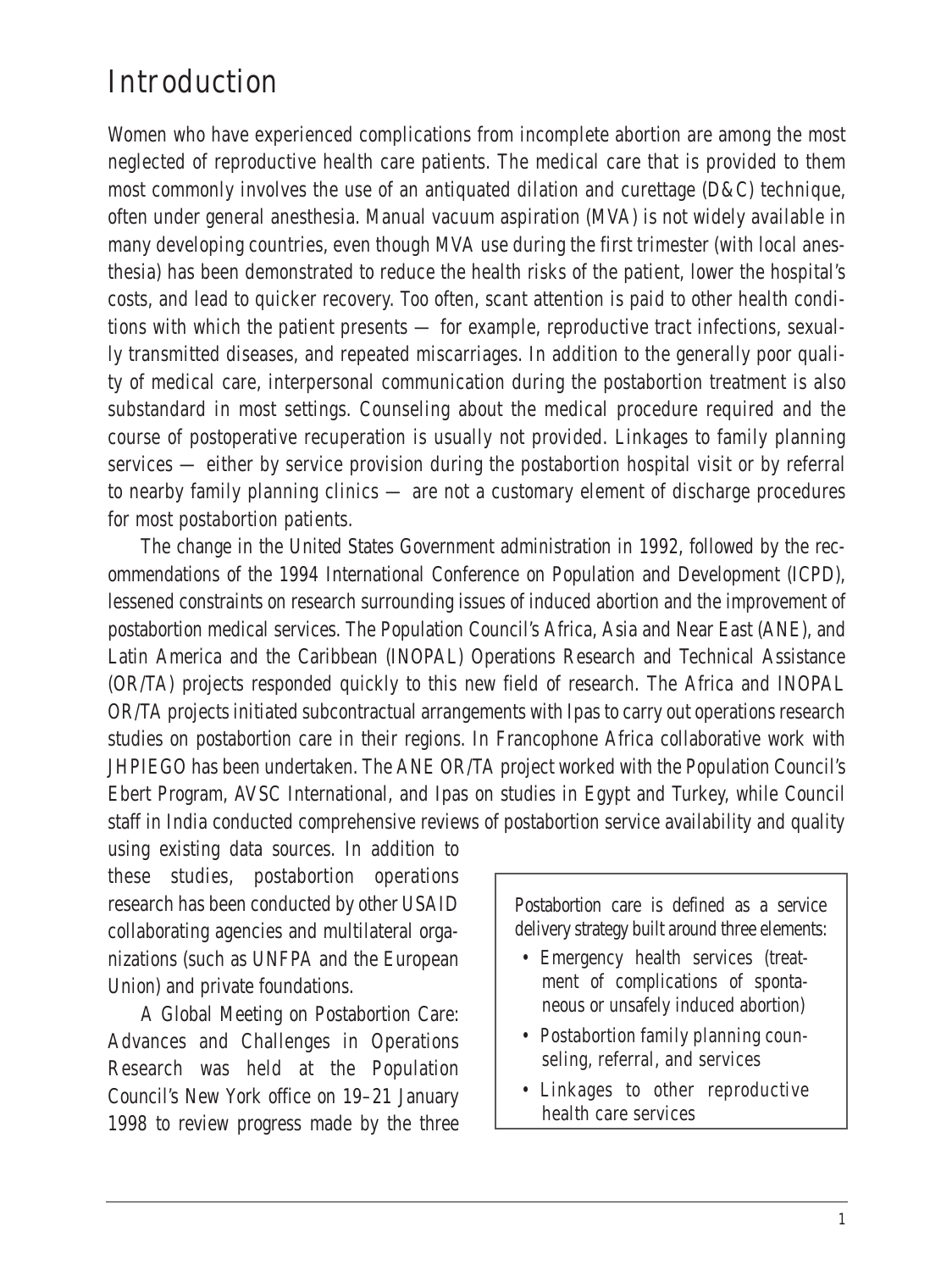regional operations research projects in improving the delivery of postabortion care. The resources of the three regional operations research contracts were pooled, and, in collaboration with Ipas and the Ebert Program, approximately 65 researchers, senior program managers, and government officials from Africa, Latin America, the Middle East, and Southeast Asia were convened. (A list of participants, including authors of papers discussed below, appears at the end of this report.)

Three objectives guided the planning of the meeting: (1) review progress in the development of operations research methodologies pertaining to postabortion care; (2) identify elements in the design of new postabortion care services; and (3) suggest future areas for postabortion care operations research. The meeting was organized around presentations of 20 papers that had been written and distributed to all participants several weeks earlier. Discussants for each session presented critical syntheses of the papers and indicated directions for future operations research studies. This report presents a summary overview of the principal themes and key points drawn from the papers and discussions, organized according to the theme of each session. Readers are referred to the authors of each paper for more information or copies of individual works.

#### Defining the Issues and the Magnitude of the Public Health Problem of Unsafe Abortion

The meeting opened with a definition of postabortion care and a discussion of the public health problem of unsafe abortion. Forrest Greenslade reviewed the development of postabortion services and the introduction of vacuum aspiration instruments as a catalyst for changing clinical practices (Greenslade et al.).\* The postabortion care initiative, an international effort founded on a public health perspective of women's reproductive health, focuses on the rapid transfer of knowledge and materials to reduce high rates of maternal mortality and morbidity from unsafe abortion. Although some public health professionals worldwide have been working on the issue of unsafe abortion for decades, the sequence of events beginning in 1982 (shown in Figure 1) draws attention to the important contribution made by the postabortion care concept to the field of women's reproductive health.

The elaboration of a postabortion strategy within a quality of care framework has clearly facilitated its development (see Figure 2). The reliance upon concepts drawn from the dominant paradigm for evaluating family planning programs makes the approach toward improving postabortion medical services immediately applicable to both researchers and program managers. The introduction of a new technology, manual vacuum aspiration, has been used to upgrade clinical practices related to pain control and prevention of infection

\*Parenthetical references are to papers presented at the meeting and listed on pages 31–32.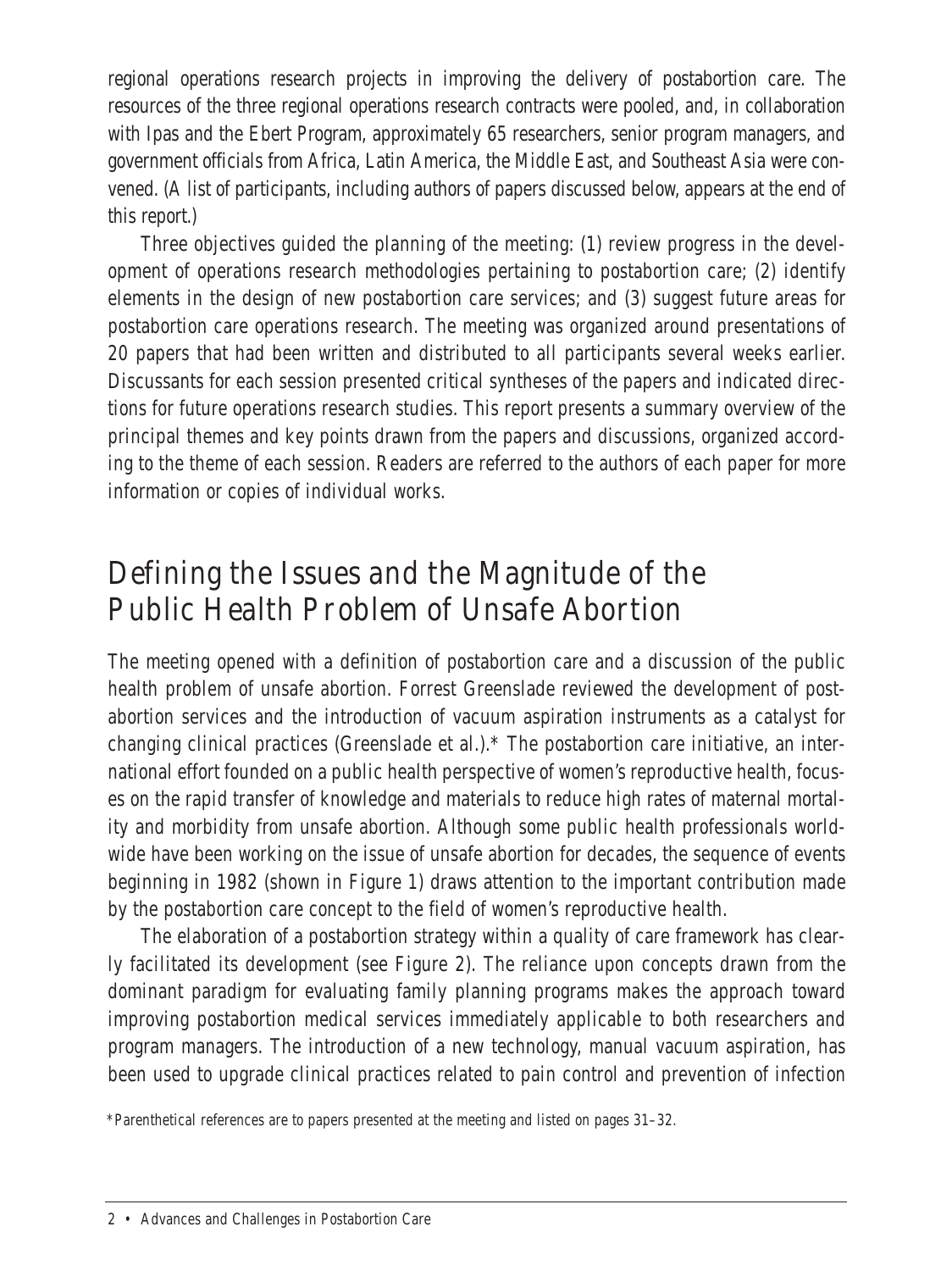#### **Figure 1 Postabortion Care Chronology**

| 1982                      | Ipas initiates demonstration training projects for treatment of abortion complications in Mexico                                                                                                                                                                                                                                                                                                                        |  |
|---------------------------|-------------------------------------------------------------------------------------------------------------------------------------------------------------------------------------------------------------------------------------------------------------------------------------------------------------------------------------------------------------------------------------------------------------------------|--|
| 1984                      | UN International Conference on Population in Mexico City "chills" the field                                                                                                                                                                                                                                                                                                                                             |  |
| 1985                      | WHO sponsors International Meeting on Prevention of Maternal Mortality                                                                                                                                                                                                                                                                                                                                                  |  |
| 1986                      | WHO Technical Working Group lists vacuum aspiration (both electric and manual) as an<br>essential obstetric procedure                                                                                                                                                                                                                                                                                                   |  |
| 1987                      | Safe Motherhood Conference on Better Health for Women and Children through Family<br>Planning held in Nairobi                                                                                                                                                                                                                                                                                                           |  |
| 1990                      | Ipas emphasizes postabortion family planning. Tbilisi Conference held, "From Abortion to<br>Contraception"                                                                                                                                                                                                                                                                                                              |  |
| 1991                      | Ipas launches Postabortion Care (PAC) Initiative as a critical element of its strategic plan                                                                                                                                                                                                                                                                                                                            |  |
| 1992                      | "Meeting Women's Needs for Postabortion Family Planning: Framing the Questions," Issues in<br><b>Abortion Care (Ipas)</b>                                                                                                                                                                                                                                                                                               |  |
| 1993                      | Bellagio Conference on Postabortion Family Planning (Ipas, Population Council, IPPF, South<br>to South Cooperation in Reproductive Health); "Mexico City Policy" overturned, field thaws<br>somewhat; PAC Consortium founded by Ipas, Pathfinder International, AVSC International,<br>IPPF, JHPIEGO; series of meetings at USAID; PAC highlighted at USAID meetings                                                    |  |
|                           | 1994 "Postabortion Care: A Women's Health Initiative to Combat Unsafe Abortion." Advances in<br>Abortion Care (Ipas); USAID announces postabortion care as a reproductive health priority;<br>Paragraph 8.25 of Cairo ICPD Programme of Action provides global support for PAC                                                                                                                                          |  |
| 1995                      | UN World Conference on Women in Beijing emphasizes public health issue of unsafe abor-<br>tion: International Donors Conference on "Implementing Reproductive Health Programs"<br>highlights postabortion care; WHO publishes Complications of Abortion: Technical<br>and Managerial Guidelines for Prevention and Treatment, postabortion care research incorpo-<br>rated in INOPAL. Africa OR. ANE OR. and MotherCare |  |
| 1996                      | Postabortion care becomes a mainstream activity of the reproductive health and fam-<br>ily planning community                                                                                                                                                                                                                                                                                                           |  |
|                           | 1997 "Care for Postabortion Complications: Saving Women's Lives" published in the series<br><b>Population Reports</b>                                                                                                                                                                                                                                                                                                   |  |
|                           |                                                                                                                                                                                                                                                                                                                                                                                                                         |  |
| Source: Greenslade et al. |                                                                                                                                                                                                                                                                                                                                                                                                                         |  |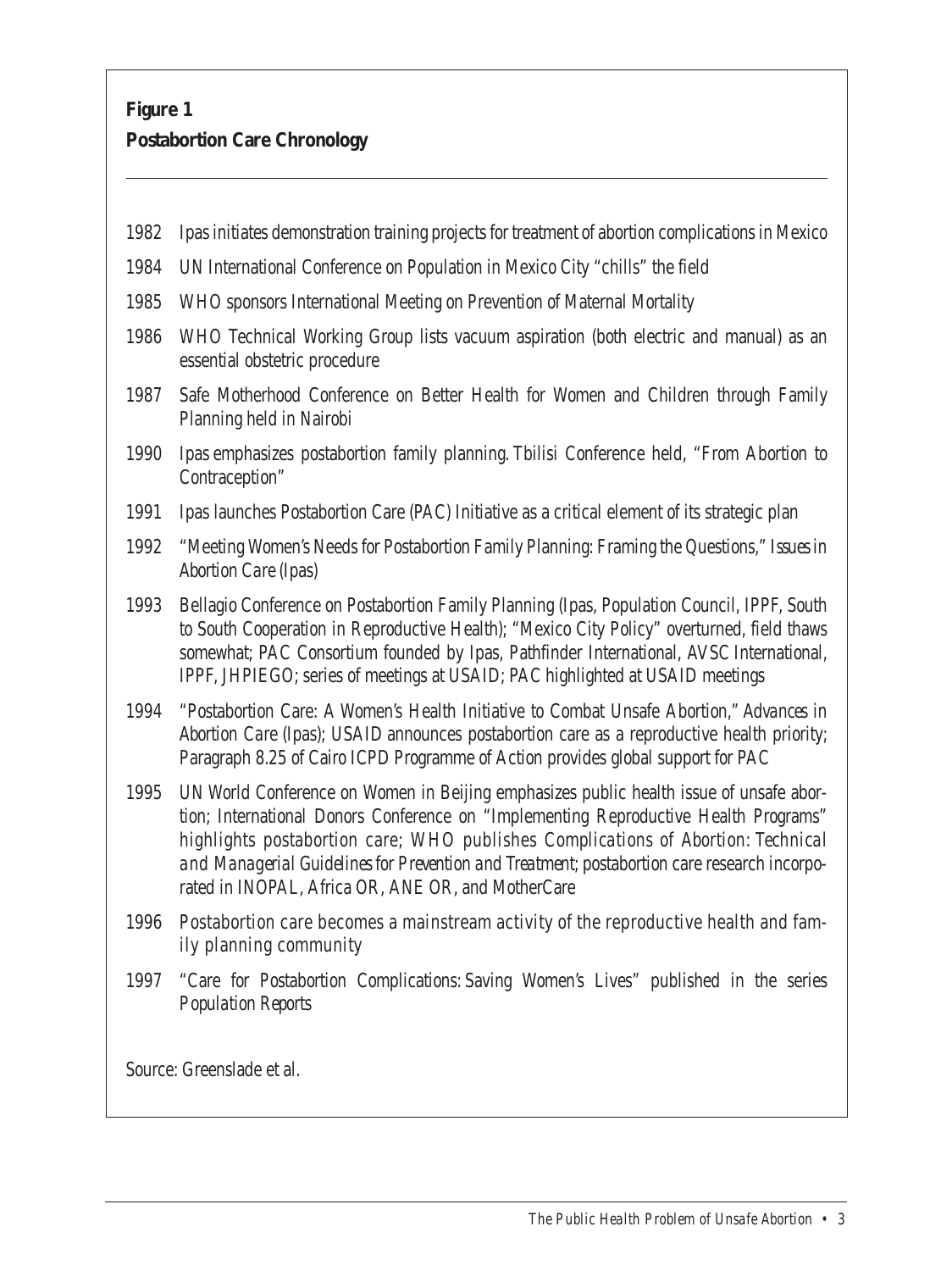

as well. A number of improvements in interpersonal communication practices, chiefly involving information and counseling, accompany the technology introduction, drawing providers' attention to alternative case management procedures that involve a more womancentered approach to postabortion care.

The sensitive nature of abortion, particularly in settings where it is legally restricted, will continue to impose constraints on the postabortion care initiative. "A critical first step is for policymakers to understand and acknowledge the essential nature of the link between women's health and postabortion care, and the realization that postabortion care services are incomplete without effective family planning efforts" (Greenslade et al.).

Defining the magnitude of the public health problem of unsafe abortion is a first step toward allocating resources to programs that will improve postabortion services. Induced abortion has proven to be one of the most difficult health care practices to study, even in settings where it is legally available, due to pervasive social and religious norms surrounding abortion. The survey measurement of abortion is fraught with under-reporting, and secondary analyses that construct abortion rates provide little opportunity for investigating related morbidity. Hospital-based studies are an alternative to community surveys, although their implementation must involve upgrading routinely collected statistics.

Ezzeldin Osman Hassan described the postabortion caseload in Egyptian public-sector hospitals as an example of policy-relevant operations research (Huntington et al.). This nationally representative study was conducted using random sampling procedures covering approxi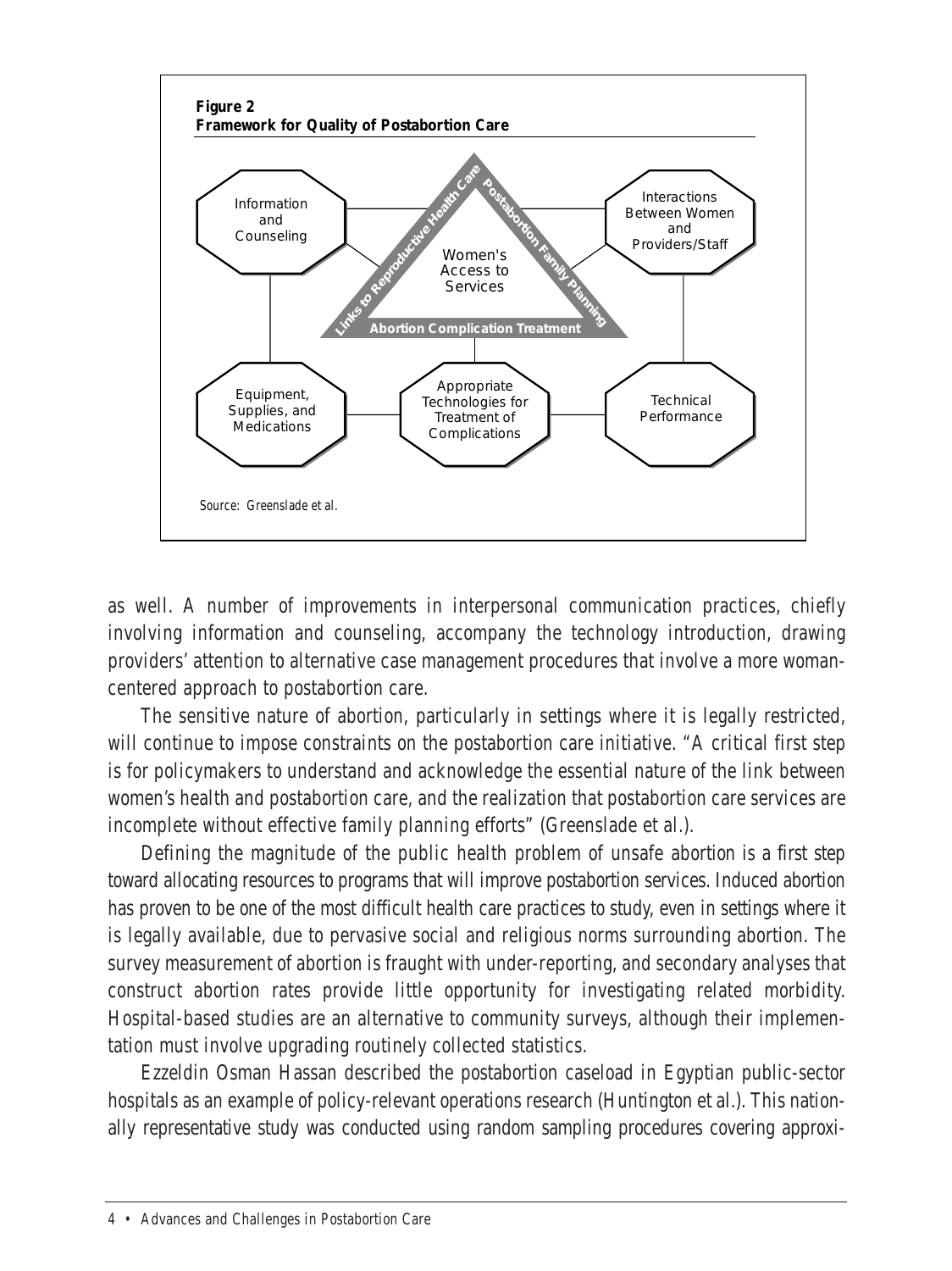mately 15 percent of public-sector hospitals in Egypt. Among the 22,656 admissions to OB/GYN departments during the continuous 30-day study, 19 percent of patients were admitted for treatment of an induced or spontaneous abortion (see Figure 3). Projections yielded an estimated induced abortion rate in Egypt of 14.75 per 100 pregnancies. Dilation and curettage (D&C) under general anesthesia is the principal surgical technique used in the treatment of incomplete abortions in Egypt. The mean gesta-



tional age of the lost pregnancies is 10.8 weeks, and a large majority (86 percent) were lost at 12 weeks or less, clearly indicating the appropriateness of introducing manual vacuum aspiration instruments for postabortion treatment in Egypt.\*

A great deal can be learned about abortion practices by examining the presenting symptoms and range of complications among postabortion patients. The Egyptian caseload study revealed that although 14 percent of the patients arrived at the hospital suffering from excessive blood loss, only 1 percent exhibited one or more signs of trauma, and 5 percent presented with one or more signs of infection. These and other findings suggest that largely benign medical practices are most commonly being used to induce abortion, including inappropriate use of emergency contraceptive methods after unprotected sexual relations.

The Egyptian study has demonstrated that hospital-based investigations can be modified to collect high-quality data that will accurately describe current medical practices and patient characteristics. The use of abbreviated medical record forms in hospitals can be considered as a practical alternative to community-based research on abortion. The study findings were reported to have been used to stimulate policy debate and the development of programs to improve the medical treatment provided to postabortion patients in Egypt.

\*MVA instruments are most effective with early gestational age pregnancies and are recommended for use during the first trimester in most settings.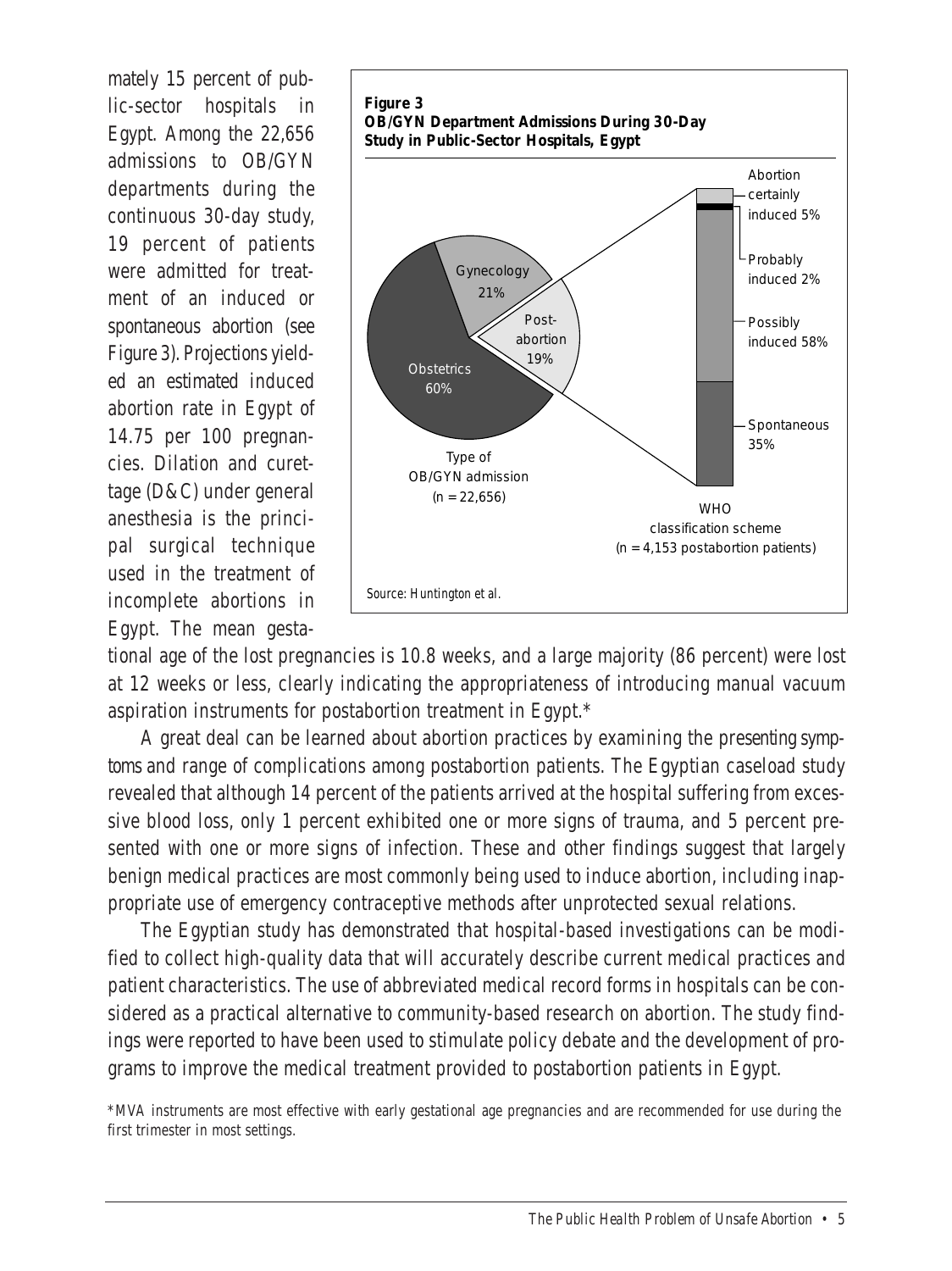#### Creating New Postabortion Services: Intervention Design and Implementation

The improvements made in the medical treatment of incomplete abortion since the creation of the postabortion care initiative have been closely based on the approach elaborated by Ipas (Greenslade et al.). The general approach in all of the operations research studies described here has been to stress the holistic treatment of the patient, as opposed to improving a single aspect of services (e.g., the use of MVA instruments). Attention is given to improving both the technical competence with new surgical procedures and the interpersonal communication that all categories of staff have with the patient. Most commonly the introduction of MVA instruments changes a number of clinical practices. In some settings the physical location of the postabortion treatment area has been moved. This session's papers, drawn from studies in Africa and Latin America, presented regional variations on this basic approach to the creation of improved postabortion care services.

Julie Solo and colleagues (Solo et al.) reported on a study in Kenya that examined three service delivery models in hospital settings, each based upon holistic case management procedures for postabortion patients but with alternative approaches to providing family planning services. In two of the models contraceptive methods are provided in the OB/GYN inpatient department. One variation of this model has OB/GYN staff providing contraceptives, and the second variation has MCH/FP outpatient staff coming to the hospital's OB/GYN department to provide the methods. The third experimental model is based upon the referral of postabortion patients from the OB/GYN department to the hospital's MCH/FP clinic for family planning services (patients who indicated a desire for contraceptives were escorted to the family planning clinic prior to discharge). A broad range of outcome indicators was measured using a pre-test/post-test study design in each of the six hospitals studied. These included measures of the feasibility of improving services, the costs associated with the changes, the acceptability of the service delivery arrangement (to both providers and patients), changes in the quality of care provided, and the relative effectiveness of the three models in increasing family planning use.

Solo and her colleagues reported that substantial changes in the quality of postabortion services were noticed in each of the sites (see Figure 4). The provision of family planning in the OB/GYN department by the same staff who provided postabortion care was the most effective in terms of reaching more women with counseling, increasing family planning acceptance, and providing contraceptive methods. The addition of family planning services to the inpatient OB/GYN department necessitated a reconfiguration of the physical space (for counseling and storage of contraceptives) that caused additional resources to be expended. There was some evidence that patients who sought family planning services in the MCH/FP clinic did indeed receive higher-quality counseling than those patients who received counseling in the OB/GYN department (indicating that additional training in interpersonal communication skills should be provided to staff on the wards). A large number of referred patients were lost to follow-up, however, thereby limiting the effectiveness of the model.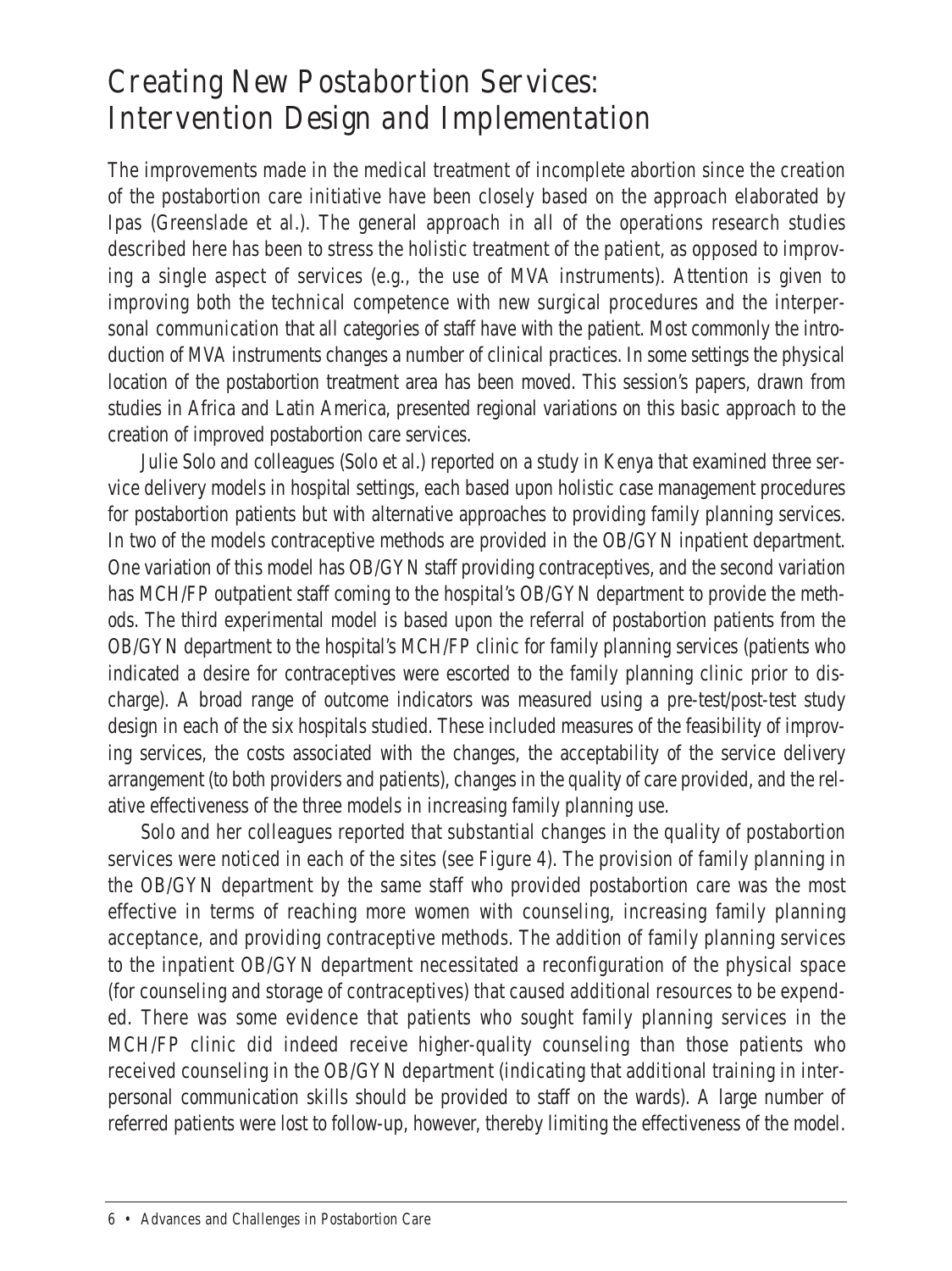The development of improved postabortion services in Francophone Africa is relatively new in comparison with the program experience in East Africa. Anita Ghosh described preliminary steps taken to introduce changes in the treatment of postabortion patients in Burkina Faso that are illustrative of the issues confronting programs in Francophone countries (Ghosh et al.). A series of consultative meetings served to develop a constituency for the postabortion care initiative. On-site assessments of the services in two government hospitals further demonstrated the need for improvements and consolidated support for introducing



changes. Services in Burkina Faso were found to be neglected: national policy and standards of care for the treatment of incomplete abortion did not exist, family planning guidelines did not incorporate reference to postabortion contraceptive use, infection control procedures were deficient, and staff technical knowledge about postabortion complications and followup care was incomplete. A competency-based training program was developed for introducing changes in case management protocols, including the use of MVA and provision of family planning services. The compelling rationale for change in this program has been the need to upgrade clinical aseptic procedures. The focus on aseptic practices that are essential to the safe delivery of all OB/GYN services apparently has facilitated the introduction of changes related specifically to postabortion care.

As in Africa, abortion in much of Latin America is legally restricted and the subject of pervasive religious and cultural sanctions. In this setting interventions have focused on improving provider–patient interactions so that postabortion patients are treated more compassionately, in addition to changing surgical procedures and other aspects of medical treatment. A presentation by Cecilia Garcia-Barrios on the work done in a large public hospital in Oaxaca, Mexico is revealing of regional variation in emphasis within the global postabortion care initiative (Langer et al.).

Oaxaca is the capital city of an impoverished, rural state in Mexico. The hospital in this study treats one or two postabortion patients daily, many of whom speak one of 20 local languages or dialects but do not understand Spanish (the language of the physicians). A quasi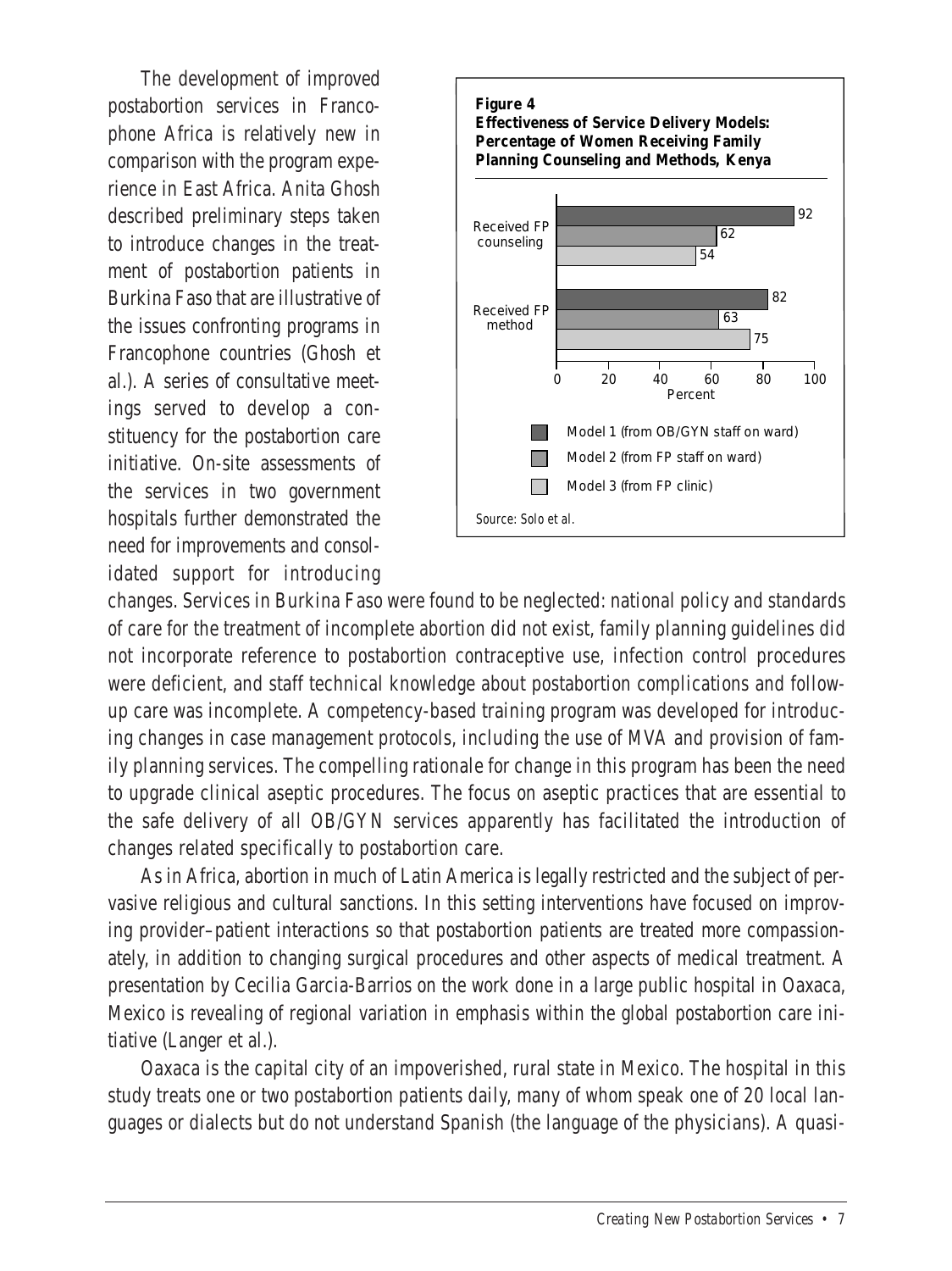Interpersonal Relations Workshop in the Oaxaca, Mexico Postabortion Care Study

In order to sensitize providers to the needs of women who have undergone an abortion, all providers in the hospital's OB/GYN department participated in a 14-hour workshop on interpersonal relations. The workshop was designed to meet the following objectives:

- To improve the quality of care for the postabortion patient
- To promote a change of attitude among health care personnel toward more humane service delivery
- To value quality and human warmth as important tools in an integral care package
- To recognize the woman behind every patient and accompany her during the recuperation process
- To reflect on the service vocation of health care professionals

Each of these themes was addressed through interactive talks, role playing, meditation, relaxation exercises, and imagery techniques.

Source: Langer et al., p. 12.

experimental study designed to test service delivery improvements included data collection on a wide range of quality of care indicators. In addition, the study conducted in-depth interviews with staff and patients to assess their perceptions of changes in postabortion services. The intervention's essential steps were to: (1) modify hospital procedures to reduce waiting time, improve pain management, and ensure privacy; (2) switch from D&C to MVA; (3) improve patient–provider relations, including special emphasis on counseling about postabortion contraception; and (4) produce specially adapted printed materials to reinforce counseling. The Oaxaca study's emphasis on improving interpersonal communication, particularly the need to address class and language barriers between providers and ethnic minority patients, is in the forefront of postabortion care behavioral change interventions.

The results from the Oaxaca study reveal several positive changes

in the treatment and care of postabortion patients. The amount of time, particularly post-operative waiting time, decreased substantially. The immediate acceptance of MVA instruments was also evident: before the study only about 10 percent of the cases were treated with MVA, whereas after the intervention 78 percent of the appropriate cases were so treated. The results related to pain management were mixed. Although providers began to use a local instead of a general anesthetic more frequently after the study's intervention, clinical measures to relieve pain before and after the procedure were not affected — even though these measures had been repeatedly emphasized during the training and supervisory follow-up visits.

Remarkable changes occurred in the manner in which patients were treated in the hospital and in the quantity and frequency of information exchange as a result of efforts directed toward interpersonal communication skills. For example, "In general, doctors and nurses would take greater care in situating the patient on the operating table, and would use more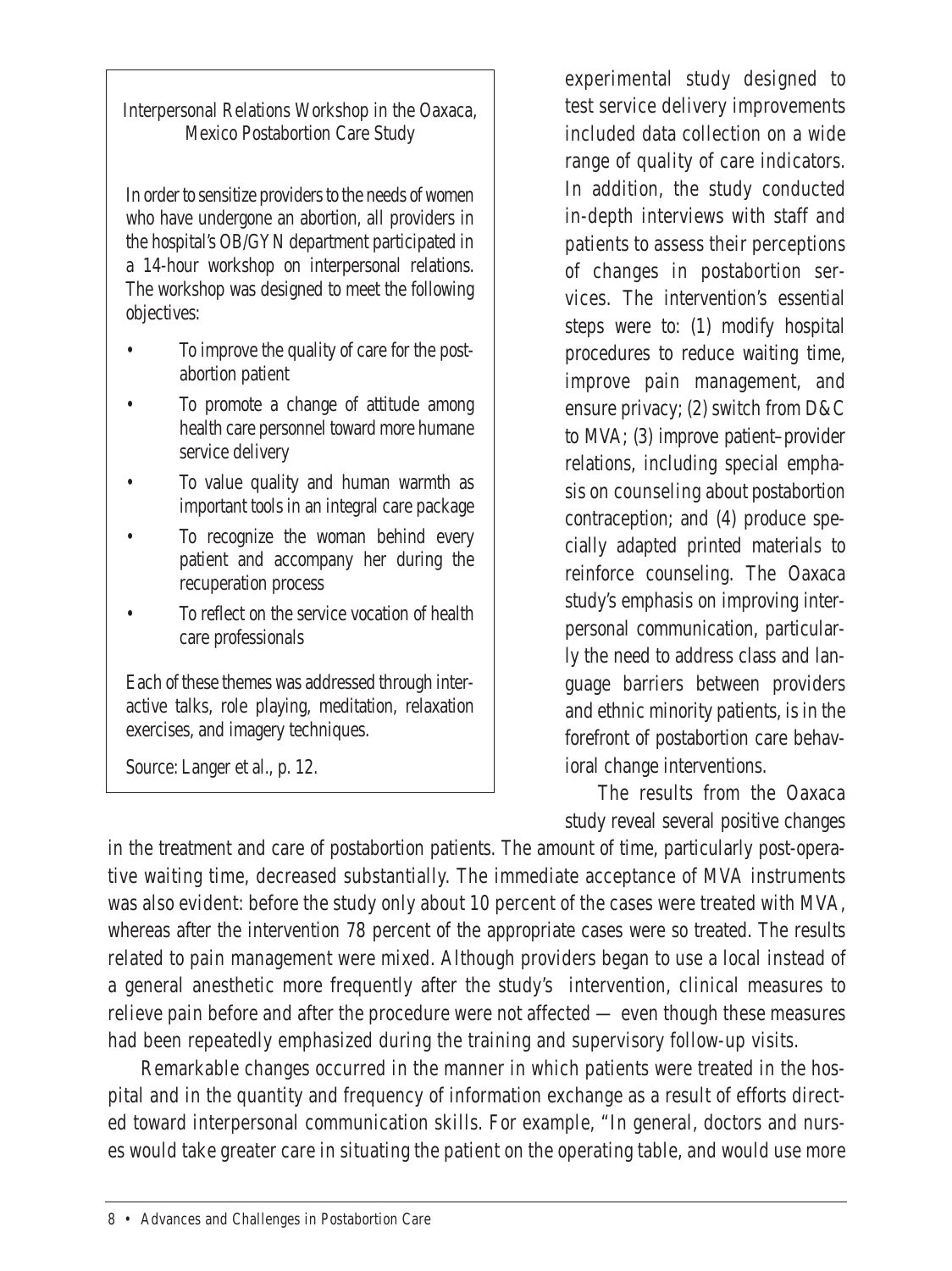kindness when indicating how the patient should adjust herself" (Langer et al., p. 17). One result of improved interpersonal communication was a significant increase in the percentage of women who accepted a postabortion contraceptive method (from 29 percent previously to 58 percent following the study) and in the percentage of women who received the method at the hospital before discharge (from 29 percent to 57 percent). The authors note that despite these impressive gains, a degree of mistrust and fear remained in the relations between providers and patients. Overcoming culturally bound behaviors and beliefs in the process of providing medical care will require diligence and effort. The study in Oaxaca is noteworthy for addressing these issues.

The influence of the caregiving environment on the services provided to postabortion patients was also evident in the second study from Latin America discussed in this session. Juan Diaz reported on how legal sanctions against abortion have negatively affected the care given to postabortion patients in three public-sector hospitals in Bolivia. Investigators had identified such problems as the routine interrogation of postabortion patients to identify cases of illegal abortion, the charging of higher fees to patients who present with signs of induced abortion (fees that are prohibitively high for many women, thus causing delays in seeking care), and other practices related to substandard case management protocols. The Ministry of Health in Bolivia recognized these issues and asked the Population Council to conduct a pilot study to identify feasible improvements in clinical practices that would result in better quality of care and increased family planning use by postabortion patients.

In contrast to all of the other postabortion care operations research studies reported on in the meeting, the Bolivia study did not change the surgical practice of D&C in favor of MVA. Change was introduced instead by moving the physical location of the treatment area into a newly refurbished room. The holistic management of the patient was emphasized, including stress on interpersonal communication and referral for related services (including contraceptive methods). The results clearly showed substantial improvements in providers' technical competence with postabortion treatments and in contraceptive use following an abortion (see Figure 5). These increases in technical knowledge resulted in medical staff providing more frequent counseling, with a greater breadth of information being discussed with postabortion patients. The effects of the training program's emphasis on value-free interpersonal behavior are shown in several indications that providers' treatment of women became more compassionate and caring. One consequence of these improved communication skills is that the study sites began to receive more adolescent patients as the hospital's improved quality of care became known to the surrounding communities. There were substantial increases in the acceptance of family planning among postabortion patients, from almost no acceptors before the study to 46 percent of patients in one site and 81 percent of patients in another site beginning use of a contraceptive method after improved postabortion care was linked with subsequent use of family planning.

The authors note that although there have been repeated examples of successful pilot studies to improve the quality of postabortion care in Latin America, the results are rarely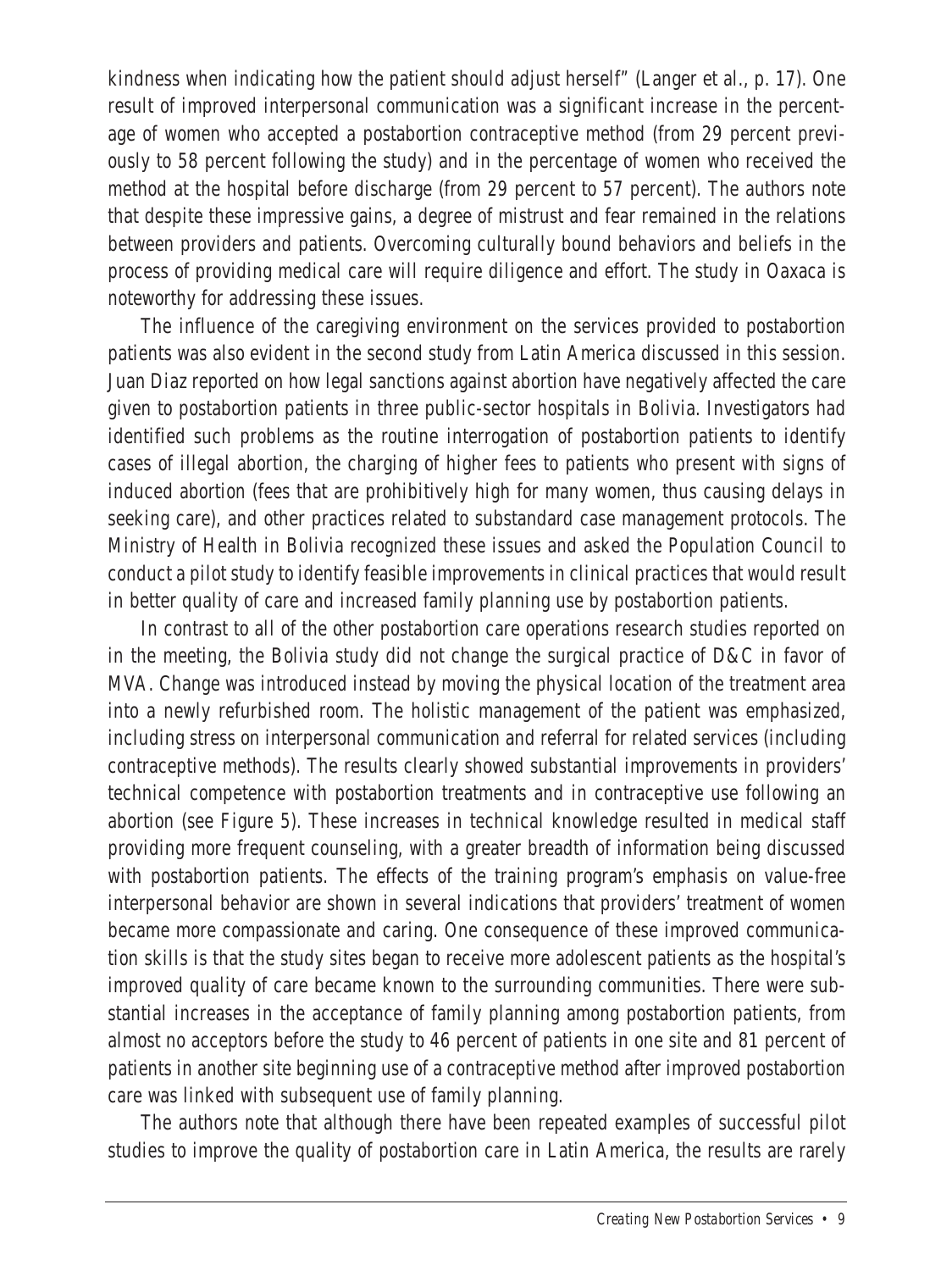

scaled-up or sustained. They conclude that "the lack of effective implementation of these programs [is] derived mostly from social and political reasons rather than technical ones" (Diaz et al., p. 13). Three factors inhibited the development of integrated postabortion services within a family planning and reproductive health care program in this study: (a) legal and administrative constraints that force women seeking abortion services into clandestine settings where related reproductive health care services are unavailable; (b) women's low socioeconomic status and normative restrictions on abortion, which combine to make the health care needs of these women a low governmental priority; (c) the longstanding influence of the Mexico City policy that was, until recently, a restrictive force in Latin America. The ability to improve access to services for the treatment of postabortion complications has been shown to be an important and feasible first step in redressing some of these constraints, particularly by allowing women to seek earlier treatment, thereby reducing their health risks.

The discussant for this session's papers. Khama Rogo, emphasized the need for community-based approaches for creating new services and reducing the risks from unsafe abortion. The clinical focus of the postabortion care initiative has led to a somewhat limited focus in the design of new services, with the result that non–hospital-based and private-sector approaches have not been fully examined. In particular, the role of the private sector needs to be addressed in future postabortion care programs. The Safe Motherhood Initiative has broadly included both clinical and community-based interventions for all of its elements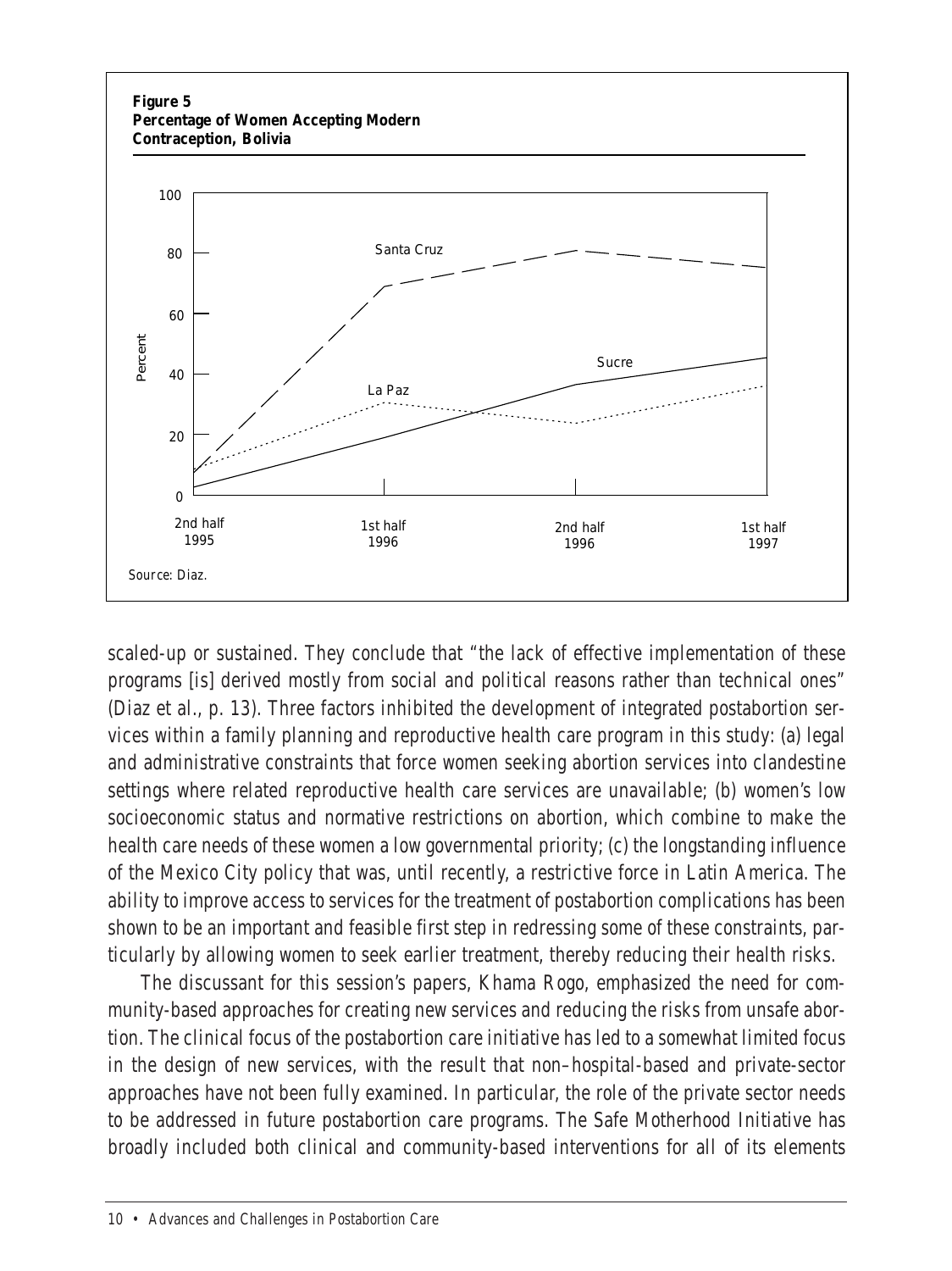except postabortion care; clearly. Future studies need to examine the provision of services in settings other than large, public-sector hospitals.

#### Measuring the Quality of Postabortion Care

Coherence across geographic settings on such issues as study design and approaches to measurement has been nurtured by operations research project staff since the 1994 ICPD. Early postabortion care studies conducted in Turkey and Egypt\* provided guidelines on indicators and model data collection instruments that have been adapted in subsequent studies. The standardization of postabortion care indicators has been facilitated by congruence of study design, data collection methods, and the elements of improved care reviewed. in the previous section. For example, the reliance upon pre- and post-test research designs has focused investigators' attention on developing exit interview questionnaires. The bundling of clinical and interpersonal practices around the introduction of MVA technology has linked the selection of indicators to a standard intervention for improving services. The DATAPAC Project of Ipas and INOPAL will contribute to the creation of a core set of instruments by researchers worldwide. Although the results from the studies presented at the January meeting suggest an emerging standardization in measuring the quality of postabortion services, country-specific variations are evident as well.

An example of the current state of the art for measuring postabortion service quality is the study in Peru by Janie Benson and colleagues of an integrated postabortion care model in a public hospital (Benson et al.). There was evidence that services were too costly and of poor quality. The Ministry of Health in Peru took note of these deficiencies and requested an operations research study to examine the effects of introducing comprehensive postabortion services on clinical practices and the utilization of resources. The introduction of an integrated model for postabortion services required several modifications in the hospital's structure, including: (a) shifts in the case management protocols for postabortion treatment, (b) reducing the fees charged to patients for services, (c) modifying the type of medical supplies, equipment, and commodities used in postabortion services (with resulting changes in the hospital's logistical support mechanisms), (d) creating new job descriptions as staff responsibilities were modified, and (e) making several improvements in the hospital's physical infrastructure where patients are treated.

Changes in the provision of postabortion services resulted in marked improvements that were tracked using a quality of care framework.† This model emphasizes the collection of data on indicators of providers' technical competence and the interpersonal communication

<sup>\*</sup>Dale Huntington et al. 1996. " The quality of abortion services in Turkey," *International Journal of Gynecology and Obstetrics* 53: 41–44. Dale Huntington et al. 1995. "Improving the medical care and counseling of postabortion patients in Egypt," *Studies in Family Planning* 26, no. 6: 350–362.

<sup>†</sup>Judith Bruce. 1990. "Fundamental elements of the quality of care: A simple framework," *Studies in Family Planning* 21, no. 2: 61–91.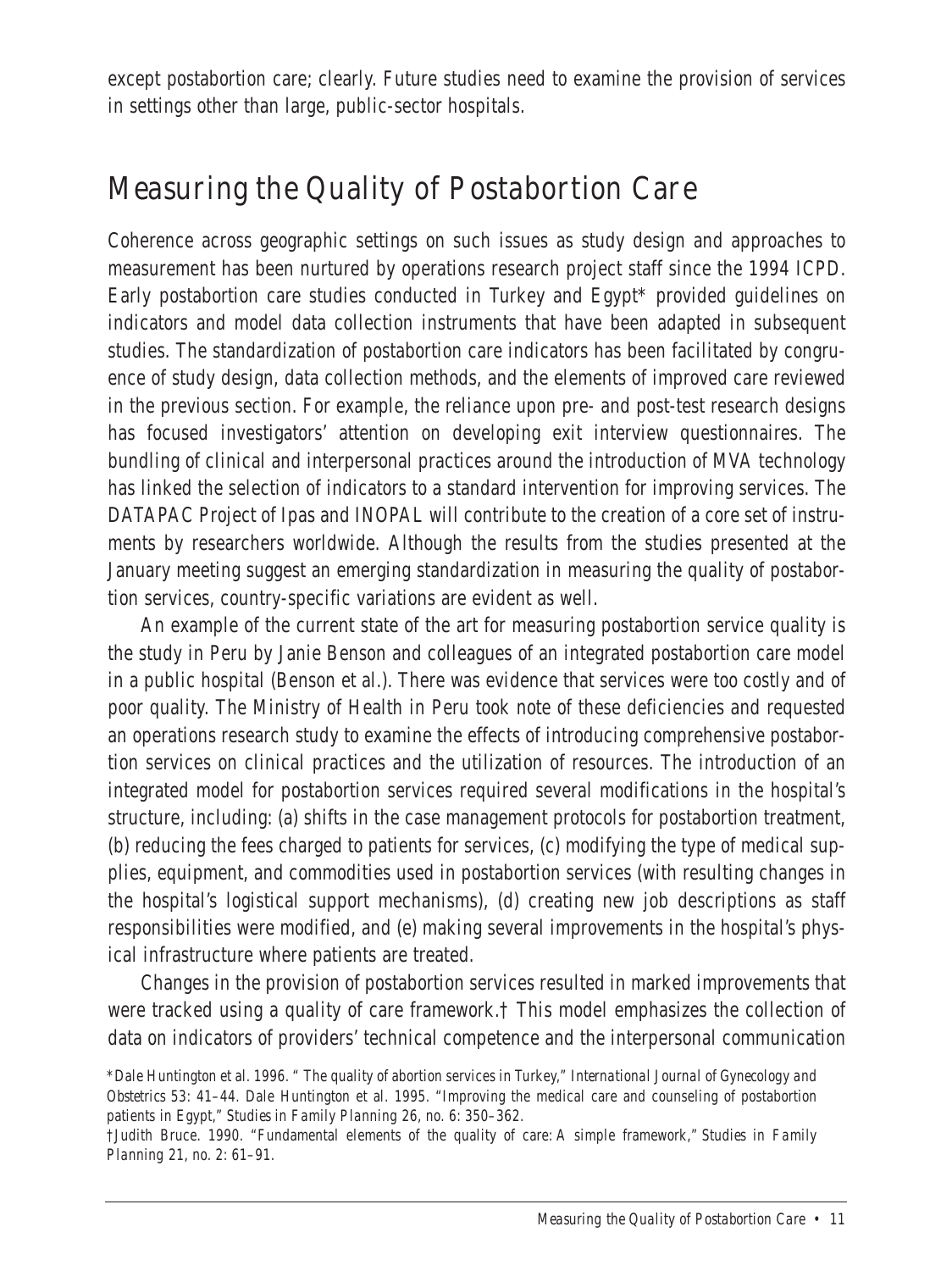

that occurs during the hospitalization. For example, preliminary findings from this study indicate that the utilization of MVA increased from nil to 91 percent of clinically appropriate patients. The proportion of patients who reported receiving elements of high-quality care rose substantially after the intervention (see Figure 6). For example, the proportion of patients who received information about their diagnosis increased from 11 percent before the study to 28 percent after: about their treatment. from 10 percent before the study to 46 percent after; and about family planning methods, from 18 percent

to 79 percent. The length of stay for postabortion patients was reduced, from just over 33 hours to approximately 6 hours. This substantial reduction, when understood as being accompanied by a change in the utilization of resources during the stay, prompted the hospital administration to summarily reduce the fees charged to patients by one-half. The authors conclude that the support of key officials was essential to the success of this pilot program. The production of results linked to a well-recognized quality of care framework was a critical element in garnering support for improving the caregiving process.

In studies such as the integrated model of postabortion services in Peru and elsewhere, substantial improvements in service quality have been made within a relatively short time. The introduction of MVA under lower levels of pain medication, coupled with improvements in counseling and other clinical practices, has been shown to result in greater patient knowledge and increases in family planning use. The effective management of pain for postabortion patients has been improved in most studies, but this area of case management remains a difficult aspect of service quality because some women still report feeling severe pain. The measurement of women's perceptions of pain is a complex undertaking as expressions of pain reflect the influence of several stimuli, both environmental and physiological.

An innovative study on women's experience of pain during postabortion care was conducted by Jaime Fuentes Velazquez and colleagues as part of a larger investigation comparing three models of postabortion care in six large hospitals in metropolitan Mexico City (Fuentes et al.). In the first model, MVA is used with a local para-cervical block accompanied by analgesics or sedatives if needed for pain control, along with patient counseling throughout the treatment. In the second and third models, sharp curettage (D&C) is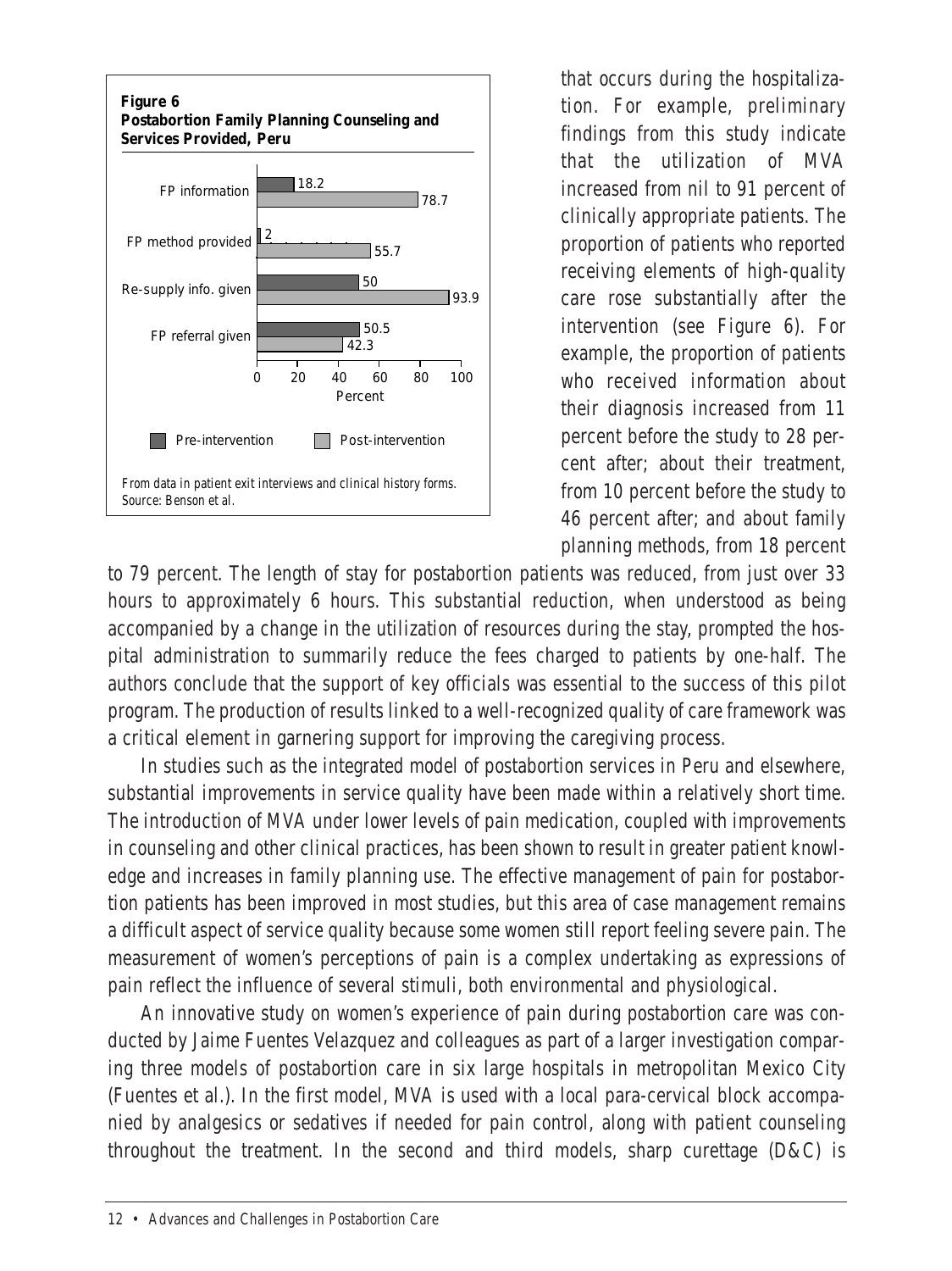employed with heavy sedation, hypnotics, and analgesics for pain control that essentially renders the patient unconscious. The second model includes patient counseling, even though there are periods during the treatment when women are unconscious due to the heavy sedation. The third model is in effect the existing service, as it includes no innovative treatment or counseling (see Figure 7). Women's self-reports of the type, location, and intensity of pain, as well as their descriptions of their emotional state, were collected. In addition, a "pain behavior observation" technique was used to record precoded physical manifestations of pain (such as facial expressions, vital signs, body position, etc.) before, during, and after the treatment procedure; a final exit interview was conducted immediately prior to discharge from the hospital to assess pain felt at that point.

Preliminary results drawn from 144 women reveal that most reported mild to moderate pain during the pre-procedure period. Upon discharge from the hospital all of the women felt pain, but those who had received only heavy sedation (Model 3) felt the most pain, while those who had been treated with MVA under local anesthesia, plus intensive counseling, reported feeling the least amount of pain (Model 1). Assessment of patients' self-reported emotional state focused on the largely negative dimensions of being nervous, worried, sad, and depressed — a measurement technique that drew several comments from participants as omitting other, more positive psychological states relating to relief or self-worth. In any case, the study noted a positive effect of training providers on how to manage their patients' emotional state. Findings that reported on women's expectations of pain reveal that women

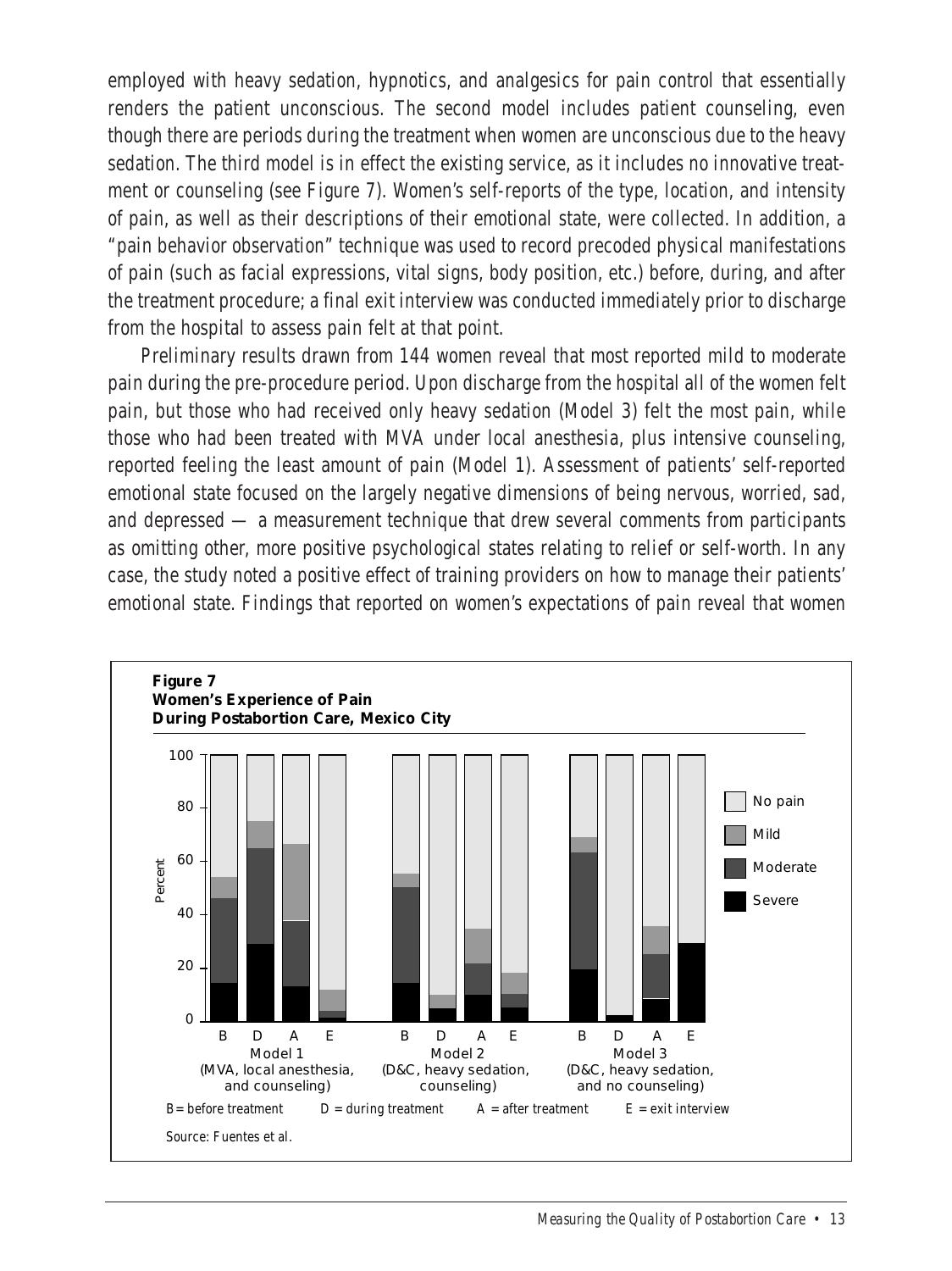who were treated with MVA under local anesthesia consistently reported more pain than was recorded by the observers, whereas patients treated with curettage reported a greater frequency of sharp and burning pain. All of the patients believed they were receiving more pain medication than they had actually been given.

The study concludes that although all postabortion patients reported some pain during the caregiving process, it was most notable during the pre-procedure stage. Training providers in counseling and supportive skills could alleviate some of this pain. Even though heavy sedation will remove any sensation of pain during the procedure, those patients who received lower levels of sedation were most likely to report less pain after the procedure. The Mexico study has demonstrated that a great deal of pain is still being experienced unnecessarily by postabortion patients. The results clearly suggest that more needs to be done in training providers in the effective use of pain medication throughout the process of postabortion care.

The presentation of operations research studies that measured the quality of postabortion care moved at this point to the assessment of the functioning of health care systems. Situation analysis studies of abortion services in India and Turkey were presented next. In both settings study instruments based on the Population Council's situation analysis methodology were utilized to evaluate the quality of induced abortion services. Abortion is legally available in both countries, with some differences in the restrictions imposed in the two settings.

Medical termination of pregnancy (MTP) was legalized in India in 1972 for broad social and medical reasons. Since that time the availability of services in rural areas has largely been limited to community health centers and rural hospitals; recently a small proportion of primary health centers have begun providing MTP services. Most of the estimated 6.7 million abortions each year in India are performed in sites other than registered government institutions, often by untrained persons in unhygienic conditions. Although a review of the national statistics reveals that MTPs increased by 46 percent in the decade 1981/82–1991/92, a plateau was reached in 1985 after which the annual number of procedures has been stable at about 600,000 abortions, or about 10 percent of the total number of abortions performed nationwide. The average number of MTPs per registered clinic has declined from 111 in 1981/82 to 89 in 1991/92. The paper by M. E. Khan and his colleagues analyzes system-wide indicators of MTP service quality, so that the government can take corrective action to reverse the decline in the number of MTPs performed in public-sector facilities, through its new Reproductive and Child Health approach (Khan et al.).

A situation analysis of abortion services was conducted in 751 clinics located in the states of Gujarat, Maharashtra, Uttar Pradesh, and Tamil Nadu (the population of these four states represents about 37 percent of India's total). The construction of the sampling frame revealed that MTP service sites are unevenly distributed and that there is a wide disparity among the states in the utilization of registered clinics. Interviews with over 500 physicians provided anecdotal evidence of an increase in the postabortion caseload as more women resort to MTP outside the legally sanctioned system. The study revealed that not all of the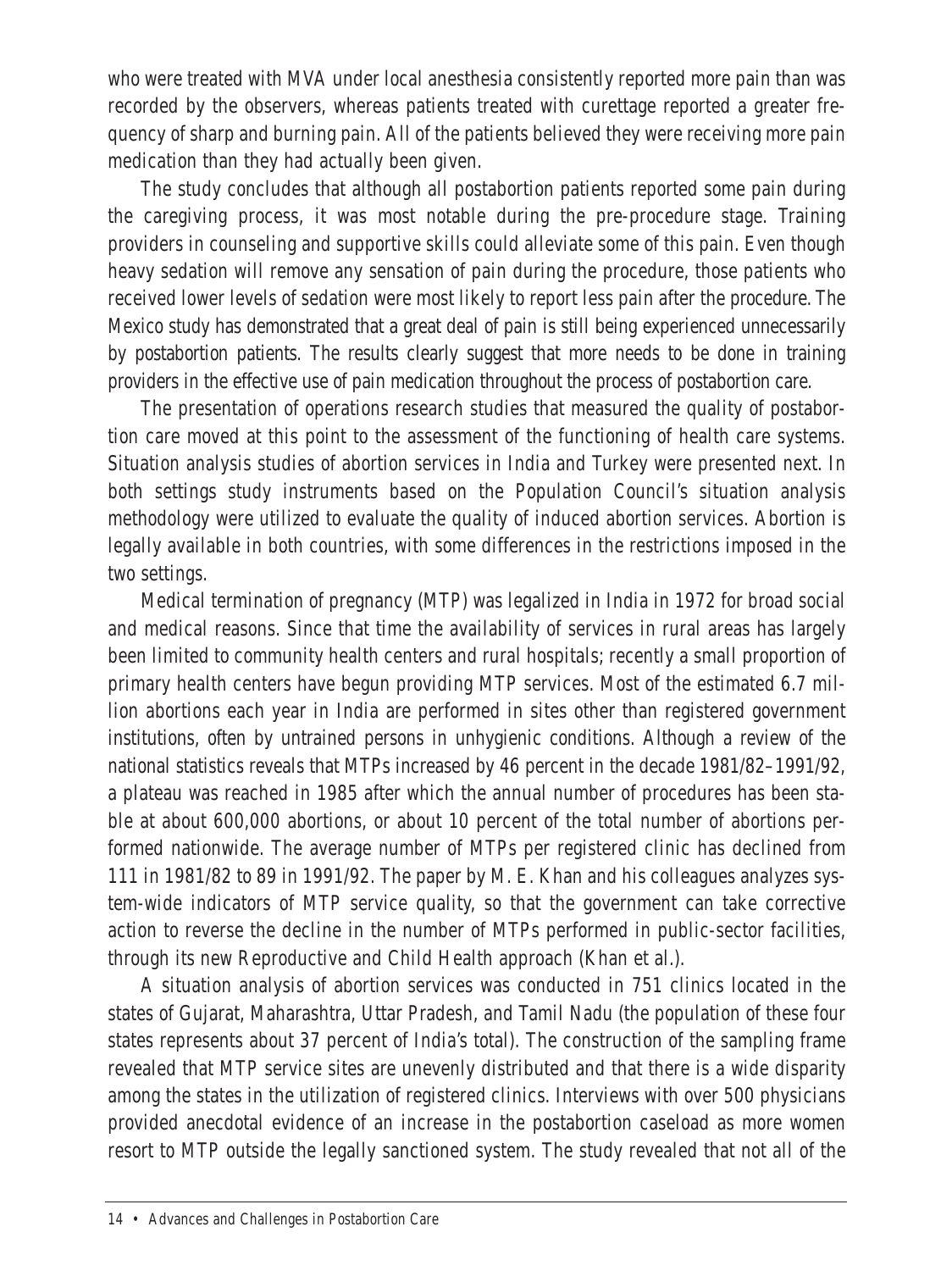clinics registered for providing MTP services were functional: between 16 percent and 32 percent of the primary health centers that are approved for MTP have never offered the ser-.<br>vice. The principal reason for not offering MTP was the lack of a trained provider and functioning equipment, indicating shortcomings in the conduct of training as well as the difficulty of ensuring adequate training when the caseload of patients is quite low. Although linkages to family planning services were generally weak in Uttar Pradesh and Maharashtra and were declining in many sites, in Tamil Nadu the acceptance of a family planning method, notably sterilization, was a precondition for performing MTP. Overall, the failure to integrate MTP and family planning in an appropriate and ethically sound manner is an aspect of the program that needs to be improved.

A second application of the situation analysis methodology, in Turkey, was reported by Levent Çagatay (Pile et al.). Induced abortion has been legally available in Turkey since 1983 for married women with a gestational age of ten weeks or less, with the consent of their husbands. Prior to the lifting of legal restrictions on abortion, consistent evidence indicated that abortion rates had increased steadily throughout the 1960s and 1970s, with a concomitant rise in the contribution of abortion-related complications to maternal mortality rates. Despite this evidence the Turkish medical community gave little support to the case for legalized abortion, most likely because of economic benefits derived from performing expensive illicit abortions. This economic incentive, although reduced with the legalization of abortion, has continued to hinder efforts to link family planning and abortion services. This is particularly important given that the most popular method of family planning in Turkey remains withdrawal, which accounts for almost two-thirds of the method failures that result in an aborted pregnancy. Given this background it is not surprising that in 1993 one out of every five pregnancies ended in an induced abortion, and that between 28 and 40 percent

of Turkish women have had at least one induced abortion.

The 1994 situation analysis of abortion services was conducted in 16 large hospitals in seven provinces of Turkey. These facilities provided 48 percent of all abortions reported by the Turkish Ministry of Health in 1994. Data collection methods focused on a comprehensive listing of quality of care indicators: an inventory of all available equipment, supplies, and materials; staff and "Over the past several years a few institutions in Turkey have successfully piloted programs designed to improve family planning counseling and services provided to abortion clients. By linking abortion and perinatal services to already existing family planning services, by building the capacity of staff to provide high-quality information and counseling, and by taking advantage of opportunities to increase men's use and support of contraception, these facilities have been able to make a difference in the lives of the women and men they serve. One of the most important characteristics shared by . . . these institutions is a commitment or 'political will' on the part of the staff and administrators to provide postabortion family planning."

Source: Pile et al., p. 29.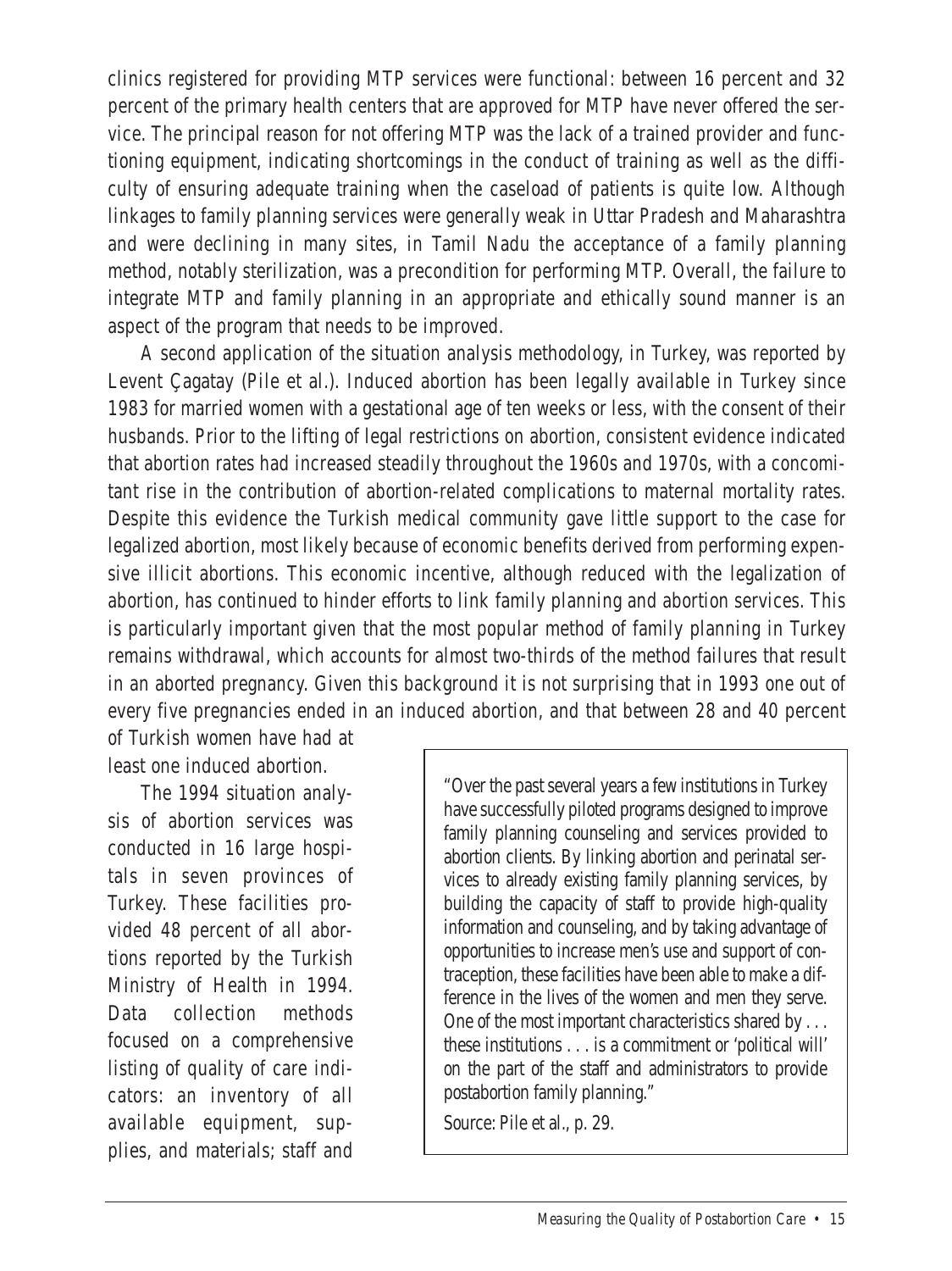patient interviews; and standardized observations of all procedures. The results reveal several strengths as well as deficiencies in the Turkish program.

The distribution of providers who perform abortions shows that general practitioners account for close to half of the procedures, even though as a group they represent only onethird of all providers. OB/GYN specialists are less likely to perform abortions in the public sector, leaving the procedure to general practitioners while they provide abortions in their private practices. The availability of abortion services is additionally limited by the number of sites that offer the procedure. Overall in Turkey "only 27 percent of public-sector hospitals routinely provide abortion services and only 2 MCH/FP centers perform abortions," even though in theory all general hospitals and government MCH/FP centers are permitted to provide such services (Pile et al., p. 10).

The results from the factual knowledge test administered to providers and the observations of procedures reveal that physicians in public-sector facilities are quite competent in the surgical techniques of abortion, relying upon vacuum aspiration, but many of the ancillary skills such as medical evaluation/screening, counseling, and infection prevention measures are weak or nonexistent. Pain control medication was found to be severely underutilized, in part because earlier case management protocols had de-emphasized the need for general anesthesia (due to increased health risks) without drawing attention to other types of pain control medication. The study showed that 48 percent of abortion patients did not receive any medication for pain during the procedure; correspondingly, 37 percent of the patients reported experiencing extreme pain and an additional 46 percent reported feeling moderate pain. Because of the lingering economic disincentives to providing family planning (repeat abortions are a source of income for specialists), the findings related to linkages with the family planning program are not entirely surprising. Family planning use among Turkish abortion patients was low. Even though 84 percent of the abortions were done in settings that provided family planning methods, only 40 percent of the patients left the facility with a method.

An overview of the session's papers, by Ian Askew, focused on the remarkable overlap in the selection of indicators for the measurement of quality of care. Wondering whether this congruence was the result of these indicators being universally relevant or whether it was due to networking among researchers, he called for an increased effort to identify alternative indicators that will expand our conceptual framework. Several promising areas for development stand out, including an urgent need to ground the measurement of quality of care within patients' concerns. New research is required that will investigate women's perceptions of abortion and postabortion care.\* Additional work is also required to confirm that the selection of indicators responds to the needs of program managers. For example, although much of the work focuses on facility-level indicators that can be aggregated to create program indicators (as is the case with situation analysis studies), the use of these findings for program planning and

<sup>\*</sup>An example of this emerging area of inquiry is Dale Huntington, Laila Nawar, and Dallia Abdel-Hedy. 1997. "Women's perceptions of abortion in Egypt," *Reproductive Health Matters* 9 (May).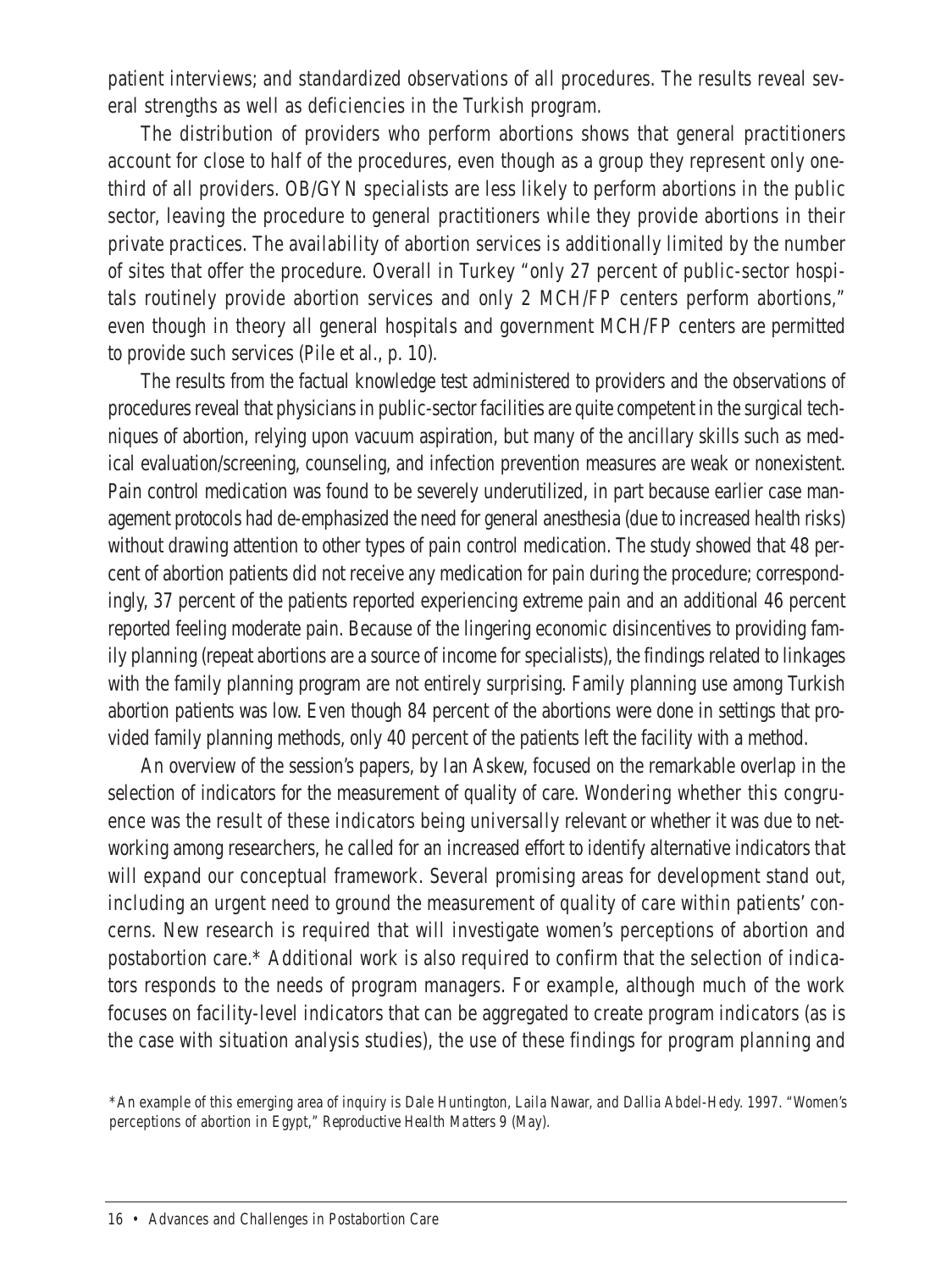evaluation requires that operations research incorporate a dissemination and utilization plan into their activities. Askew's review concluded with a plea for studies that measure the impact of different levels of quality on longer-term reproductive health behaviors, including the reduction of morbidity related to incomplete abortions.

#### Follow-Up Studies of Postabortion Patients

The conduct of longitudinal follow-up studies of postabortion patients poses several challenges unique to the subject while also including many of the common difficulties of panel studies. The ethical obligation to protect the postabortion patient's right to privacy is a serious concern in the conduct of a follow-up study, particularly given that in most settings both the woman and the provider are subject to legal and social sanctions if they are discovered to have induced an abortion. The influence of cultural and societal norms further restricts the postabortion patient's open acknowledgment of the cause of her hospitalization. The potential for physical and psychological harm occurring to the postabortion patient if she participates in a follow-up study is therefore quite high. These considerations, in addition to heightening the attention given to building in safeguards for confidentiality and informed consent, will complicate the ability to ensure responses free from error in the follow-up interview.

A large prospective study of postabortion patients in Zimbabwe was discussed by Ronnie Johnson (Johnson et al.). The authors reported on several elements of the design and conduct of fieldwork that are indicative of issues confronting postabortion follow-up studies. The effect of attrition rates is one example that can be drawn from the fieldwork experiences in Zimbabwe.

At the baseline interview in Zimbabwe 1,776 patients were enrolled from the study's intervention sites and 1,114 patients were enrolled from the comparison group sites. Enrollment at the intervention sites occurred after postabortion services had been improved through a comprehensive training program. Thus the follow-up study measures the impact of changes in the quality of care on selected patient outcomes, including family planning use. Acceptance rates (for the follow-up interview) of 72 percent and 57 percent (in the two study groups) were encountered during the enrollment interviews. These women agreed to return to the hospital after 3, 6, 9, or 12 months (depending on the level of the study in which they were enrolled—national or provincial; at the district level there was no follow-up interview). On these return visits, women would be reimbursed for transport and receive a modest sum for their lunch (investigators arranged to conduct home interviews of patients who did not return for the hospital-based interview). Preliminary data showed that at three months there was an average attrition rate of approximately 58 percent from the four sites reported on; at six months the attrition rate had increased to 63 percent of the original sample, although the fraction of women who dropped out between the third and six month was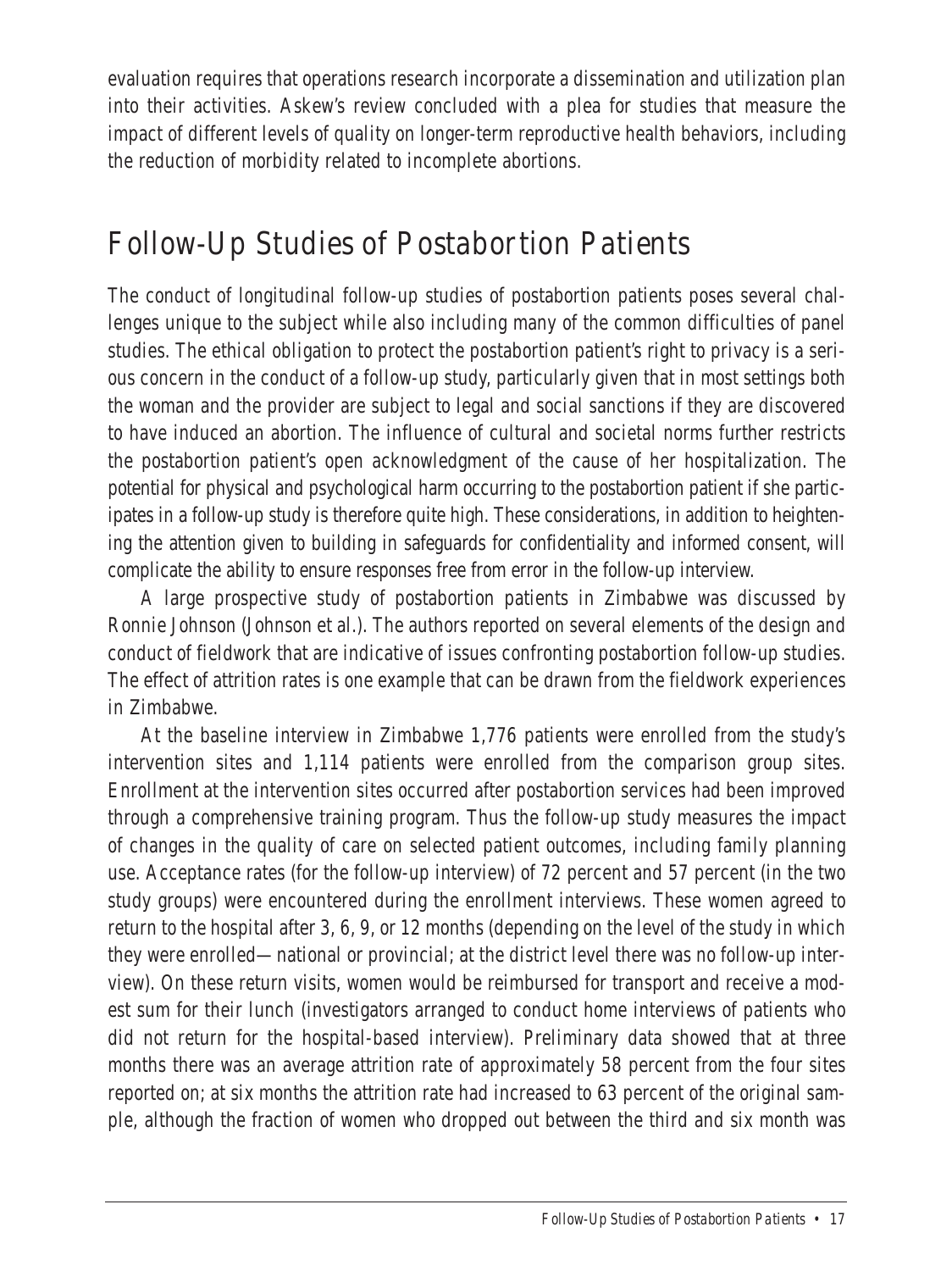only 14 percent. These rates have left some of the sites with relatively few patients still enrolled in the study at its halfway mark of six months (one site is down from an initial 120 women to 27 women participating after six months). Although there was initially a high attrition, the proportion of women dropping out of the study has decreased substantially. Johnson and coauthors consider the overall response rate fairly good and are optimistic about the study yielding meaningful results upon its completion in late 1998.

A second follow-up study, conducted in Egypt, was discussed by Nahla Abdel-Tawab and colleagues (Abdel-Tawab et al.). This study examined the effect of involving husbands on postabortion patients' recovery and subsequent contraceptive use while also maintaining the patients' right to privacy. An experimental post-test-only control group design was used to measure the effect of the intervention on husbands' level of involvement and on patient outcomes one month after discharge. Husbands in the intervention group received several pieces of information concerning their wives' health (based on formative research conducted earlier in Egypt): the need for rest and nutrition, warning signs, return to fertility, and the need for family planning methods. The effect of providing this information on the level of the husband's support (material and emotional), the patient's physical and emotional recovery, and the couple's contraceptive use was assessed through home interviews with the patients and group discussions with a few husbands.

Perhaps because of the shorter follow-up period and reliance upon home-based interviews, the Egyptian study had a lower attrition rate than the Zimbabwe study: of the 366 patients who agreed to participate in the study, 80 percent completed the home interview. Reaching men proved to be relatively easy, once the patient's informed consent had been obtained. The majority of husbands either accompanied their wives at admission or were present at discharge from the hospital. A positive effect of counseling on husbands' behavior and patients' recovery was evident. For example, patients whose husbands were counseled reported significantly lower levels of emotional distress related to the incomplete abortion than patients whose husbands were not counseled. The investigators concluded that the counseling of husbands should become an integral component of postabortion care programs and that informed consent procedures should be strictly enforced to protect the patient's right to privacy.

As a discussant for this session, Emma Ottolenghi emphasized the importance of investigating the medium- and long-term impact of postabortion service improvements. The ability of the studies from Egypt and Zimbabwe to address some of the barriers to conducting follow-up studies may be due, in part, to the superior quality of the services the women received, which could have resulted in the patients being more compliant. The studies draw attention to the need to include a broad range of outcome indicators for the follow-up that are demonstrably linked to the experimental interventions. For example, the Zimbabwe study suggested that the family planning intervention may have been more successful at delivering contraceptives than at providing information. An assessment of the intervention's effectiveness in improving counseling skills should include direct observation techniques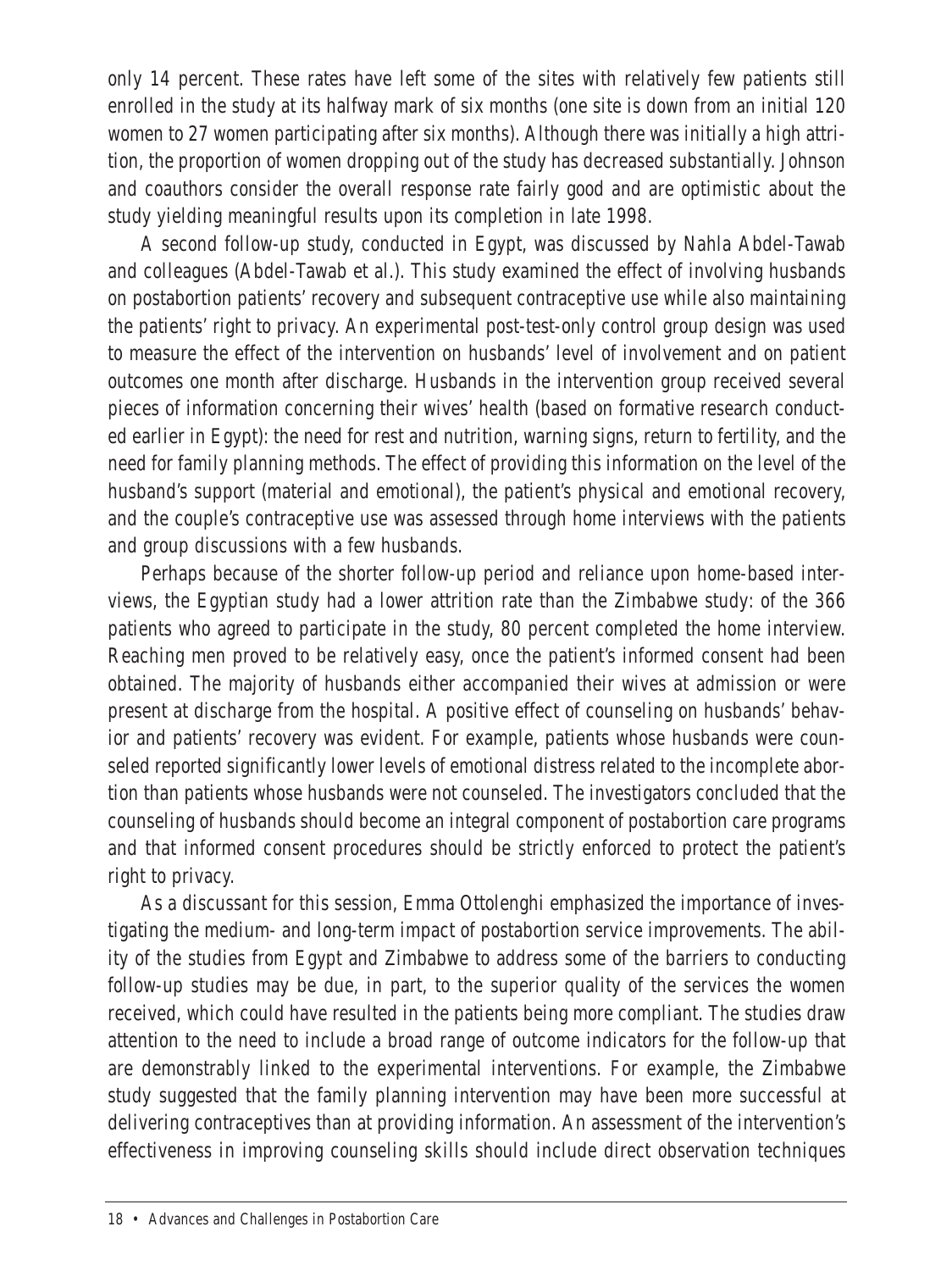that examine the quality of the interaction, and the follow-up interviews should probe into knowledge retention and attitudinal change, as well as reproductive health behaviors.

#### Cost Studies of Postabortion Care Services

The cost-efficiency of the postabortion care initiative has been reported on previously.\* These cost studies have suggested that considerable savings accrue with the introduction of MVA, and that most efficiencies are gained through reductions in the duration of hospital stay, less intensive use of hospital resources (materials and supplies), and more effective use of staff time. The methodology for assessing the treatment of postabortion patients used in these early studies was refined by Ipas through its collaboration with the Population Council's INOPAL project, and reports of two applications of the cost study methodology were presented at the January meeting.

The Ipas cost methodology is a standard approach to recording the utilization of resources and estimating a per-patient cost. Through an intensive review of a facility's financial, administrative, and personnel records, estimates are made of the costs of medical supplies, salaries, and relevant direct fixed costs. Overhead estimates are used to determine the average cost of bed use per minute and per day. Postabortion patients are also observed in order to assess the variable costs associated with their treatment. This time and motion study involves having trained observers use standardized checklists to record the amount of time spent by patients in each service department or treatment station, the time spent by medical and non-medical personnel in direct patient contact, and the types of supplies and medications used in the treatment of patients. By combining information taken from the review of hospitals' administrative data and the time and motion study, it is possible to derive estimates of the total average cost for treating a postabortion patient per unit of time (commonly the cost per bed minute) or the average cost per patient treated in a facility. These costs are then compared before and after changes have been made in the case management protocols for postabortion patients, in order to estimate the impact of improvements on the facility's costs.

An overview of operations research studies that investigated the costs of providing postabortion care in Africa and Latin America was presented by Tim King (King et al.). Through a review of 21 studies from six countries (including nine from Mexico and seven from Kenya) that utilized the Ipas cost study methodology, comparisons were made on the average length of stay and the total costs of using MVA as compared to sharp curettage. In general, switching to MVA and reorganizing services reduced the average length of stay by about 30 percent and the overall treatment costs to each facility by approximately 61 percent. An analysis of studies that are comparable in terms of their design and data collection methods found that when MVA is used there is a 49 percent reduction in the average length of stay and a

<sup>\*</sup>See, for example, Brooke Johnson et al. 1993. "Costs and resources utilized for the treatment of incomplete abortion in Kenya and Mexico," *Social Science and Medicine* 36, no. 11.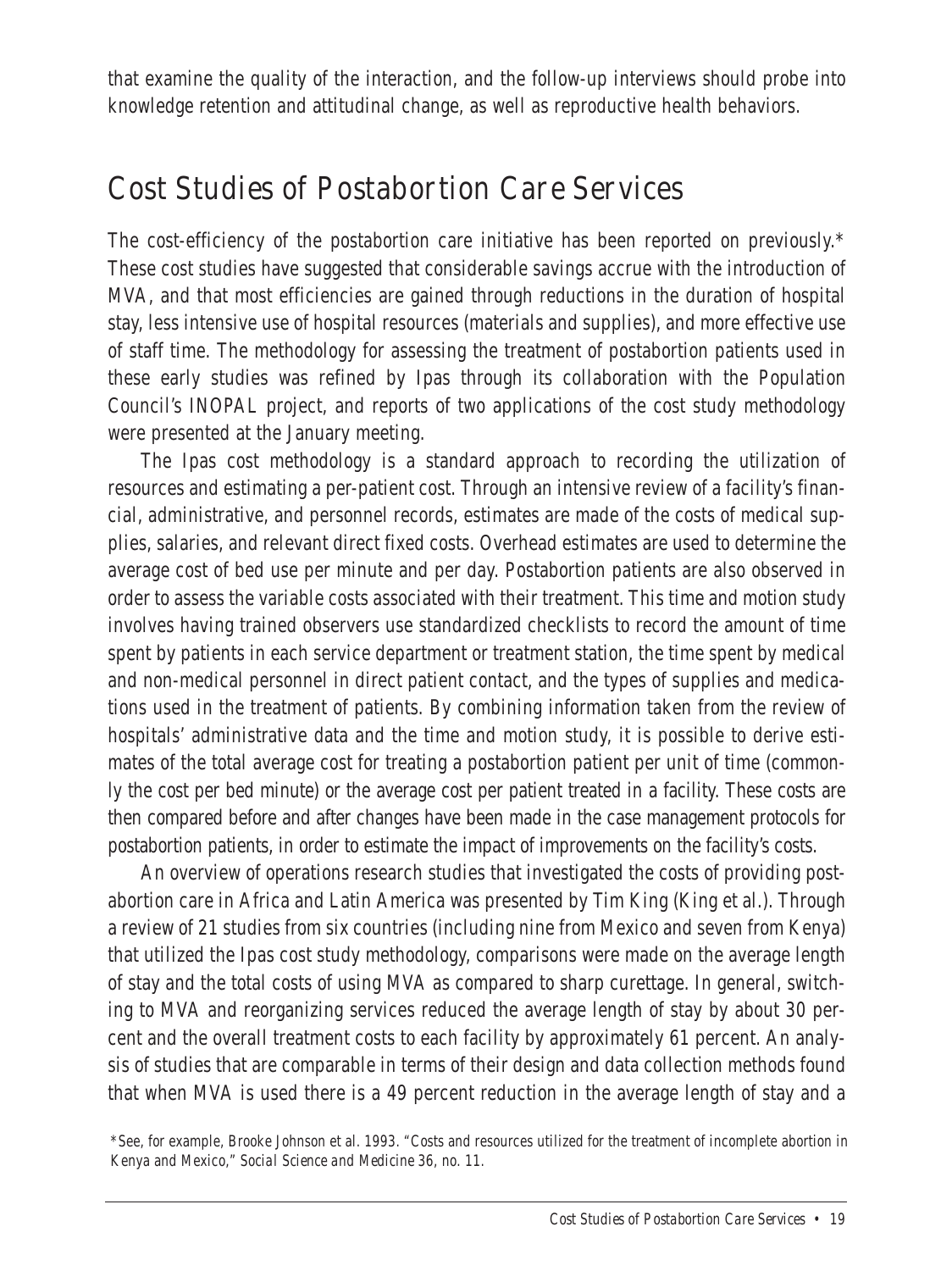23 percent drop in treatment costs. Most of the savings attributed to the improvements in postabortion service delivery are directly due to the reduction in the length of stay (and corresponding decrease in staff time and overhead costs associated with each hospitalization). King and his colleagues noted that although the reduced length of stay could be due in part to a shorter recuperation period when local anesthesia is used, the reorganization of services from in-patient to out-patient settings in most studies played an important role in reducing the average length of stay.

A detailed application of the Ipas cost methodology to an ongoing program to improve postabortion services in a large public-sector hospital in Oaxaca, Mexico was discussed by Carlos Brambila (Brambila et al.). The improvements to postabortion services in the Oaxaca general hospital are similar to changes made in other settings. MVA instruments were introduced, counseling procedures were emphasized, and linkages with hospital family planning services were established through discussions with staff. The impact of these improvements on the quality of care provided to postabortion patients is comparable to the changes observed in other settings. For example, the use of MVA increased from 13 percent of the cases to 65 percent. Communication with patients about treatment, recuperation, and family planning increased both in frequency and in the range of issues discussed. As a result of improved counseling and integrated services, contraceptive prevalence among discharged patients increased from 28 percent to 44 percent.

The costs savings associated with these service delivery improvements are equally impressive. The total cost per patient was reduced by 32 percent, from \$265 to \$180 (including the costs associated with introducing the improvements). The most significant savings were achieved in the use of instruments, medicines, and supplies; costs were reduced by almost two-thirds, from \$92 before the study to \$32 after services were improved. Another significant change in costs before and after the intervention is in bed time use, which was reduced from \$150 to \$85. This savings is directly attributable to the reduction in the length of stay that occurred during this study (from roughly 30 hours per patient before the study to 20 hours after the intervention).

The contribution to the development of the Ipas methodology by the Oaxaca, Mexico cost study is found in its analysis of the allocation of staff time during the different stages of care. A ratio of personnel time was produced that indicates the personnel effort required to provide medical care at each of the station areas. Use of this ratio reveals that prior to the intervention the personnel effort required for patient assessment was 49 percent higher than after the intervention — clearly indicating that more efficient use of staff occurred as a result of the service delivery improvements. Pursuing this line of inquiry, the study shows that although the amount of staff time decreased, the amount of time by category of staff varied substantially. For example, after the intervention, doctors participated more during the ultrasound diagnostics but less during the time patients spent waiting in beds prior to treatment. In a similar manner, the reliance on MVA during surgical intervention meant that nurses devoted proportionally more time to the care of the patient than the doctors: the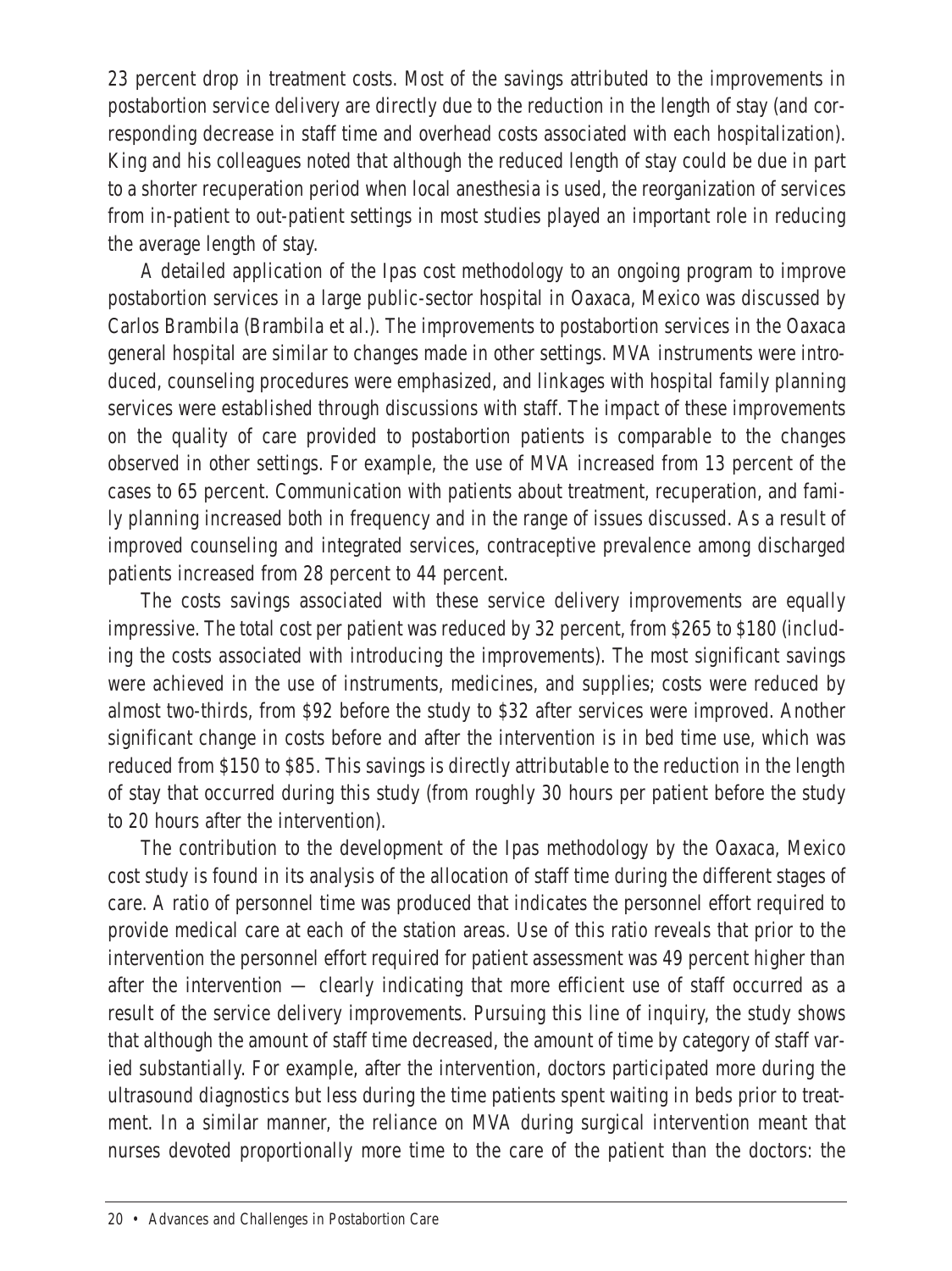amount of doctor time during the procedure decreased by 24 minutes per patient while the amount of nursing time increased by approximately 10 minutes. While the saving in personnel time is small as compared with other sources of savings, the detailed analysis shows that the allocation of staff time is more efficient and relies less upon specialized medical personnel during non-diagnostic or therapeutic stages of care.

Another example of an analytic variation on the Ipas methodology was presented by Laila Nawar, based on a study in Egypt (Nawar et al.). As was the case with the Oaxaca study, the cost analysis reported on by Nawar was part of a larger program to improve the postabortion medical care provided to Egyptian patients. Two of the ten hospitals involved with the postabortion improvement program were selected as sites for the cost analysis. These two hospitals are typical facilities of the Egyptian Ministry of Health and Population, one being a medium-sized general hospital, the other a smaller district hospital. Both sites demonstrated service delivery improvements comparable to those found in the Oaxaca study. Prior to the postabortion operations research studies, these two sites were providing services at a very low level of quality. For example, approximately two-thirds of the postabortion patients had a D&C with no anesthesia at the district hospital, and aseptic procedures were not commonly adhered to in either site.

Using the Ipas methodology, Nawar and her colleagues reported a 32 percent increase in the costs per postabortion patient in the district hospital and 8 percent in the general hospital (when the MVA cannulae are discarded after a single use, which is government policy); assuming multiple use of the cannulae, the cost increase in the district and general hospitals were reduced to approximately 6 percent. The hypothetical cost savings from reusing the cannulae essentially compensated for the increased costs of using pain control medication and antiseptic supplies, as personnel time was little affected by the postabortion care intervention. Reductions in the length of stay at the hospitals occurred in this study (a 69 percent reduction in the district hospital and a 30 percent reduction in the general hospital), but the savings in direct fixed costs associated with the shorter length of stay did not offset the increased costs in supplies, materials, and medications. The Egypt cost study therefore clearly shows that in settings with substandard postabortion quality, improvements will carry a price.

The changes in absolute costs associated with the introduction of service improvements do not reveal the potential cost savings when assessed in comparison to indicators of enhanced quality of care. Nawar and colleagues report that there are substantially different measures of the cost-effectiveness of postabortion services depending upon the outcome indicator chosen and the costing characteristics of each site. For example, although there was an overall 10 percent cost savings in the interventions' effectiveness in reaching more women about family planning use, in the general hospital there was a 21 percent cost-effectiveness savings, whereas in the district hospital there was actually an increase in the cost per patient. The intervention demonstrated its cost-effectiveness in reaching women with information about follow-up appointments in both sites.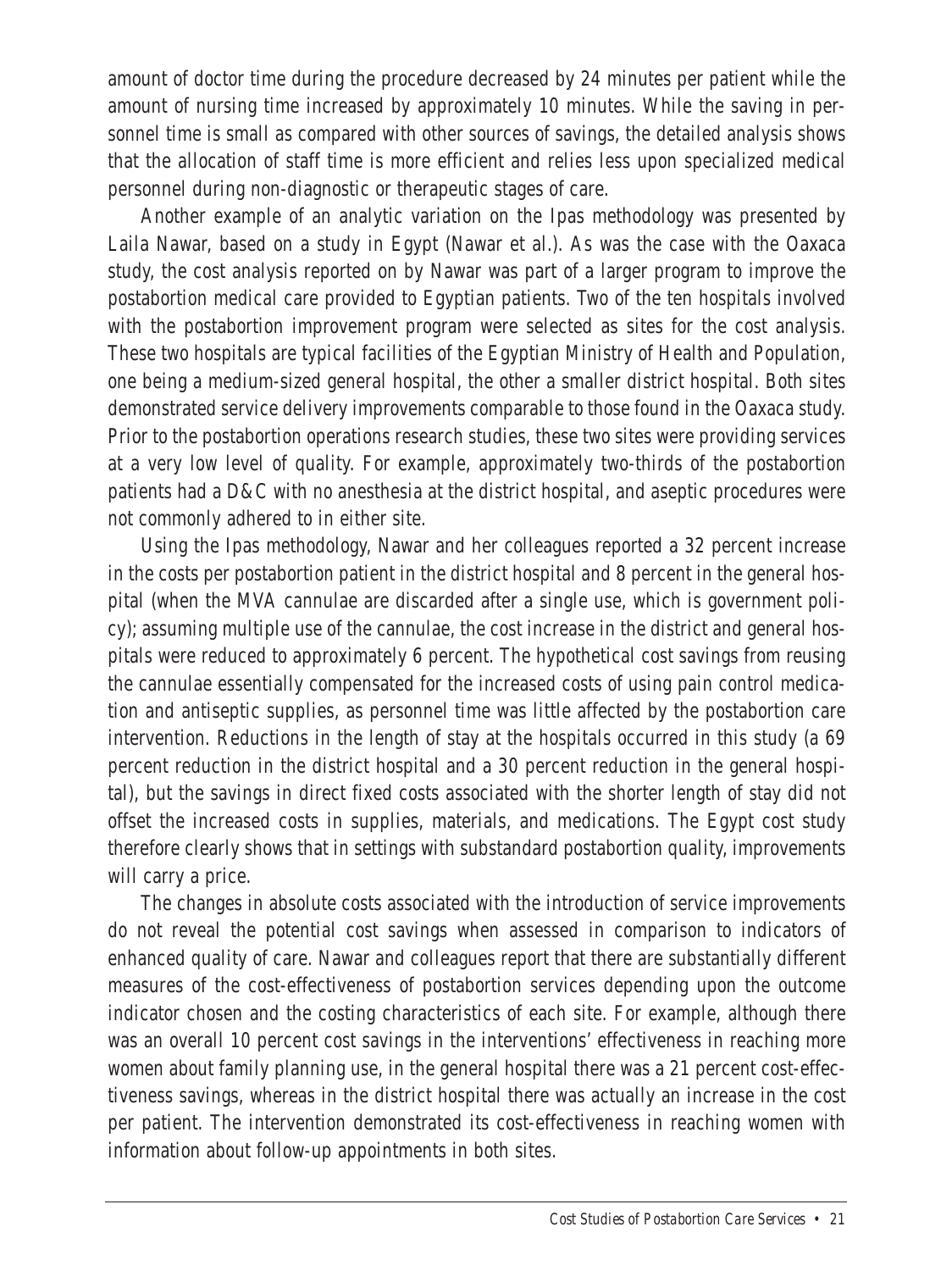Andy Thompson's critical overview of the three cost study papers engendered a lively discussion about the development of this specialized operations research methodology. The savings generated by changing postabortion treatments are a type of "opportunity savings" (freeing up resources for use elsewhere) as opposed to reductions in costs that could lead to overall reductions in hospital expenditures. This has raised the need for future postabortion cost studies to demonstrate how resources that are freed-up by reduced length of stay can be reallocated and whether or not the types of costs that have been investigated are actually the most significant costs from a hospital manager's point of view (i.e., those under his control). For example, are the cost savings on routine cases being converted into making more resources available for the treatment of patients who present with severe complications? To the extent that postabortion cost studies can provide answers to these types of questions, the data they produce will have direct relevance to the management of medical services, and provide useful information for health care policy development.

#### Decentralization and Scaling-Up of Postabortion Care Services

The sites most commonly selected for experimenting with improved postabortion care services documented in the large majority of studies have been public-sector hospitals, with care provided by teams of physicians and nurses. However, postabortion care using MVA with local anesthesia can also be safely provided by trained medical staff in primary care settings. Following up on the Safe Motherhood Initiative's experience with training midwives and other paramedical personnel, contemporary postabortion studies have begun to explore alternative service delivery strategies for providing safe and accessible emergency medical care.

Discussing an attempt to decentralize postabortion care services within rural areas of Ghana, Victor Ankrah reported on the use of community midwives as postabortion care providers (Ankrah et al.). Although Ghanaian law regarding abortion allows registered medical personnel in certified facilities to induce an abortion under a variety of circumstances, many women continue to suffer the consequences of unsafe abortion. It is widely acknowledged in Ghana that unsafe abortion is one of the primary causes of pregnancy-related mortality in the country, while the availability of emergency medical services is extremely limited in rural areas. Ghana's Ministry of Health included references to providing accessible and safe postabortion services in its 1996 National Reproductive Health Service Policy and Standards. The implementation of this policy has included an experimental component for training some of the country's 6,000 community midwives as postabortion care providers.

A pre- and post-test controlled study design was employed to examine improvements in the quality of care associated with training community midwives in postabortion care. Both providers in local hospitals (who supervise the community midwives) and the midwives themselves were interviewed, along with women who arrived at one of the six district hospi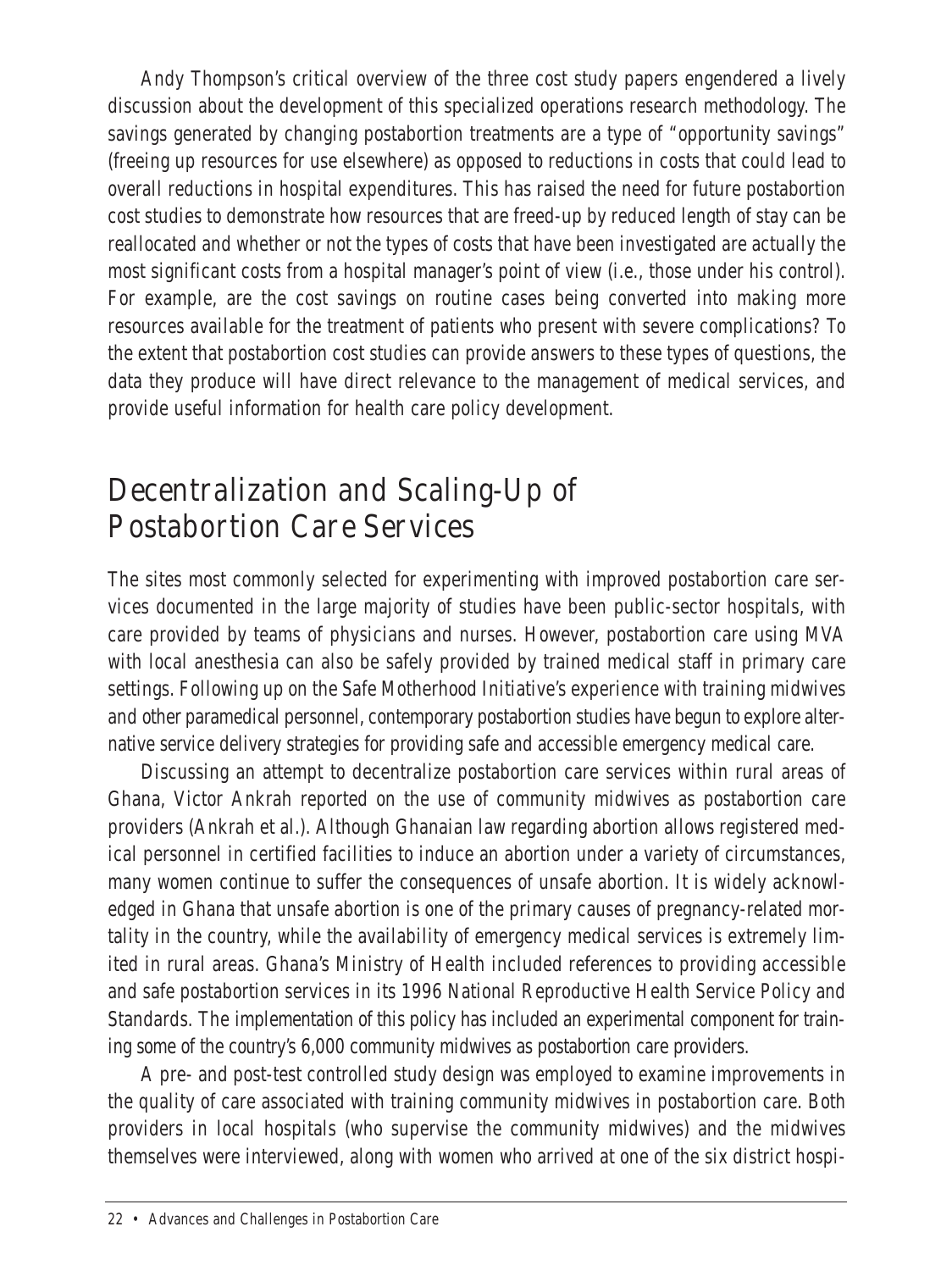tals for treatment of postabortion complications. Following the baseline data collection, 40 midwives and four physicians were trained together in improved case management procedures. Many benefits were gained by training the midwives along with their physician supervisors, including the development of a supportive and trustful supervisory system for the decentralized postabortion services.

The results from the Ghana midwives study show that by including paramedical staff who live in the communities, access to postabortion services is greatly improved: waiting time before treatment for women who sought care from midwives averaged 90 minutes, as compared to an average of 220 minutes among women who sought care at a district hospital. Out-of-pocket expenses were less for the patients treated by midwives, and women reported that they felt comfortable with the midwives' skills and abilities. Midwives successfully used MVA, with no procedural complications being observed, and all of the instruments were consistently processed according to strict aseptic protocols. In addition to demonstrating their ability to follow case management protocols, the community midwives also ensured that follow-up appointments with their patients were routinely observed, including the provision of postabortion family planning. The study concludes that the collaborative links with district hospitals (where physician supervisors reside) established with the postabortion training have provided the midwives with opportunities to improve their professional skills in other areas. In addition, their close proximity to the communities where they work, and their in-depth understanding of the problems women face, have led many of the midwives to convene community education activities to raise women's and men's awareness of the issues of unsafe abortion and unwanted pregnancies.

An example of using traditional midwives as postabortion care providers was presented by Deborah Billings, based upon results from an ethnographic study in rural Morelos, Mexico (Billings et al.). As in Ghana, complications of unsafe abortion are responsible for a significant proportion of maternal mortality: routinely collected statistics from public-sector facilities suggest that abortion-related complications represent the third or fourth most important cause of maternal mortality in Mexico. In large part this is because rural women have limited access to emergency medical services. Despite the Mexican government's attention to improving the skills of traditional midwives, prior to this operations research study no attempt had been made to include training on postabortion care for these lay health care providers. Billings and her colleagues conducted a qualitative field study of traditional midwives' concepts and experiences regarding abortion, and explored differences in midwives' knowledge about abortion before and after their participation in a postabortion care training program that focused on stabilization of any complications and referral for postabortion treatment.

Earlier research had indicated that midwives' knowledge about abortion complications was insufficient and inaccurate. In addition, although training for midwives was shown to improve their knowledge about a range of medical conditions, their popular beliefs about risk factors for a miscarriage (such as passing by a cemetery or washing shawls) were little changed. The orientation of the postabortion training for these traditional midwives was to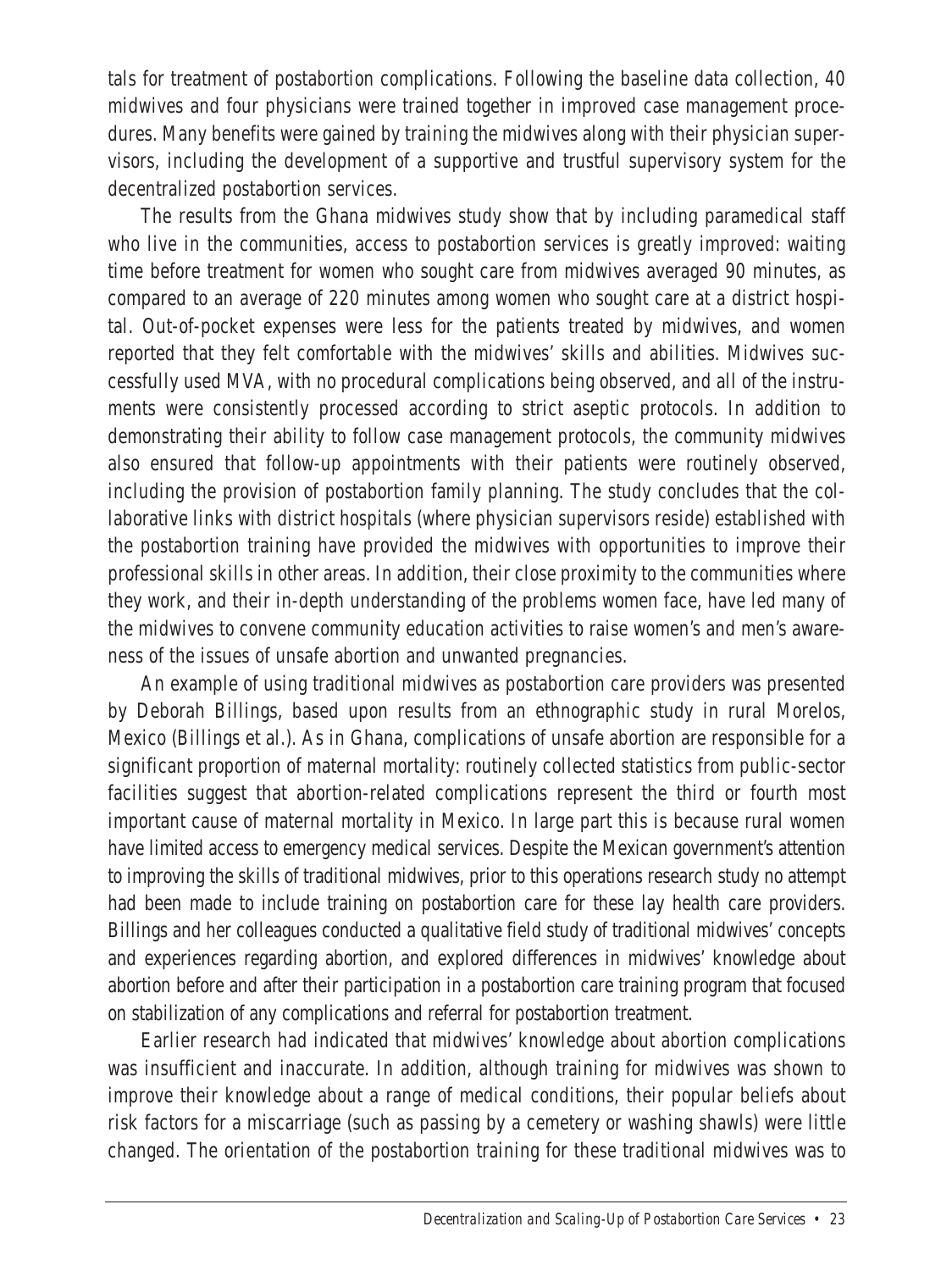add to their evisting treatments, while discouraging potentially harmful beliefs. Traditional midwives therefore practice rituals imbued with symbolism and involving herbal remedies and physical therapy, while integrating these within the modern medical system's reliance upon warning signs and referral protocols. Billings and colleagues point out that traditional midwives require training and evaluation models different from those used to teach hospital-based personnel. The integration of popular belief systems and indigenous pharmacopeia within the Western conceptual framework of warning signs and follow-up care needs to be better understood before more effective use can be made of traditional midwives.

The strong normative sanctions against induced abortion in the Morelos communities, however, were found to constrain the effective use of traditional midwives as postabortion care providers. These constraints particularly hinder the development of a referral network from the community to the nearby hospital for the prompt treatment of incomplete induced abortion. Midwives' fear of being labeled "abortionists" reportedly inhibited some from readily providing emergency medical treatment. In addition, midwives have experienced feelings of ostracism and condemnation by physicians in modern hospitals (where not all staff were familiar with and supportive of the midwives' role) when they accompany women for emergency medical care. These perceptions and experiences contribute to the difficulties of creating a viable referral network for incomplete abortions in Morelos. Conducting joint workshops with midwives and physicians, such as was done in Ghana, is one approach to breaking down barriers between the traditional and modern health care systems.

A third example of improving access to postabortion services through the use of new categories of health personnel was presented by Achola Ominde (French et al.). To increase the number of facilities where postabortion services (using MVA) are available, Kenya's Ministry of Health has employed operations research to examine the feasibility of introducing improved services into district and primary health care centers. The decentralization of services required training clinical officers (mid-level paramedical staff who primarily assist physicians, but may be assigned to a post where they are the senior medical officer) in postabortion treatment, including the use of MVA. In larger hospitals clinical officers routinely provide out-patient services, including the management of postabortion cases. Prior to the operations research study conducted by Ominde and his colleagues, there were no guidelines for having clinical officers provide postabortion services in settings where senior medical specialists are unavailable as back-up.

A clinical officer and a nurse from each site were trained in a team approach to providing postabortion services. Changes in the attitudes of medical staff regarding the suitability of having mid-level medical personnel provide postabortion treatment were assessed by interviewing policymakers from the Ministry of Health, representatives from professional organizations, all clinical officers, and physicians and nurses working in the three district hospitals before, and two months after, the training programs. The results from these interviews indicate that all respondents felt clinical officers had shown themselves to be capable of delivering high-quality MVA services for uncomplicated cases of incomplete abortion. For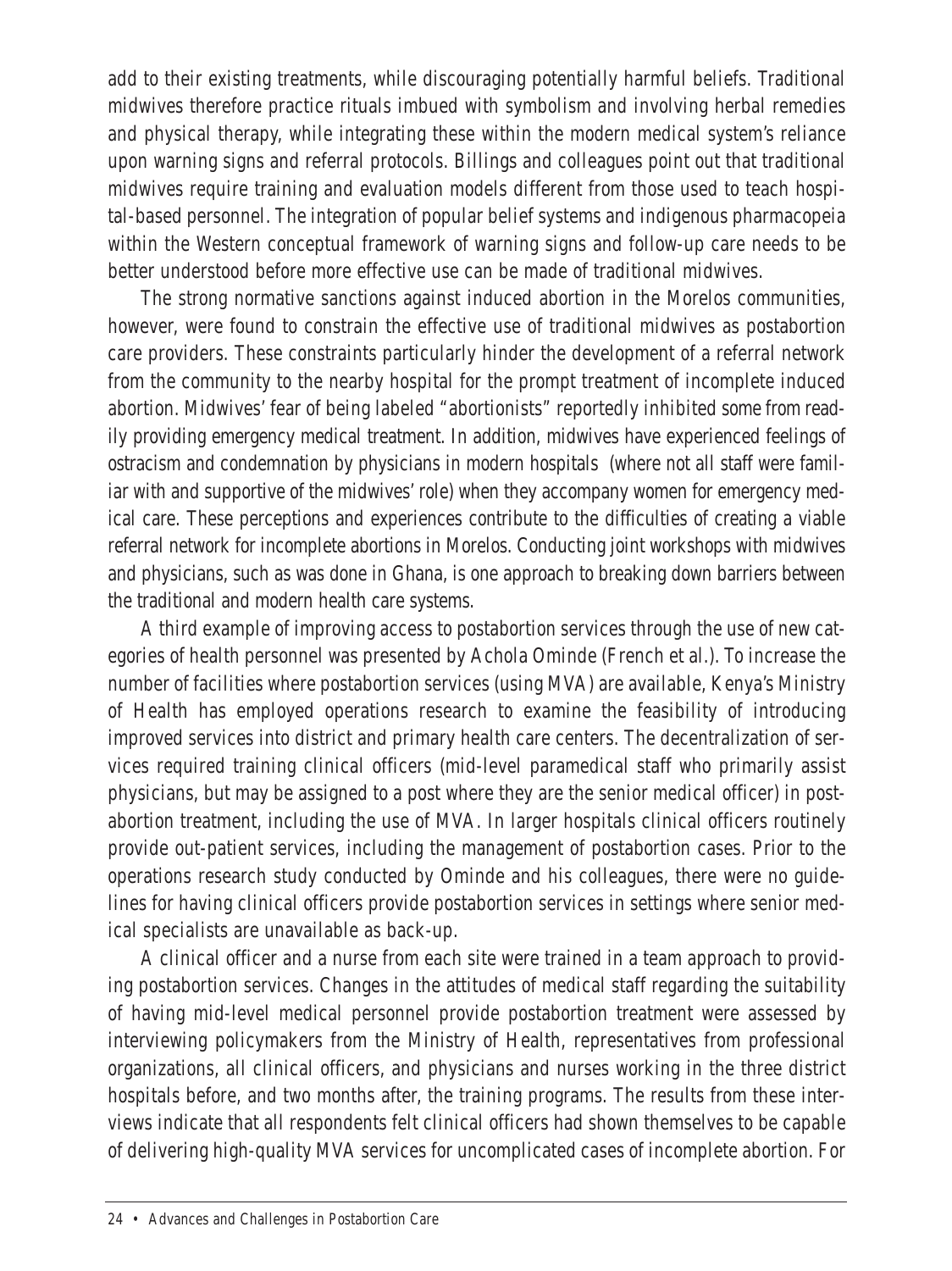example, there was a substantial increase in the number of medical staff and policymakers who identified uterine evacuation as a procedure within a clinical officer's scope of work (from 48 percent before the intervention to 86 percent after). Medical personnel working in tertiary care hospitals reported a reduction in their postabortion caseload as more cases were being treated in the district hospitals and primary care centers. Additionally, medical staff reported reduced bed occupancy by postabortion patients and reduced utilization of medicines and supplies in the operating theater as a result of shifting the treatment of relatively uncomplicated postabortion cases from tertiary care facilities to the district and primary care levels. Based on the findings of this study, recommendations are being considered by the Ministry of Health to introduce changes in government policy to guarantee clinical officers the protection needed to legally perform MVAs. The logistics of ensuring a supply of MVA equipment to lower levels of the health care system are also being clarified as the next step in decentralizing postabortion services in Kenya.

The expansion of postabortion services that pilot studies have shown to be feasible is clearly the next step in the evolution of improved postabortion care. Issues surrounding the scaling-up of postabortion operations research studies are beginning to be understood by researchers and program managers alike, as the first round of post-ICPD studies have been completed. Dale Huntington reported on the experience in Egypt, where a series of postabortion operations research studies have been conducted, beginning with a small pilot study in 1993, followed by a larger, scaled-up study and other policy-related research (Huntington and Nawar).

Two sets of circumstances surrounding postabortion care operations research have profound implications for the movement from operations research into fully developed health care programs. The first concerns the sensitive nature of abortion, particularly in settings where access to services is legally restricted and socially sanctioned. By placing the issues under investigation clearly within the medical domain, the concept of postabortion care has made an important contribution to the field of women's reproductive health. Nevertheless, the subject of postabortion care is prone to misconceptions that inhibit the work of advocates within both the government and the medical community.

The second set of circumstances concerns the supply of MVA instruments. The use of donated commodities is an expedient mechanism for the conduct of pilot studies, or even a small-scale expansion. It is unrealistic to develop extensive postabortion care services that depend upon donated commodities, particularly commodities that the US Agency for International Development is unable to provide. Attention must be given by researchers and program managers to ensuring a continuous supply of MVA instruments at all stages of a program's development. The constraints acting upon the shift from using donated supplies to having commercially available commodities for the postabortion program are not fully understood by researchers.

Huntington and his colleagues have found that within the largely conservative Egyptian society the expansion of postabortion services will never be a widely recognized introduc-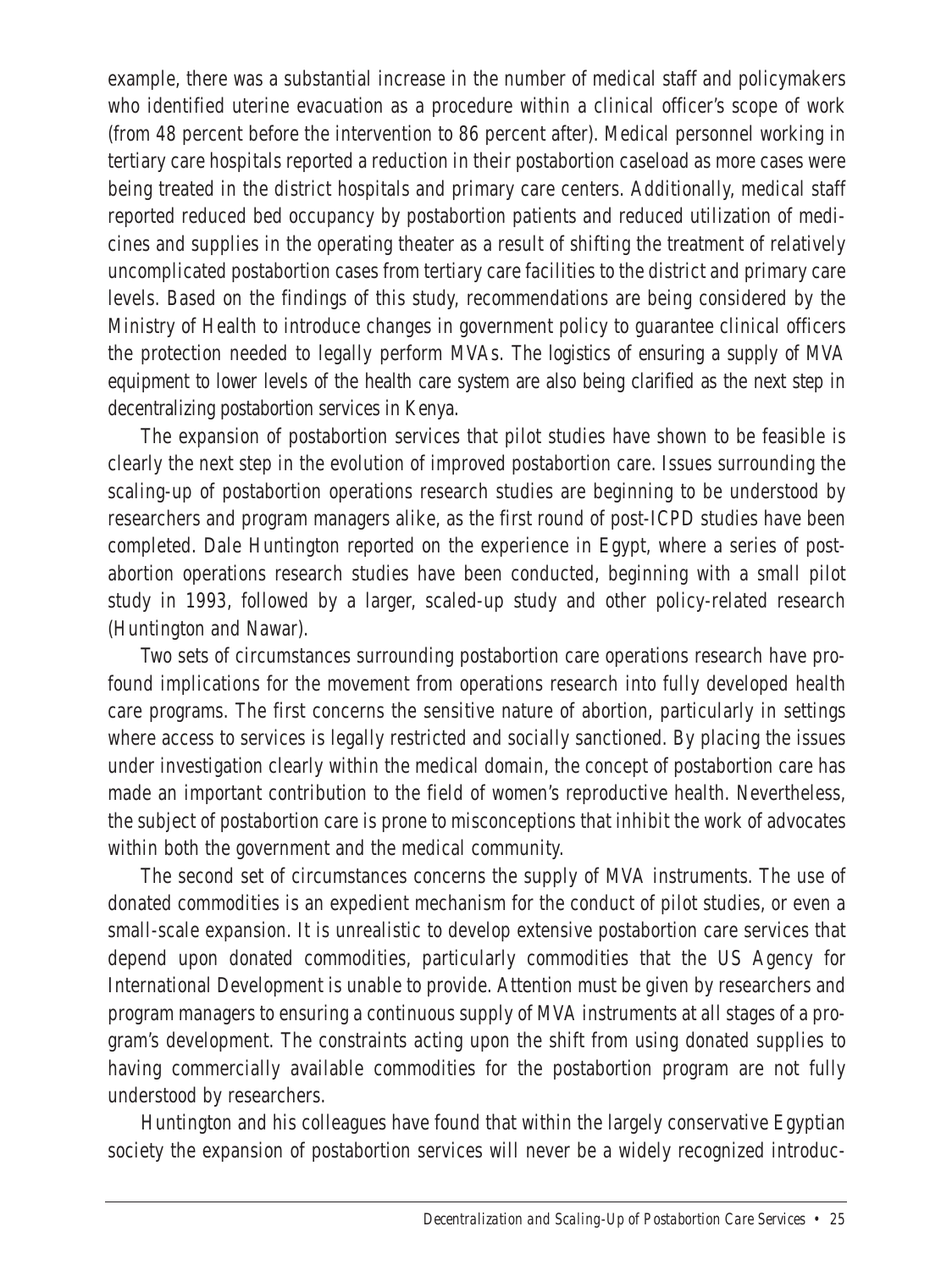

tion program, along the lines of other population-sector innovations. They suggest that this will be the case in other settings where similar legal and social restrictions exist on abortion. In settings such as these a pragmatic approach is required to further the goal of institutionalization. The creation of partnerships with other safe motherhood programs, establishing linkages with postpartum family planning programs, and consistent attention to expanding the range of informed constituencies within the medical community are all required to sustain the development of services.

In their review of the operations research experience with decentralizing and scaling-up postabortion care studies, Sally Girvin and Amy Pollack emphasize that these are two distinctly different programmatic initiatives. Decentralization occurs when the authority to manage and deliver services exists apart from central control. Scaling-up is a process of integrating change on a broad basis into an existing infrastructure. The problem of how to increase access to postabortion care services can be addressed by decentralizing services or by scaling-up a pilot operations research study. An essential point in either case is that increased access to services is accomplished within a context that explicitly incorporates elements that either maintain or improve the quality of care provided to patients.

The range of elements that must be considered when programs seek either to decentralize or to expand a pilot study goes beyond the elements of a quality of care framework, how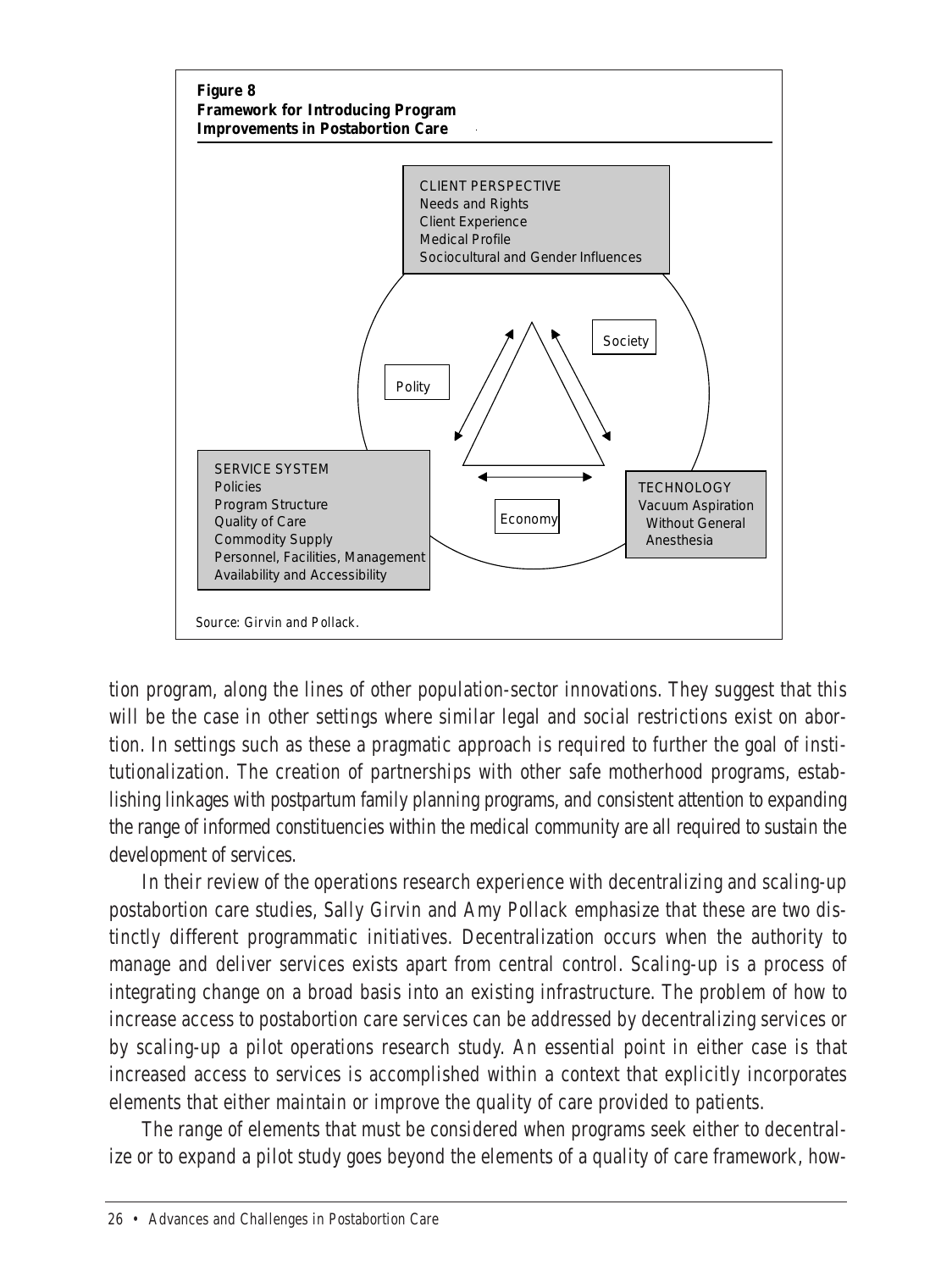ever. This is because quality of care is only one aspect of a comprehensive service delivery scheme. The range of elements that should be considered when introducing expanded postabortion services is illustrated by Girvin and Pollack's adaptation of the WHO strategic approach to contraceptive introduction (see Figure 8). The interactive nature of the three service delivery elements — client perspective, service system, and technology — is a fundamental dynamic of delivering health care services. The interface between the service system and the client includes provider attitudes, a critical aspect of service provision in light of the political, socio-cultural, and economic environment surrounding postabortion care.

The WHO approach to understanding the development of health care services draws attention to issues surrounding the decentralization of postabortion services. Programs must distinguish between initiatives that seek to decentralize a technology (MVA) and those that develop autonomous centers of locally based authority for the delivery of health care services. The ability to create policies on costs, commodity supply, personnel, and management systems in support of locally controlled services is an indication of a decentralized program. Postabortion operations research studies that examine elements of decentralization need to pay attention to these other elements, in addition to the effort to make MVA technology more widely available. In a similar manner, scaling-up a postabortion pilot study implies much more than simply expanding the number of service delivery points where MVA technology is available. Services are best established by applying findings from research conducted in increasingly more complex environments, including that of a demonstration project. In closing, Girvin and Pollack urged health care professionals to address the issues of MVA supply from a human rights perspective, and to confront the stigma related to postabortion services in order to advance the availability of safe and humane reproductive health care.

#### Ethical Dimensions of Postabortion Care Operations Research

The ethical conduct of operations research related to women's reproductive health care is a critical element of fieldwork. The 1964 Helsinki Declaration provided clear guidance on the subordination of the interests of science to the welfare of research subjects. A consensus on the nature of ethical standards has evolved to include the following three fundamental principles: *respect for persons*, including the right of self-determination of capable individuals and protection of persons with impaired or diminished autonomy; *beneficence*, which implies an ethical obligation to maximize benefits and minimize harm and also includes notions of non-maleficence; and *justice* for research subjects, to be attained through equal treatment of all subjects. Karin Ringheim reviewed these fundamental ethical considerations in the context of postabortion operations research and laid out a series of questions that were examined by discussion groups following her presentation (Ringheim).

At a roundtable discussion on ethics, population, and reproductive health, sponsored by Columbia University and UNFPA prior to the 1994 ICPD, participants examined the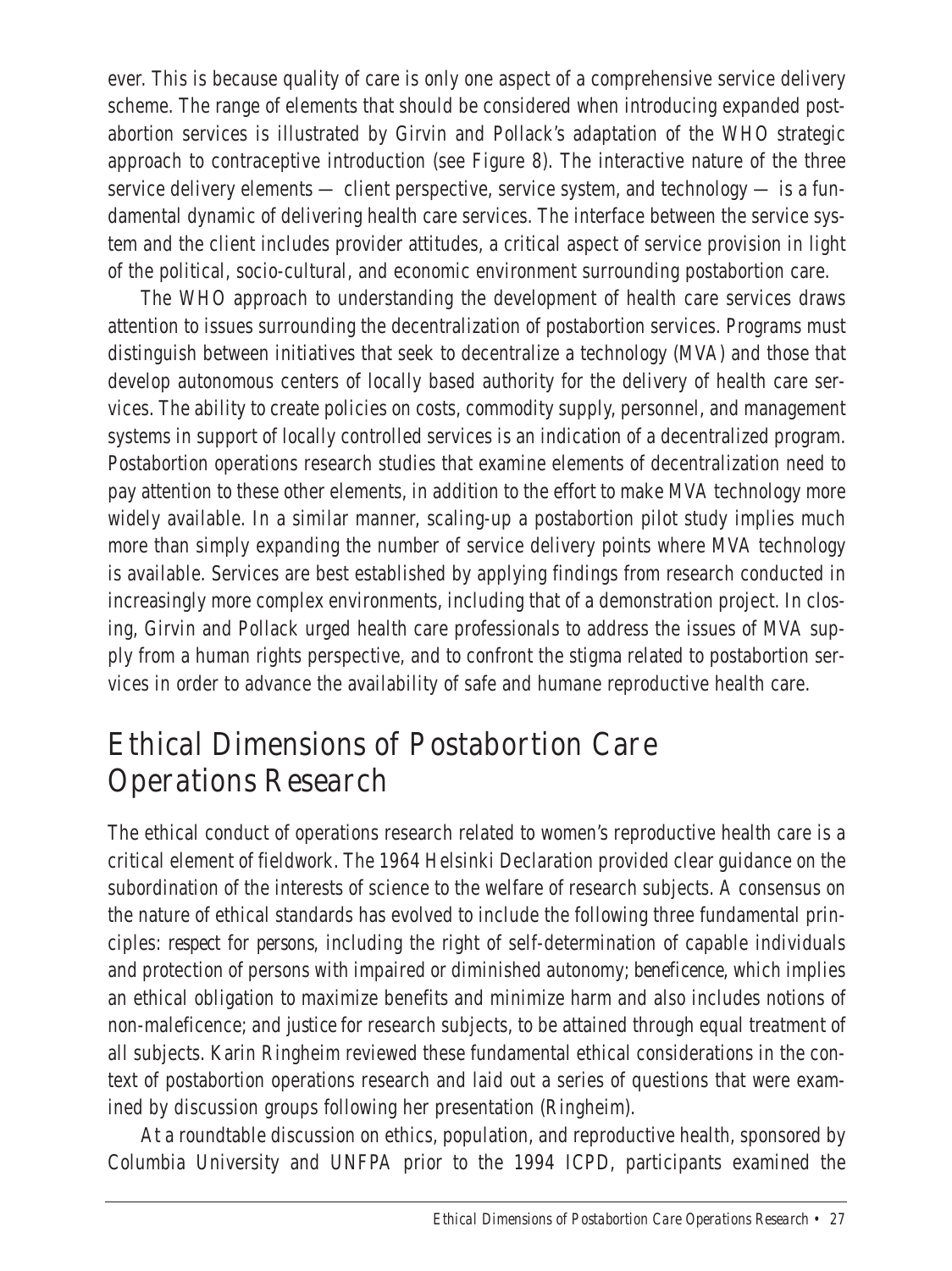Helsinki Declaration in light of contemporary reproductive health research, and produced a "Declaration of Ethical Principles" that embodies the aforementioned ethical principles while setting higher standards of ethical conduct for researchers. In her thought-provoking paper, Ringheim reviewed these principles as they relate to postabortion care research.

The challenge for operations research is to ensure that strict ethical guidelines, of the sort outlined by Ringheim, are adhered to by both interviewers and service providers. The requirements for confidentiality and valid informed consent do not typically draw attention to the importance of interviewer selection and often are not addressed in training programs. Indeed, guidelines for the ethical training of interviewers and providers are notably lacking for the field of reproductive health operations research. Several issues are unresolved and poorly documented in the literature. For example, obtaining informed consent is not as straightforward as it may seem. Western, highly individualized language concerning the right to withdraw from a study, the right to refuse to answer questions, and so on is not easily adapted into non-Western, traditional cultural settings. The content of these statements needs to be clarified within each setting, and respondents should review and agree upon procedures to be followed. Supervision and close monitoring of client–provider interactions are

Four Principles of Ethical Conduct

- 1. Because reproductive health is an important social good, promoting reproductive health and improving conditions for its attainment are ethical obligations.
- 2. Justice in reproductive health requires an equitable allocation of benefits and responsibilities related to reproductive decisions, including decisions about whether or not to have children.
- 3. For actions and practices to be ethical, persons must be treated with respect, and the autonomy of individuals must be respected.
- 4. Ethically sound reproductive health programs and policies are ones that result in a preponderance of desirable consequences rather than undesirable ones.

Source: Ringheim (drawn from "The Declaration of Ethical Principles").

necessary to ensure that interviewers and providers adhere to ethical procedures and do not abuse their power to influence and subvert client choice.

The importance of ensuring the ethical treatment of women by service providers is an unexplored area for operations research, where the focus has been on the ethical conduct of data collection activities. As Ringheim asks in her paper, "How do we change a lifetime of paternalism toward women in which the provider believes that he or she knows best? More specific to the provision of postabortion care, how do we alter the hostility and negligence that may await clients, based on providers' negative attitudes toward abortion?" These issues come to the fore in the administration of pain control medication, in the ethical necessity for the patient to be able to control her treatment, and in the responsibility of the service provider for ensuring that services do not result in physical or mental discomfort, harm, or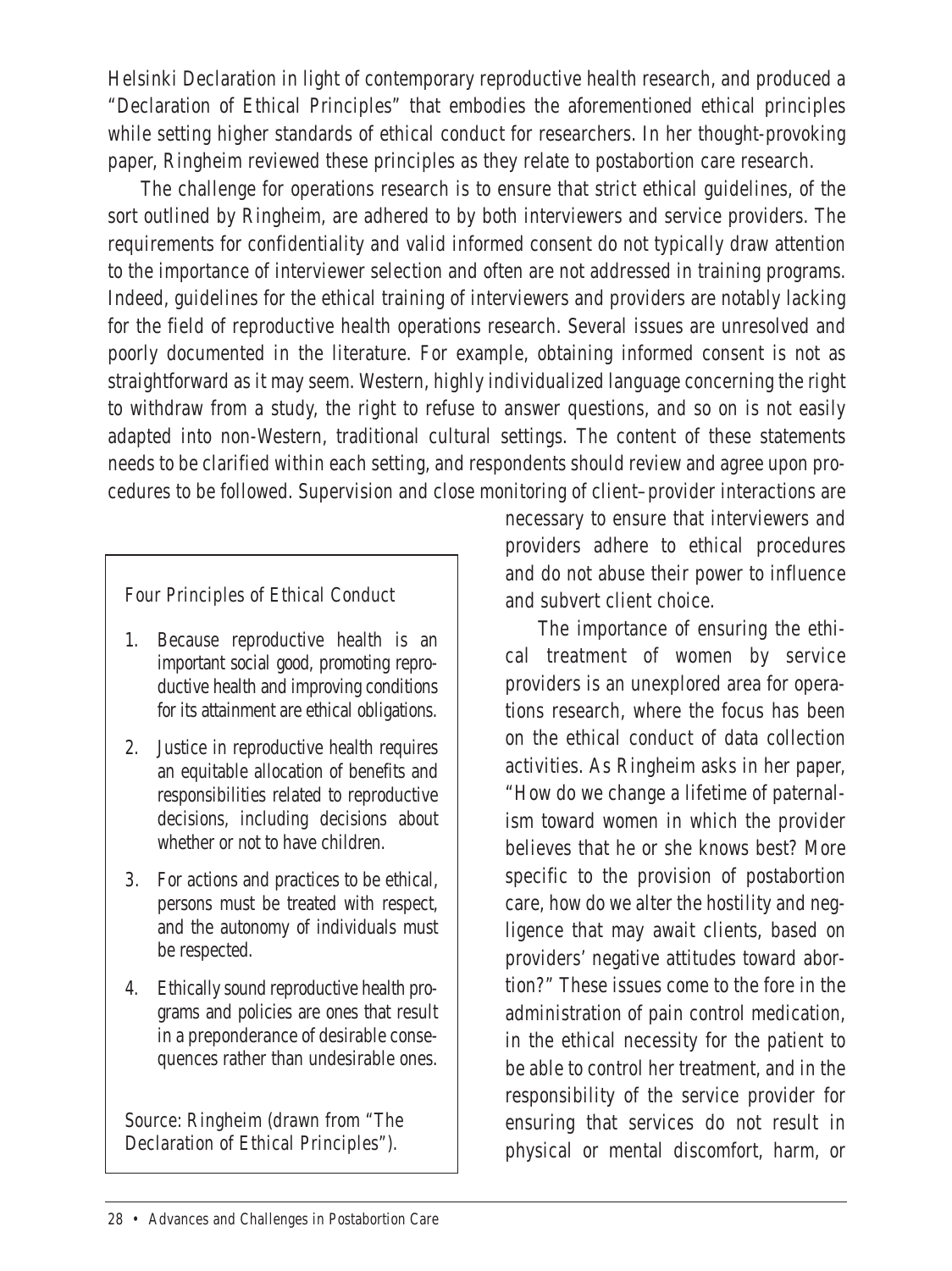danger. Several operations research studies have suggested that the treatment of pain, or the lack of pain control treatment, is an ethical issue that investigators of postabortion care need to address. Indeed, the discussion groups that followed Ringheim's presentation reiterated the point that the administration of pain control medication was more an issue for service provision than research methodology.

The conduct of postabortion operations research with unmarried or adolescent women, which occurs in many settings, poses several ethical considerations particular to such subjects. It may be difficult to convince local providers that these women should participate in a study, or, if they do participate, that they have the same rights to informed consent and confidentiality as do married, older women. Attention to these ethical considerations should be increased with these subjects because of their heightened vulnerability to physical or psychological harm if their pregnancy or abortion is disclosed to family members. In some settings adolescents will be more ant to seek care in the private sector so as to ensure confidentiality. As was pointed out earlier in the meeting, however, postabortion operations research has not typically examined service delivery issues outside the public sector. Thus the study of postabortion services for adolescents challenges researchers to expand into new service delivery systems, as well as to establish the highest ethical standards for both service providers and data collection agents.

#### Future Directions for Postabortion Care Operations Research

A second set of discussion groups examined issues pertaining to future topics for postabortion care operations research. Janie Benson began by reviewing progress made and suggesting future directions for the field (Benson). The themes of her paper were expanded upon in the discussion groups. In the period since the lifting of the Mexico City restrictions on abortion research, a remarkably quick transformation has occurred in perceptions about the suitability of studying postabortion issues. Operations research has been used to diagnose clinical and other obstacles to providing high-quality, holistic reproductive health care, to influence policy, and to test alternative service delivery models. Although much knowledge has recently been generated, several unexplored areas remain for the next round of postabortion studies.

Most operations research studies have taken place in hospitals, typically in urban areas. As services move out of hospitals to health centers and the primary care level, there is increasing need to understand the requirements for paramedical personnel who provide postabortion services in outlying areas. A few of the studies reported on in the meeting examined this issue, but given the worldwide move toward decentralization of health care services, far more experience is required before program managers will be assured of how to expand services to rural areas and to the urban poor. The role of the private sector is another underexplored area related to the expansion of postabortion services.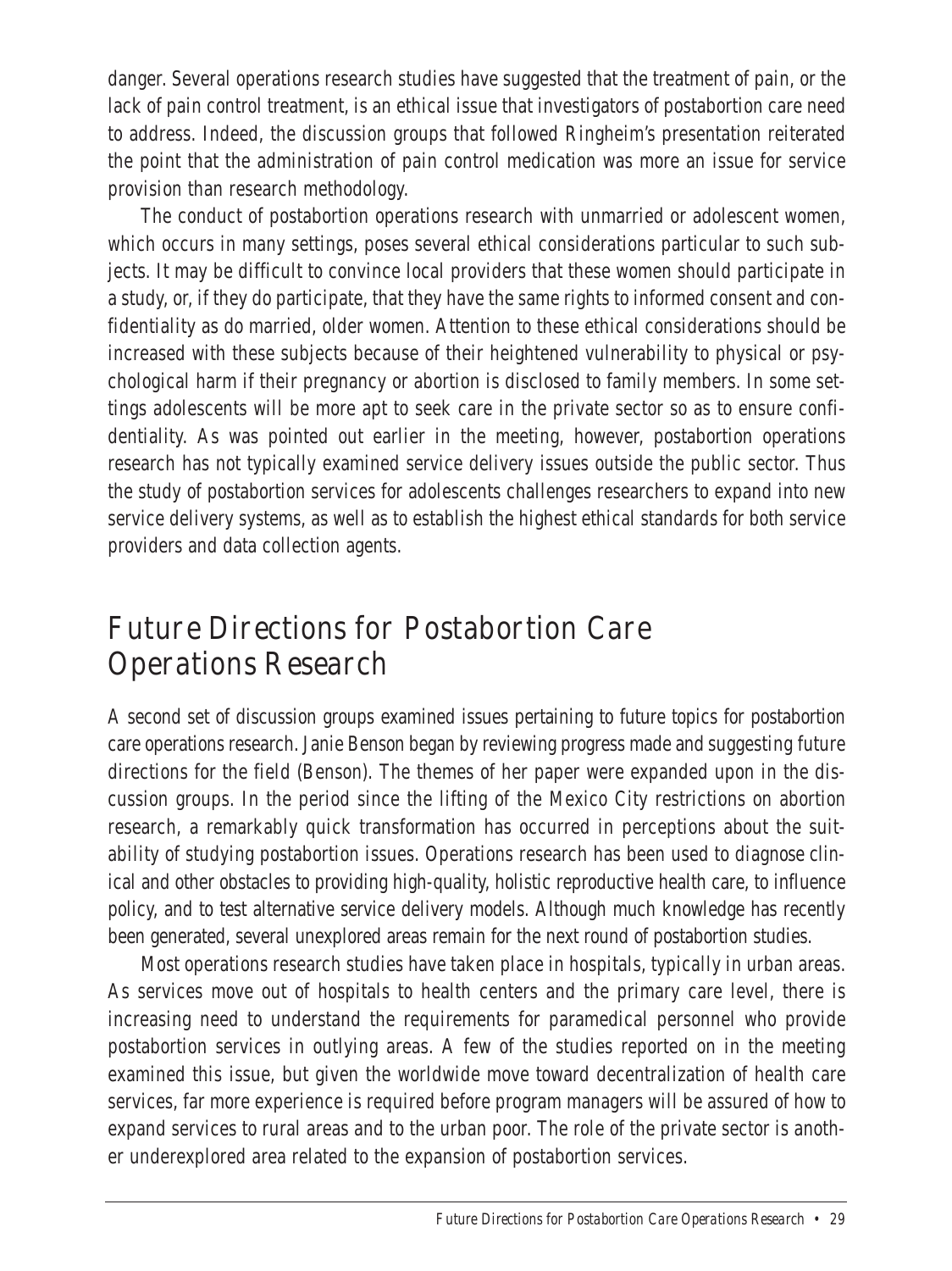A second set of neglected issues concerns women's perceptions of incomplete abortion and unwanted pregnancy. An understanding of the interrelationships between contraceptive use dynamics (including emergency contraception), unwanted pregnancy, and induced abortion is central to breaking a cycle of repeat abortions, but reports from the field are not readily available. There is a need for qualitative research on these issues, particularly studies that suggest programmatic interventions responsive to women's perceptions and their needs. A related set of issues concerns the involvement of a woman's social network, particularly her husband or partner. Some projects have begun to explore the issue of male involvement, and these initial efforts have produced promising results. These studies need to be replicated in different settings to expand our understanding of ways to involve men in an ethically responsible manner with the postabortion care provided to women.

The involvement of other members of a woman's social network in postabortion care requires the identification of appropriate outcome indicators for measuring program impact. There has been limited experience with longer-term follow-up studies, in part reflecting the nature of the field. There are also a number of serious ethical considerations in following-up postabortion patients that longitudinal studies must resolve. Although studies of the reduction of abortion-related mortality will go beyond the scope of an operations research agenda, there is a need to investigate the impact of improving postabortion services on reducing repeat abortions and on sustained use of contraceptive methods.

The ability of operations research to move beyond the conduct of pilot and demonstration studies will become a pressing need in the next few years. Scaling-up strategies need to be elaborated upon, and successful models should be disseminated. The global database project, DATAPAC, is important in this regard. The creation of diverse partnerships within health- and population-sector service delivery agencies is clearly important in moving postabortion care out of the research domain and into an ongoing program. Establishing a sustainable supply of MVA instruments will require partnerships with private-sector firms, while lobbying for donor funds for training and systems development requires consistent governmental support. This advocacy role is an emerging area of importance for the field of operations research, and the special circumstances surrounding postabortion service provision require the development of a sensitive dissemination and communication strategy. Resources and technical assistance are required to ensure that the results from ongoing postabortion operations research are widely disseminated and utilized. This requires the sustained commitment of governments and donors to the goals of the ICPD. Tremendous advances have been made in the improvement of this area of women's reproductive health care. The challenge will be to expand beyond this first round of studies and to institutionalize the provision of safe and humane postabortion care for all women in need.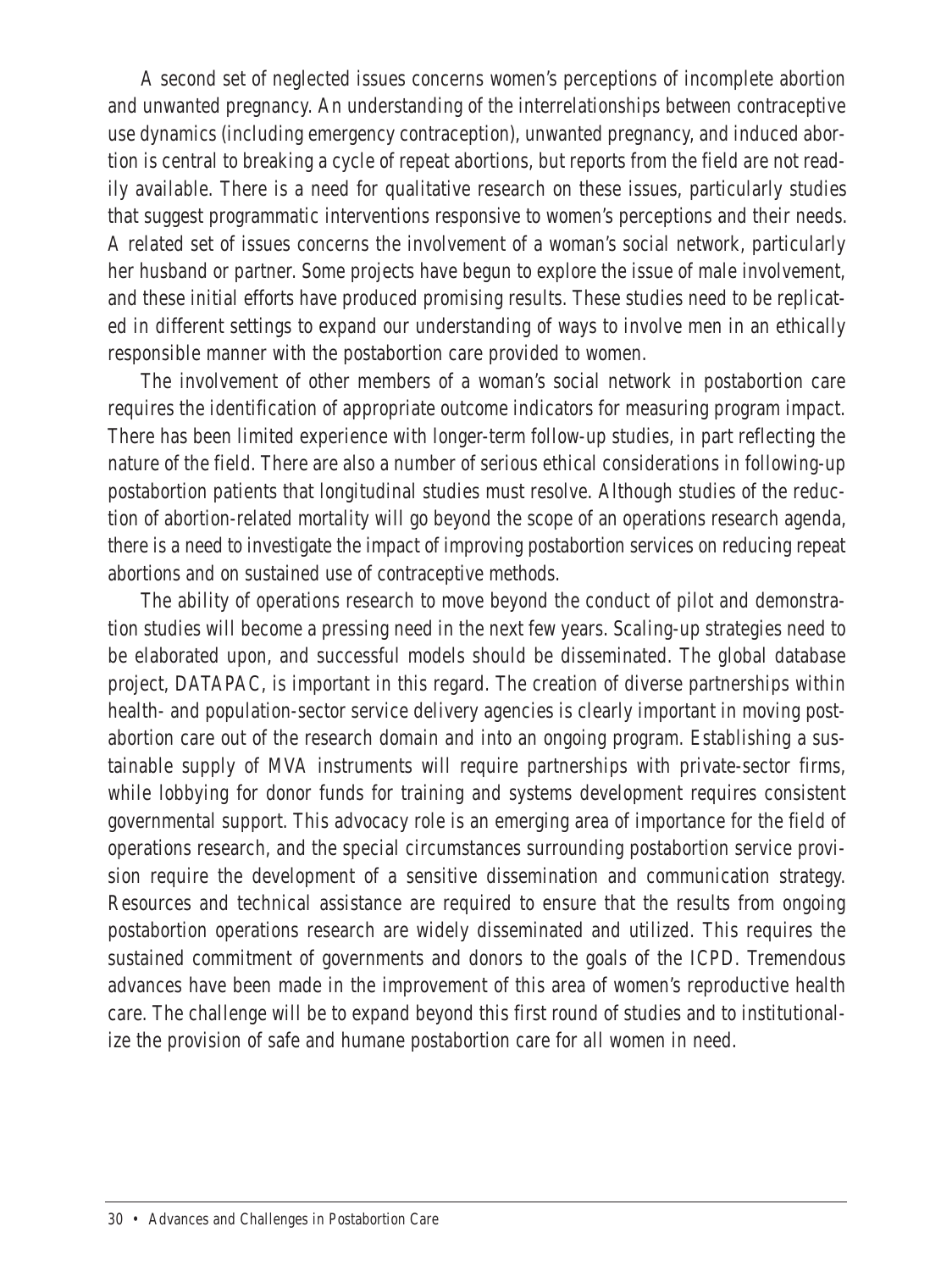#### **Papers Presented**

*For copies of papers please direct requests to the principal author (refer to the list of participants for complete contact information).*

- Abdel-Tawab, Nahla, Dale Huntington, Ezzeldin Osman Hassan, Hala Youssef, and Laila Nawar, "Effects of husband involvement on postabortion patients' recovery and use of contraception in Egypt"
- Ankrah, Victor, Kathlyn Ababio, Deborah Billings, Joseph Taylor, Traci Baird, and Steve Ntow, "Community midwives in Ghana offer comprehensive postabortion care"
- Benson, Janie, "Future directions in postabortion care research"
- Benson, Janie, Victor Huapaya, Marian Abernathy, and John Naghata, "Provider practices and patient perspectives in an integrated postabortion care model in Peru"
- Billings, Deborah, Xochitl Castaneda Camey, Xochitl Romero, Virginia Chambers, Andrea Saldana, Hector M. Alvarez Valero, Julia Blanco, and Patricia Voorduin, "Traditional midwives and postabortion care services in Morelos, Mexico"
- Brambila, Carlos, Cecila Garcia-Barrios, and Angela M. Heimburger, "Estimating costs of postabortion services at Aurelio Valdivieso General Hospital, Oaxaca, Mexico"
- Diaz, Juan, Mariel Loayza, Yamile Torres de Yépez, Oscar Lora, Fernando Alvarez, and Virginia Camacho, "Evaluation of a strategy for improving the quality of services and contraceptive acceptance in the postabortion period in three public-sector hospitals in Bolivia"
- French, Bertha, Njoroge Waithaka, and Achola Ominde, "Management of incomplete abortion in Kenya by clinical officers: A pilot study"
- Fuentes Velazquez, Jaime A., Deborah L. Billings, and Jorge Arturo Cardona Perez, "Women's experience of pain during the postabortion period in Mexico"
- Ghosh, Anita, Bibiane Kone, Jean Lankoande, and Placide Tapsoba, "Introducing improved postabortion care into maternity services in Burkina Faso"
- Greenslade, Forrest C., Judith Winkler, and Ann H. Leonard, "A framework for evaluating the quality of postabortion care services"
- Huntington, Dale and Laila Nawar, "Introducing improved postabortion care in Egypt: Moving from a pilot study to large-scale expansion"
- Huntington, Dale, Laila Nawar, Ezzeldin Osman Hassan, Hala Youssef, and Nahla Abdel-Tawab, "A descriptive study of the postabortion caseload in Egyptian hospitals"
- Johnson, Brooke, Michael T. Mbizvo, Tsungai Chipato, and Felicity Zawaira, "Conducting follow-up with postabortion women in Zimbabwe: Some preliminary descriptive findings"
- Khan, M. E., S. Rajagopal, Sandhya Barge, and Nayan Kumar, "Situation analysis of medical termination of pregnancy (MTP) services in Gujarat, Maharashtra, Tamil Nadu, and Uttar Pradesh"
- King, Tim, Janie Benson, and Karen Stein, "Comparing the cost of postabortion care in Africa and Latin America: The DATAPAC Project"
- Langer, Ana, Cecilia Garcia-Barrios, Angela Heimburger, Lourdes Campero, Olivia Ortiz, Carmen Diaz, Vilma Barahona, Francisca Ramirez, and Beatriz Casas, "Improving postabortion care in a public hospital in Oaxaca, Mexico"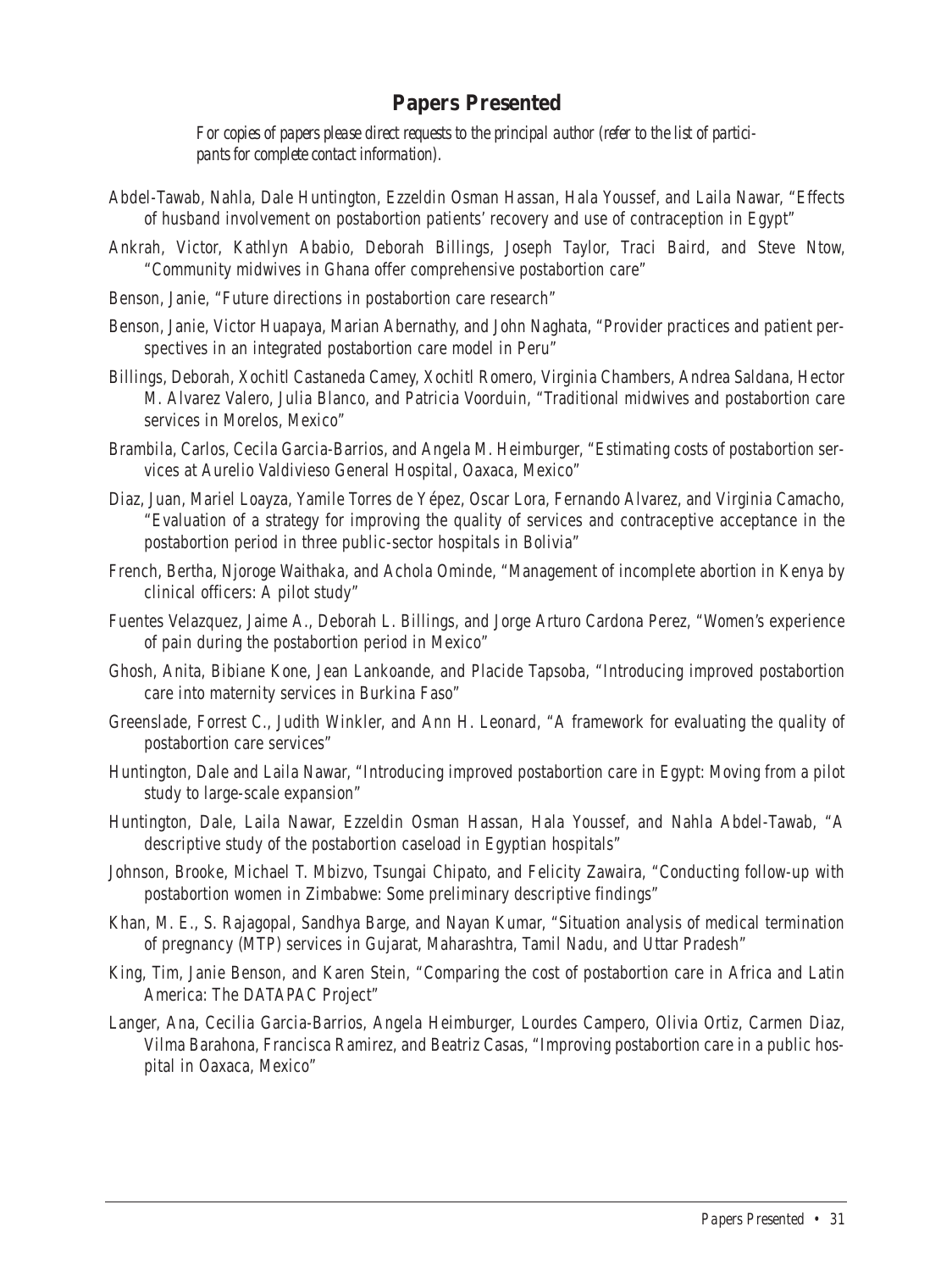- Nawar, Laila, Dale Huntington, and Mohammed Naguib, "Cost-effectiveness of postabortion services in Egypt"
- Pile, John, Arzum G. Çiloglu, Levent Çagatay, and Çidgem Bumin, "The quality of abortion services in Turkey"
- Ringheim, Karin, "Toward an understanding of ethical issues in postabortion care research A background discussion paper"
- Solo, Julie, Achola Ominde, Margaret Makumi, Deborah Billings, and Colette Aloo-Obunga, "Creating linkages between incomplete abortion treatment and family planning services in Kenya: What works best?"
- Stein, Karen, "Postabortion care: Standardizing instruments and the postabortion care database"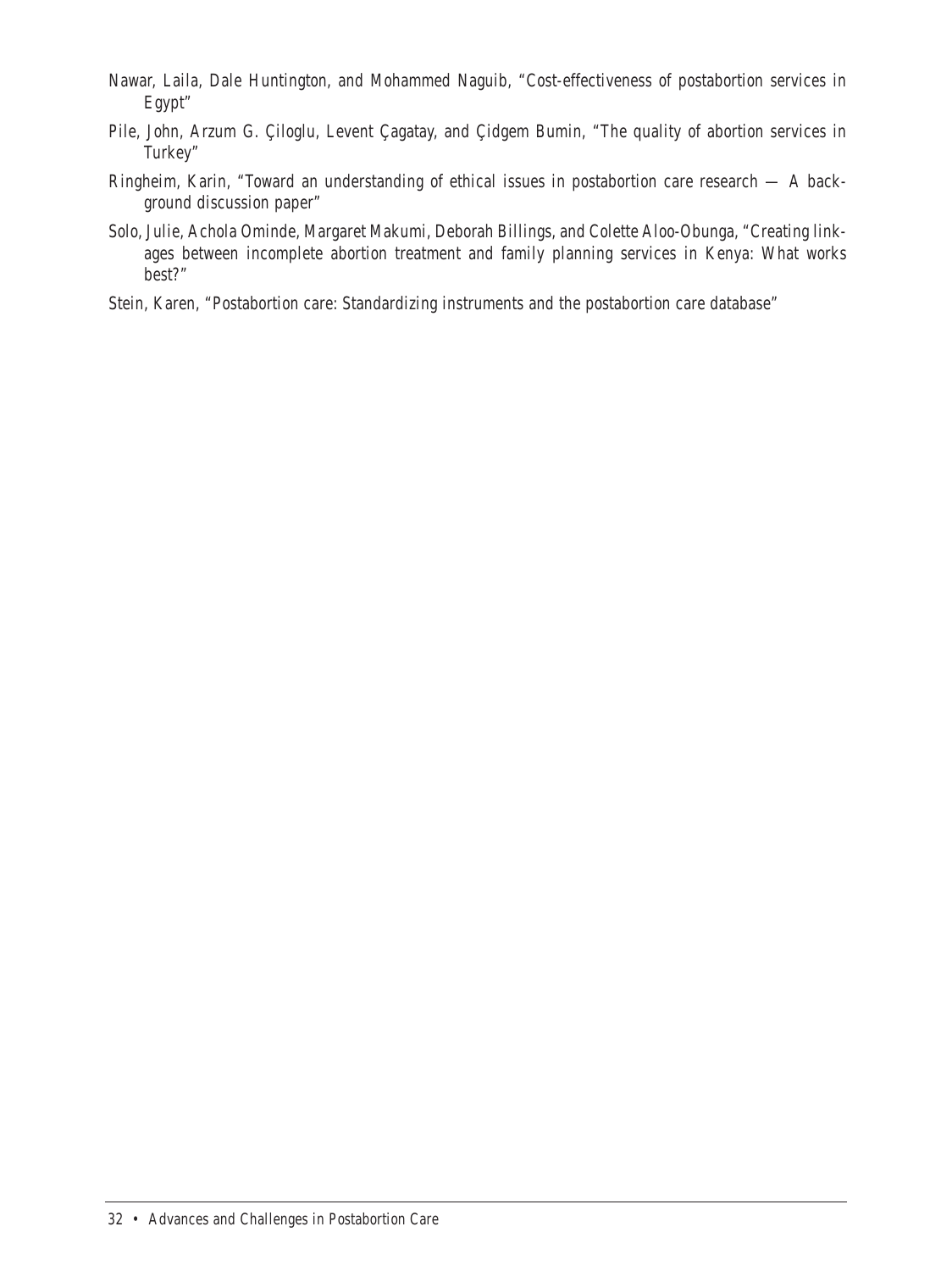#### **Participants**

#### **Nahla Abdel-Tawab**

Country Fellow Population Council 6A Bahieddin Barakat Street, Giza PO Box 115, Dokki 12211, Cairo, Egypt tel: 202-573-8277/570-1733/571-9252 fax: 202-570-1804 e-mail: ntawab@pccairo.org

#### **Marian Abernathy**

Program Associate for Latin America Ipas 303 E. Main Street, PO Box 999 Cambono, NC 27510 tel: 919-967-7052 fax: 919-929-0258 e-mail: mariana@ipas.org

#### **Victor Ankrah**

Ministry of Health/Eastern Region PO Box 175 Koforidua, Ghana tel: 222-81-22251 fax: 233-81-23351 e-mail: vankrah@africaonline.com.gh

#### **Ian Askew**

Project Director, Africa OR/TA Population Council Multichoice Towers, Upper Hill PO Box 17643, Nairobi, Kenya tel: 254-2-712490 fax: 254-2-713479 e-mail: iaskew@popcouncil.or.ke

#### **Karen Beattie**

Program Manager for Research AVSC International 79 Madison Avenue New York, NY 10016 tel: 212-561-8458 fax: 212-779-9439 e-mail: kbeattie@avsc.org

#### **Janie Benson**

Director, Health Systems Research Ipas 303 E. Main Street, PO Box 999 Carrboro, NC 27510 tel: 919-967-7052 fax: 919-929-0258 e-mail: bensonj@ipas.org

#### **Deborah Billings**

Research Associate Ipas 303 E. Main Street, PO Box 999 Carrboro, NC 27510 tel: 010-027-7055 fax: 919-929-0258 e-mail: debbieb@ipas.org

#### **Carlos Brambila**

Associate Population Council Escondida 110, Col Villa Coyoacan Mexico, DF 04000, Mexico tel: 525-554-0388, 554-8610 fax: 525-554-0000 e-mail: chrambila@laneta.apc.org

#### **George Brown**

Vice President Population Council One Dag Hammarskjold Plaza New York, NY 10017 tel: 212-339-0500 fax: 212-755-6052 e-mail: gbrown@popcouncil.org

#### **Levent Çagatay**

Program Associate AVSC International Abidin Daver S. 7/6, Cankaya 06550 Ankara, Turkey tel: 90-312-4411761 fax: 90-312-4414674 e-mail: lcagatay@avsc.org.tr

#### **Margaret Catley-Carlson**

President Population Council One Dag Hammarskjold Plaza New York, NY 10017 tel: 212-339-0500 fax: 212-755-6052 e-mail: mcatleycarlson@popcouncil.org

#### **Richard Columbia**

Director of Evaluation Pathfinder International

9 Galen Street Watertown, MA 02172 tel: 617-924-7200 fax: 617-924-3833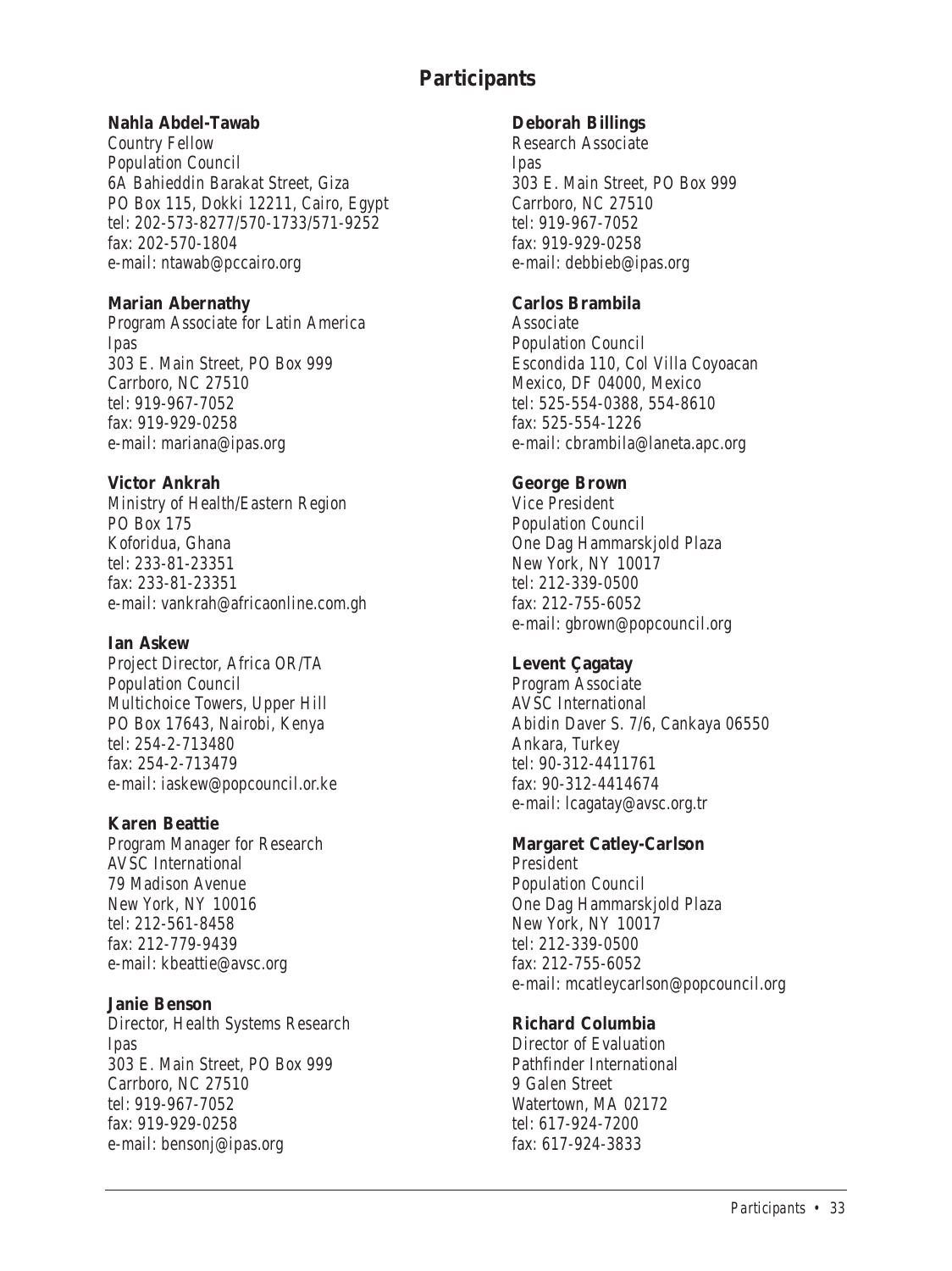#### **Kurus Coyaji**

Director and Honorary Professor KEM Hospital Rasta Peth Pune, 411 011, India tel: 01-212-625-600 fax: 91-212-625-603 e-mail: kurus.coyaji@sm4.sprintrpg.ems.vsnl.net.in

#### **Juan Diaz**

Senior Associate Population Council Caixa Postal 6168, 13081-970 Campinas, São Paulo, Brazil tel: 55-19-229286 fax: 55-19-2392440 e-mail: pcbrazil@turing.unicamp.br

#### **Ousseynou Faye**

CEFROEP Clinique Gyneco-obstetrique Hôpital A, Le Dantec, Dakar, Senegal

#### **Michelle Folsom**

Regional ARH Advisor USAID REDSO/ESA PO Box 30261 Nairobi, Kenya tel: 254-2-751613 ext. 2459 fax: 254-2-742204 e-mail: mfolsom@usaid.gov

#### **James Foreit**

Project Director, INOPAL Population Council 4301 Connecticut Ave. NW Suite 290 Washington, DC 20008 tel: 202-227-0400 fax: 202-237-8410 e-mail: jforeit@pcdc.org

#### **Bertha French**

Program Associate Ipas 303 E. Main Street, PO Box 999 Carrboro, NC 27510 tel: 919-967-7052 fax: 919-929-0258 e-mail: frenchbm@ipas.org

#### **Alison Friedman**

Research Associate Ipas 303 E. Main Street, PO Box 999 Carrboro, NC 27510 tel: 010-967-7052 fax: 919-929-0258 e-mail: friedman@ipas.org

#### **Jaime Fuentes**

Mexican Social Security Institute Mier y Pesado #120 Colonia de Valle Mexico, D.F. 03100, Mexico tel: 525-536-8861 fax: 525-536-8861

#### **Cecilia Garcia-Barrios**

Consultant Population Council Escondida 110, Col Villa Coyoacan Mexico, D.F., 04000, Mexico tel: 525-598-7556 fax: 525-554-1226 e-mail: inopalmix@laneta.apc.org

#### **Phyllis Gestrin**

Senior Advisor in Reproductive Health Africa Bureau, USAID 1111 North 19th Street, Room 300 Rosslyn, VA 22209 tel: 703-235-4446 fax: 703-235-4466 e-mail: pgestrin@usaid.gov

#### **Anita Ghosh**

Program Development Officer **JHPIEGO** Brown's Wharf 1615 Thames Street, Suite 200 Baltimore, MD 21231 tel: 410-955-4413 fax: 410-955-6199 e-mail: anita@wpo.jhpiego.org

#### **Sally Girvin**

Medical Associate, PAC Program Manager AVSC International 79 Madison Avenue New York, NY 10016 tel: 212-561-8458 fax: 212-779-9439 e-mail: sgirvin@avsc.org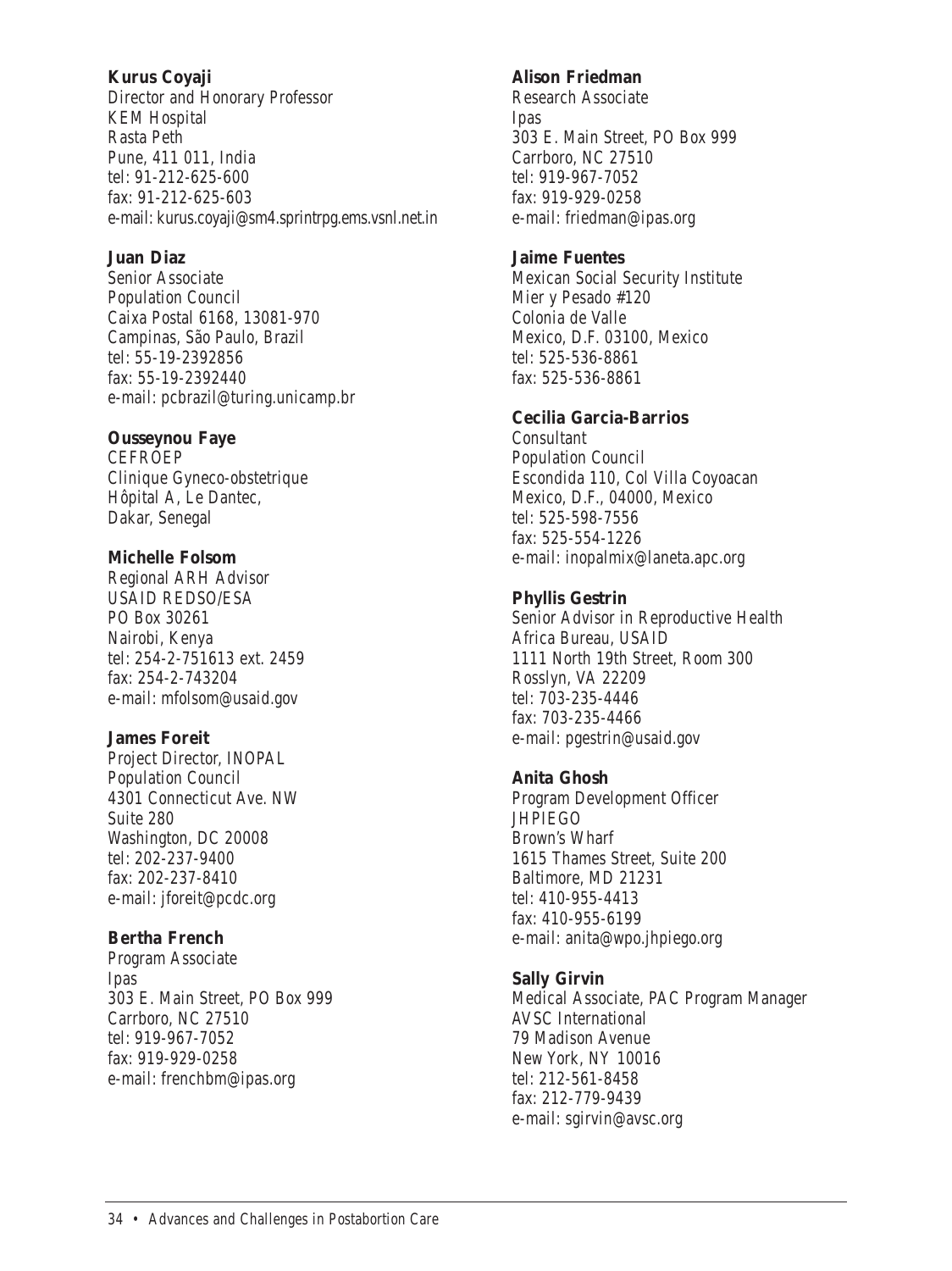#### **Joanne Gleason**

Program Manager, Africa OR/TA Population Council One Dag Hammarskjold Plaza New York, NV 10017 tel: 212-228-0500 fax: 212-755-6052 e-mail: jgleason@popcouncil.org

#### **Forrest Greenslade**

President Ipas 303 E. Main Street, PO Box 999 Carrboro, NC 27510 tel: 919-967-7052 fax: 919-929-0258 e-mail: forrestg@ipas.org

#### **Gustavo Gutierrez**

Guatemalan Social Security Institute c/o Population Council 8a Calle 14-44, Zona 13 Guatemala City, 01013 C.A., Guatemala tel: 502-3-32-38-48 / 32-23-65 fax: 502-3-62-72-27 e-mail: popcouncil@guate.net

#### **Nicole Haberland**

Program Manager Gender, Family, and Development Population Council One Dag Hammarskjold Plaza New York, NY 10017 tel: 212-339-0500 fax: 212-755-6052 e-mail: nhaberland@popcouncil.org

#### **Ezzeldin Osman Hassan**

Executive Director Egyptian Fertility Care Centre 2A El Mahrouki St. 7th floor Mohandiseen, Cairo, Egypt tel: 202-347-0674 fax: 202-346-8782

#### **Angela Heimburger**

Consultant Population Council Escondida 110, Col Villa Coyoacan Mexico, D.F. 04000, Mexico tel: 525-554-0288 fax: 525-554-1226 e-mail: pcmexico@popcouncil.org

#### **Marge Horn**

Office of Population USAID/G/A&D/POP SA 19 Room 909 Washington, DC 20523-1819 tel: 202-712-4757 e-mail: mhorn@usaid.gov

#### **Victor Huapaya**

Population Council Paseo Padre Constancio Bollar 225 El Olivar de San Isidro L-27 Lima, Peru tel: 511-442-04-48 fax: 511-440-06-35 e-mail: postmast@pclima.org.pc

#### **Dale Huntington**

Senior Program Associate Population Council 6A Bahieddin Barakat Street, Giza PO Box 115, Dokki 12211, Cairo, Egypt tel: 202-573-8277/570-1733/571-9252 fax: 202-570-1804 e-mail: dhunt@pccairo.org

#### **Anrudh Jain**

Director of Programs Population Council One Dag Hammarskjold Plaza New York, NV 10017 tel: 212-339-0500 fax: 212-755-6052 e-mail: ajain@popcouncil.org

#### **Barbara Janowitz**

Family Health International PO Box 13950 Research Triangle Park, NC 27709 tel: 919-544-7040 fax: 703-516-9781

#### **Brooke Johnson**

Deputy Director, Health Systems Research Ipas 303 E. Main Street, PO Box 999 Carrboro, NC 27510 tel: 919-967-7052 fax: 919-929-0258 e-mail: rjohnson@ipas.org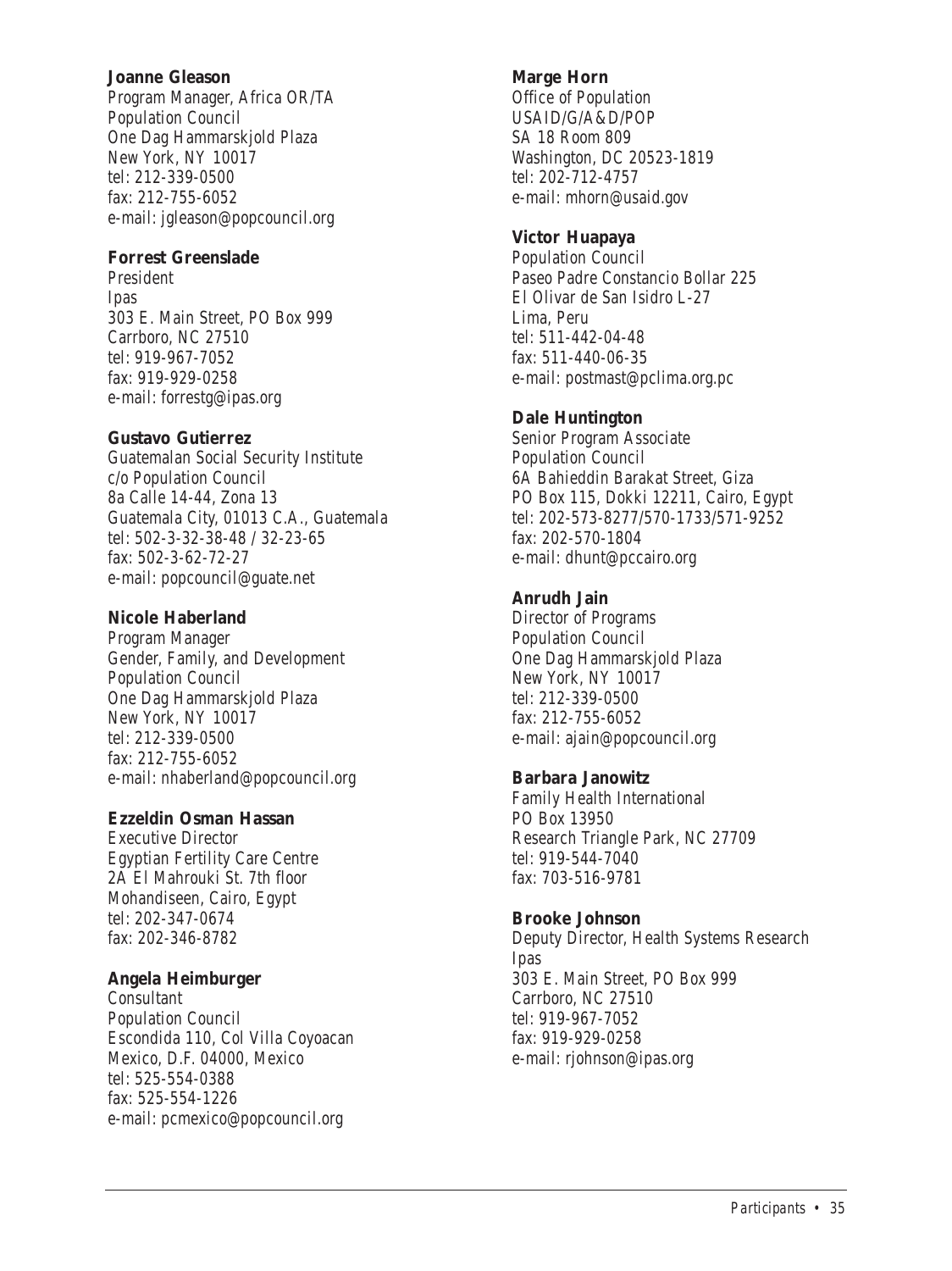#### **M. E. Khan** Program Associate and Country Advisor Population Council 53 Lodi Estate New Delhi, 110003, India tel: 91-11-461-0914/13 fax: 91-11-461-0912 e-mail: pcnewdelhi@popcouncil.org

#### **Tim King**

Research Associate Ipas 303 E. Main Street, PO Box 999 Carrboro, NC 27510 tel: 010-967-7052 ext. 229 fax: 919-929-0258 e-mail: king@ipas.org

#### **Jean Lankoanade**

CRESAR Clinique Gyneco-obstetrique Hôpital Yalago BP 4759 Ouagadougou, Burkina Faso tel: 226-280410 fax: 226-380419 e-mail: jlankoande@minitel.refer.org

#### **Robert Leke**

Associate Professor Universite of Yaoundé BP 1935 Yaoundé, Cameroon tel: 237-22-36-17 fax: 237-23-44-51

#### **Noel McIntosh**

President **JHPIEGO** Brown's Wharf 1615 Thames Street, Suite 200 Baltimore, MD 21231 tel: 410-955-9558 fax: 410-955-6199 e-mail: nmc@jhpiego.org

#### **Esther Muia**

Associate, Reproductive Health Program Population Council Multichoice Towers, Upper Hill PO Box 17643, Nairobi, Kenya tel: 254-2-712490 fax: 254-2-71-3479 e-mail: emuia@popcouncil.or.ke

#### **Donna Nager**

Program Manager, ANE OR/TA Population Council One Dag Hammarskjold Plaza New York, NV 10017 tel: 212-220-0500 fax: 212-755-6052 e-mail: dnager@popcouncil.org

#### **Laila Nawar**

Host Country Advisor Population Council 6A Bahieddin Barakat Street, Giza PO Box 115, Dokki 12211, Cairo, Egypt tel: 202-570-1722 fax: 202-570-1804 e-mail: lnawar@pccairo.org

#### **Achola Ominde**

MCH/FP Manager Division of Primary Health Care PO Box 43319 Nairobi, Kenya tel: 254-2-716912 fax: 254-2-716814

#### **Emma Ottolenghi**

Consultant Population Council PO Box 308 Waterbury Center, VT 05677 tel: 802-244-8407 fax: 802-244-8302 e-mail: emmao@igc.org

#### **Amy Pollack**

President AVSC International 79 Madison Avenue New York, NY 10016 tel: 212-561-8458 fax: 212-779-9439 e-mail: apollack@avsc.org

#### **M. Hafizur Rahman**

Institute of Research for Promotion of Essential and Reproductive Health (BIRPERHT) House #195, Road 9A Dhanmondi R/A Dhaka-1209 Bangladesh, GPO Box 279 tel: 880-2-011-0702 fax: 880-2-911-3034 e-mail: birperht@citechco.net